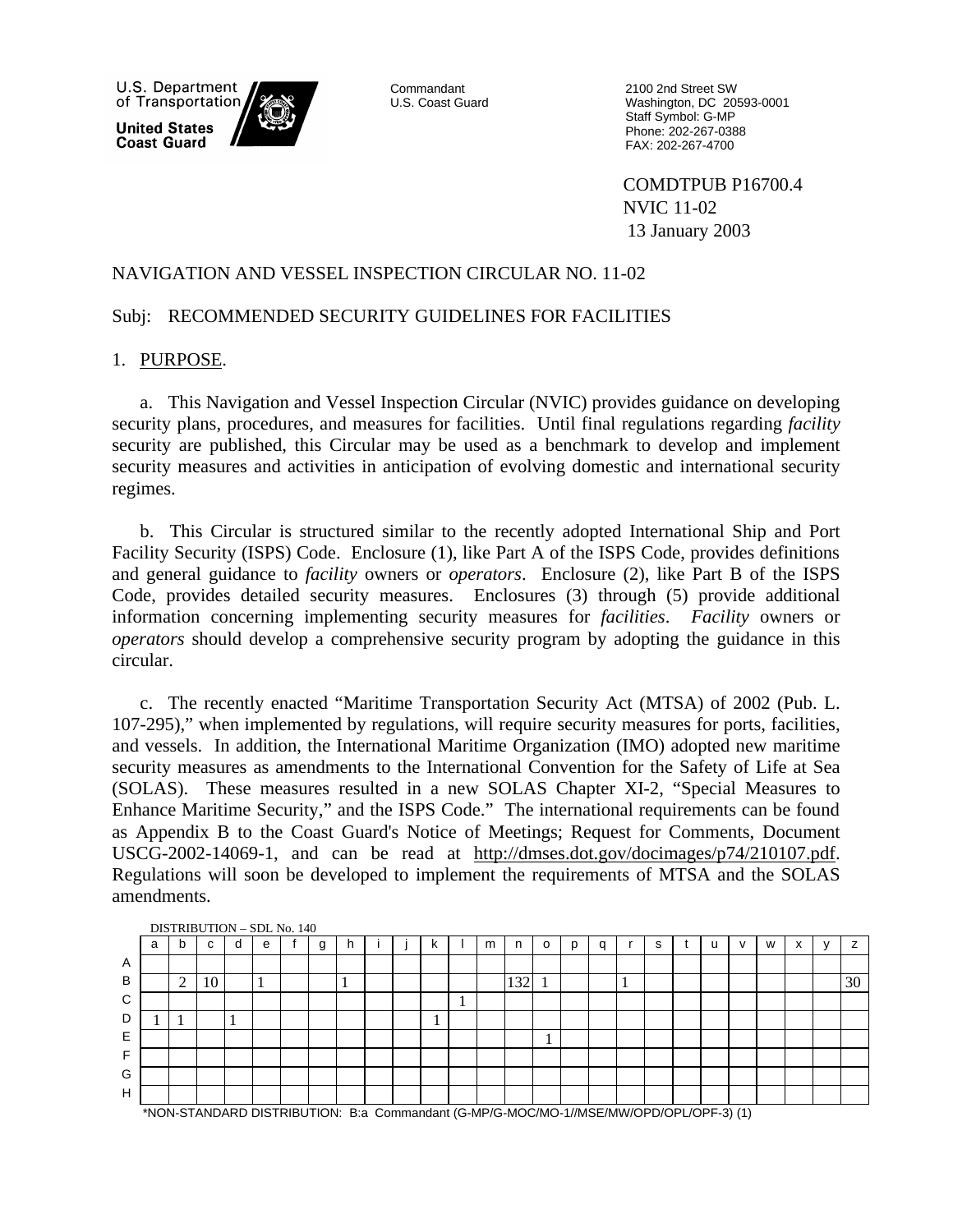d. The MTSA defines *facility* as "any structure or *facility* of any kind located in, on, under, or adjacent to any waters subject to the jurisdiction of the United States." This indicates the clear intent that Coast Guard maritime security regulations should be aligned with our broader authority under the Ports and Waterways Safety Act (33 U.S.C. §§ 1221 et seq.) related to any public or commercial structure located on or adjacent to the marine environment, rather than our traditional approach of focusing on installations and terminals that have accommodations for vessels.

e. Until rules have been published, this Circular is intended only for *facilities* located in, on, under, or adjacent to any waters subject to the jurisdiction of the United States that handle: Class 1 (explosive) materials or other dangerous cargoes regulated under 33 CFR Part 126; liquefied natural gas and liquefied hazardous gas regulated under 33 CFR Part 127; oil and hazardous materials in bulk regulated under 33 CFR Part 154; general cargo (e.g., bulk, break bulk, and containerized cargo) transported by vessels engaged in international service and subject to SOLAS; or passenger vessels certificated to carry more than 150 passengers.

f. This Circular also includes additional recommendations for those *facilities* that handle *certain dangerous cargos* (*CDC Facilities*), as defined in section 1.2 of enclosure (1). Those recommendations are identified in enclosure (2) to this Circular.

g. This Circular does not apply to passenger terminals regulated by 33 CFR 128, *facilities* owned or operated by the Department of Defense, or passenger ferry terminals that service ferries certificated to carry more than 500 passengers. Guidance for passenger ferry terminals that service ferries certificated to carry more than 500 passengers may be found in the policy letter issued on September 4, 2002 by the Assistant Commandant of Marine Safety, Security, and Environmental Protection.

h. *Facilities* are very diverse. Some may be extremely large *facilities* that handle many large vessels and transfer and/or store large quantities of hazardous materials in densely populated areas. Other *facilities* may be very small, handle few vessels, and transfer and/or store very little hazardous material, and are located in remote areas. In addition, *facilities* may have intermodal corridors (rails, highways, pipelines, etc.) that pass through them. Access control from these corridors to adjoining areas of a *facility* requires the same level of security as exterior boundaries to the *facility*. Due to the different threats and consequences of an attack at each *facility*, the types and extent of security measures used at each *facility* must be commensurate with the threats and potential consequences.

i. The Coast Guard strongly supports performance based standards and accepts alternatives. Therefore this Circular provides tools for assessing equivalent security measures that may be incorporated into the *facility*'s security plans.

j. Certain *facilities* may be of such national, economic, or military significance that additional measures beyond those described here may be necessary. Working together, the Captain of the Port (COTP) and the owner/operator should identify the additional measures necessary to safeguard such *facilities*.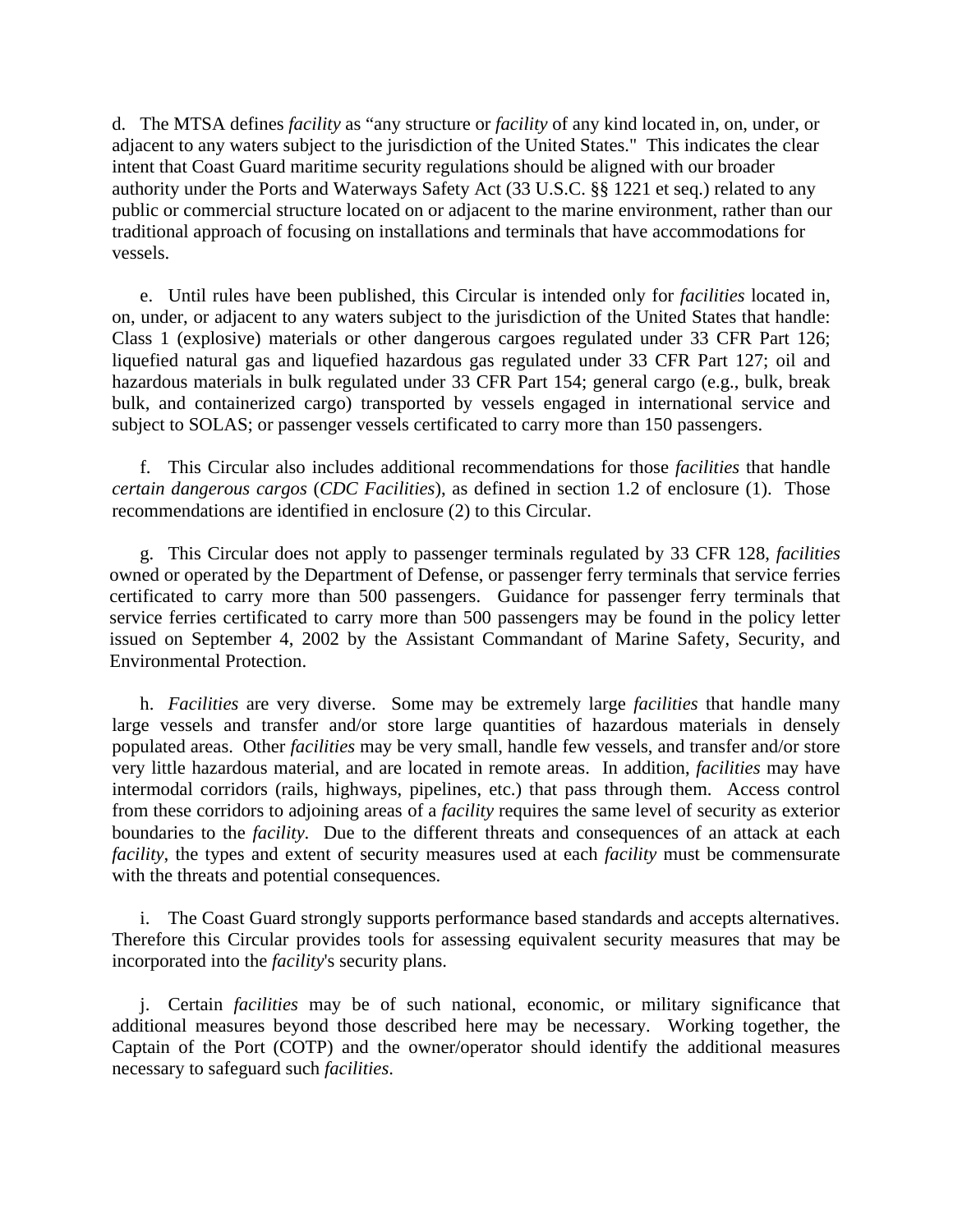## 2. ACTION.

a. COTPs shall give the guidance in this Circular the widest dissemination to *facility* owners and operators within their Area of Responsibility (AOR). More importantly, COTPs retain discretion to modify security measures and plans as the situation dictates. They should consider alternatives offered by the *facility* that would provide an equivalent level of security to that intended to be achieved by these guidelines. This Circular will be distributed by electronic means only. It is available on the World Wide Web at http://www.uscg.mil/hq/g-m/nvic/index.htm.

b. *Facility* owners and operators may use these guidelines in cooperation and consultation with the COTP, local Port Security Committees or Harbor Safety Committees, as appropriate, to conduct security assessments of their *facilities*.

c. While the guidance contained in this document may assist the industry, public, Coast Guard, and other Federal and state regulators in applying statutory and regulatory requirements, the guidance is not a substitute for applicable legal requirements; nor is it a regulation itself.

d. The guidelines are not intended to restrict the lawful exercise of COTP authority to mandate security measures through a COTP order, consistent with paragraph 4.b. below. These guidelines should be considered in supporting a COTP order or security zone, as appropriate.

e. The intent of this NVIC is to provide guidelines that will assist *facility* owners and operators with managing risks to their *facilities*. It is not the intent of these guidelines to promote unreasonable restriction of mariners' shore leave as defined in the Convention on Facilitation of International Maritime Traffic -1965<sup>1</sup>. This Convention, to which the U.S. is a Party, provides that foreign crews shall be allowed ashore by public authorities while the ship on which they arrive is in port, provided the formalities on arrival of the ship have been fulfilled and the public authorities have no reason to refuse permission to come ashore for reasons of public health, public safety, or public order. These guidelines are not intended to alter U.S. obligations under that Convention. Portions of these guidelines address *facility* owners' and operators' treatment of debarked mariners on their *facilities*.

f. *Facility* owners and operators are reminded that authorized entry of mariners into the United States is administered by cognizant Federal authorities executing Federal statutes. If a crewmember does not have the appropriate credentials to go ashore, (e.g. a valid visa), or does not pass the Immigration and Naturalization Service (INS) inspection at the first port of entry, the INS will issue a Detain on Board notice to the mariner(s) and master. Depending on the circumstances of the specific case, the Coast Guard and the INS may require an appropriate security plan to ensure the Detain on Board mariner(s) remains on board. All other mariners on board who have been cleared by INS are authorized shore leave.

## 3. DISCUSSION.

 $\overline{a}$ 

a. *Facilities*, including public and military sites, may be the object of those desiring to do harm to the interests of the United States. In January 2002, the Coast Guard held a public workshop to discuss security procedures, programs, and capabilities within the marine

<sup>1</sup> Annex 1; Section 1; Part A. Definitions: "Shore Leave. Permission for a crew member to be ashore during the ship's stay in port within such geographical or time limits, if any, as may be decided by the public authorities.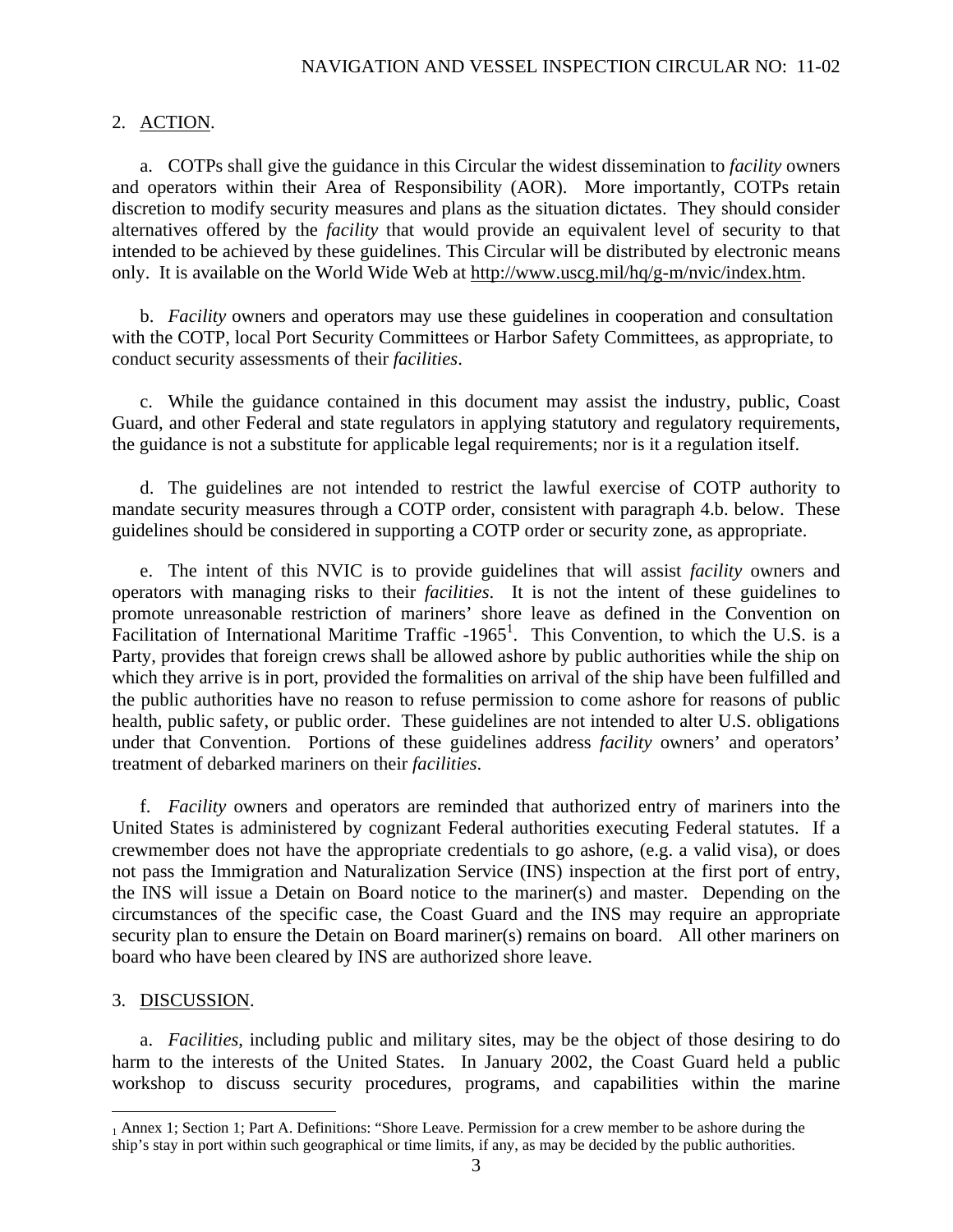#### NAVIGATION AND VESSEL INSPECTION CIRCULAR NO: 11-02

transportation system. COTPs engaged their local port stakeholders to address security at *facilities*. The Coast Guard, including the COTPs, met with *facility* owners, port authorities, municipal, state, and Federal agencies, the Harbor Safety Committees, trade groups, and industry leaders to address security concerns. These guidelines are the result of those meetings and are provided as a means of promoting industry best practices to advance our vital national security interests.

b. Owners and operators of *facilities* have the primary responsibility for ensuring the security of their *facilities*. These guidelines do not relieve the owners and operators of their legal responsibilities, but rather are a means to help them meet their responsibilities to provide a safe and secure venue for vessels, passengers, cargo and employees. These guidelines also ensure the consistency of security measures within each port and provide a common security baseline at *facilities* across the country.

c. The U.S. Coast Guard will communicate heightened levels of alert using Maritime Security levels (MARSEC) 1, 2, and 3 that align with the graduated color-coded Threat condition levels defined by the Homeland Security Advisory System (HSAS). *MARSEC* is the maritime sector's tool for communicating risk and in most cases will be linked to the HSAS. *MARSEC Level 1* generally corresponds to the lowest three levels of HSAS: Green (Low), Blue (Guarded), and Yellow (Elevated); *MARSEC Level 2* corresponds to HSAS Orange (High); and *MARSEC Level 3* corresponds to HSAS Red (Incident Imminent). Ports, *facilities* and vessels should develop and implement protective measures, to be reflected in their security plans, which increase as the MARSEC level increases to reduce the risk of a transportation security incident. MARSEC levels may be assigned for the entire nation, or they may be set for a particular geographic area, industrial sector, or operational activity.

d. Although the intent is to promote more uniform practices and procedures, the guidelines were also drafted with the understanding that the threat levels or particular circumstances will differ among various geographic areas or ports based upon the risks present. It should be noted that it is possible to shift from *MARSEC* 1 directly to *MARSEC* 3 without an intermediate shift to *MARSEC* 2. When necessary, COTPs should exercise discretion and flexibility in determining which of the guidelines are appropriate for a given threat level or the unique circumstances within their zone of responsibility. For example, the COTP may find it necessary to adjust a previous measure prescribed for *MARSEC* 2, as long as an adequate level of security can be assured. On the other hand, a COTP may find it necessary to adopt a *MARSEC* 2 measure in *MARSEC* 1 because of heightened concerns that do not necessarily require all of the measures prescribed for the higher *MARSEC Level*, but still warrant additional security measures.

#### 4. OTHER CONSIDERATIONS.

a. Authority. The primary authority for issuing COTP orders regarding waterfront *facility* security is the Magnuson Act (50 U.S.C. §§ 191 et seq.) and its implementing regulations. COTP orders related to security may also be issued under the Ports and Waterways Safety Act (33 U.S.C. §§ 1221 et seq.). It is also noted that the recently enacted MTSA requires *facilities* to develop *Facility Security Plans*. Regulations to implement this act are being developed.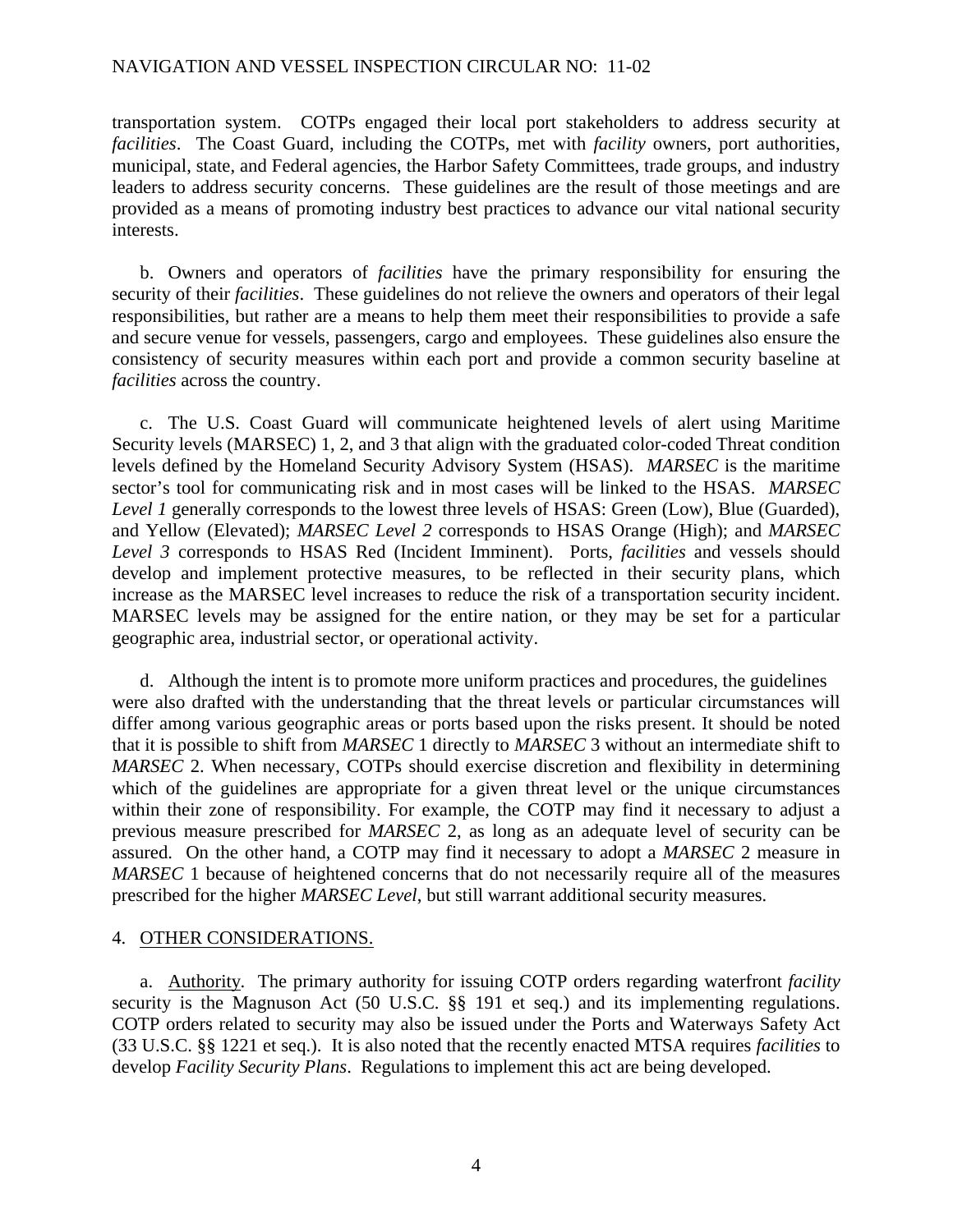#### b. Threshold requirements for exercising COTP authority.

(1) When exercising authority under the Magnuson Act to issue a COTP order, the COTP must find that the action to be mandated is "necessary in order to secure such vessel from damage or injury or to prevent damage or injury to any vessel, or waterfront facility or water of the United States, or to secure the observance of rights and obligations of the United States." With respect to the establishment of a security zone, the authority would additionally extend to actions "necessary . . . to safeguard ports, harbors, or territories . . . of the United States." Simply put, there must be some articulable security threat that encompasses the vessel or facility subject to the order. The process for assessing the threat and selecting control measures must not be "arbitrary or capricious." Moreover, the requirements imposed by the order or security zone must be reasonable in scope and rationally related to safeguarding the vessel, harbor, port, or waterfront facility from the articulable security threat(s).

(2) A finding of necessity under this standard should be based on a careful consideration of the cumulative information available to the COTP. All relevant factors should be considered, including the potential target of the threat, any specific geographic or operating conditions that may make a target vulnerable, current intelligence or other threat information, the adequacy of voluntary security measures taken by the vessel, and symbolic factors such as periods of national or religious holidays. Each of these factors may not individually rise to the standard required, but collectively may be sufficient. A generalized threat or warning, reinforced by more specific and credible information related to possible attacks or unlawful acts against a specific type of facility or vessel, could meet the standard enunciated in the Magnuson Act and its implementing regulations.

c. Application to State Facility Operations. Magnuson Act authority can be exercised over waterfront *facilities* owned and operated by a state and by political subdivisions of a state. This may include a requirement that persons or vehicles be inspected prior to entering a *facility*. Care should be taken to avoid mandates that would directly compel enactment of state legislation or require the states, in their sovereign capacity, to use law enforcement personnel as a mechanism of enforcing Federal law against private individuals. For example, a COTP order that specifically requires local sheriffs or state police to conduct an activity on a waterfront *facility*, such as vehicle inspections, may violate constitutional principles of federalism. Issuing a similar order directly to a state owned waterfront *facility*, without mandating that state or local law enforcement personnel must conduct vehicle inspections, would, however, pass constitutional scrutiny.

d. Passenger and Vehicle Inspection. Authority exercised under the Magnuson Act cannot displace the constitutional protections U.S. citizens enjoy, including freedom from unreasonable searches and seizures. The purpose of the inspections, which are quick and limited, is to secure the vital government interest of protecting vessels, harbors, and waterfront *facilities* from destruction, loss, or injury from sabotage or other causes of a similar nature. Such inspections are intended to ensure that incendiary devices, explosives, or other items that pose a real danger of violence or a threat to security are not present. Inspections must be limited and no more intrusive than necessary to protect against the danger of sabotage or similar acts of destruction or violence. The inspection should, however, be reasonably effective to discover incendiary devices, weapons, explosives, and other implements of destruction. Inspection techniques include, but are not limited to, magnetometers, physically examining the person or objects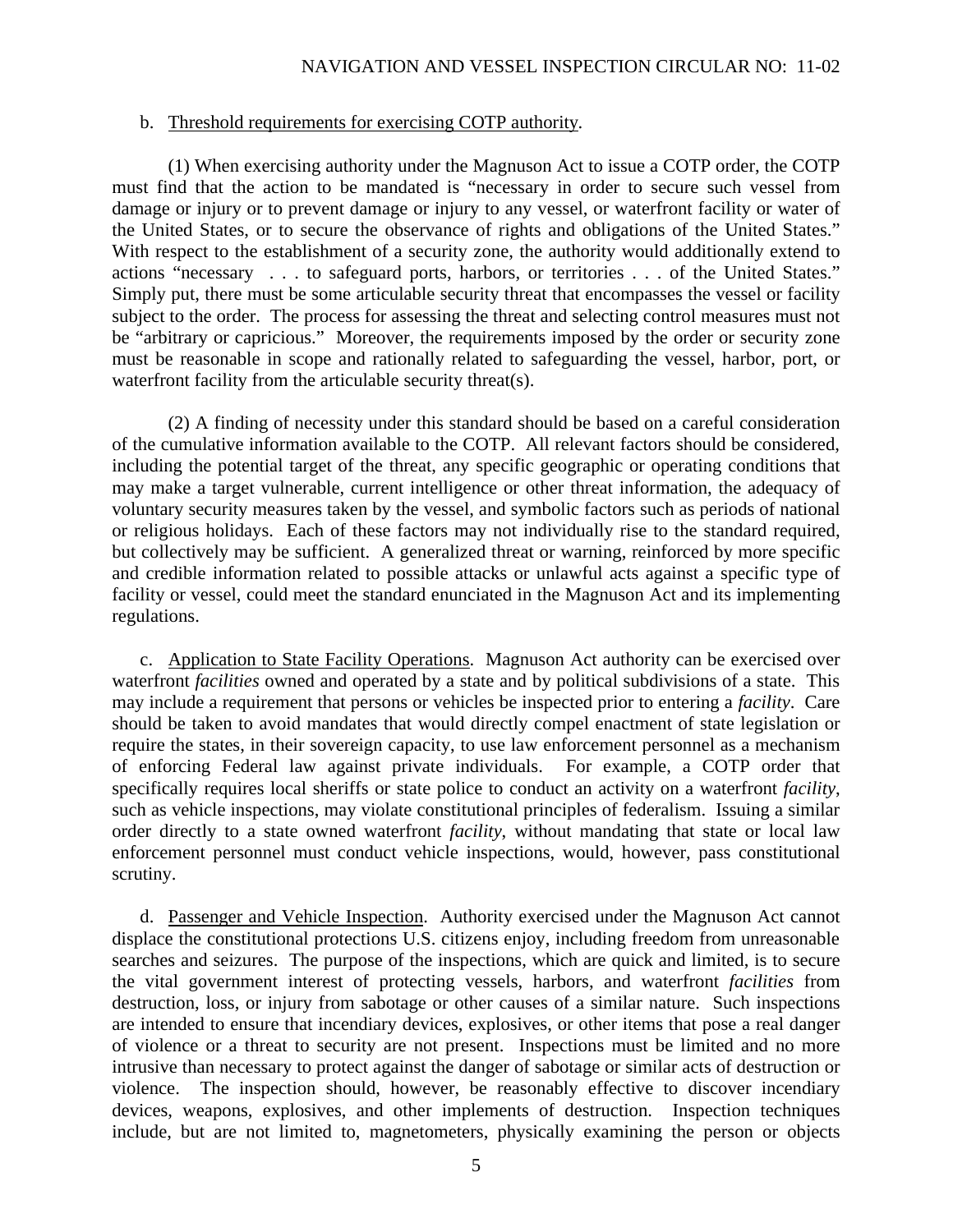#### NAVIGATION AND VESSEL INSPECTION CIRCULAR NO: 11-02

visually or through the use of trained animals, electronic devices, or a combination of methods. The inspections must be conducted for a purpose other than the gathering of evidence for criminal prosecutions. If evidence of criminal activity or contraband is inadvertently discovered during security inspections, it should be treated as a criminal act and the appropriate procedures for such act should be followed.

e. Public Notification. Conspicuous signs should be posted in public places that describe in general terms the current security measures being taken to ensure the security of the *facility* and persons. For example, when vehicle or personnel inspections are conducted, and when weapons are to be prohibited, the *facility* should post visible signs and make appropriate announcements to notify personnel of these policies. These signs and announcements should also clearly state that entering the *facility* is deemed valid consent to the inspection of vehicles, persons, articles and effects. Furthermore, it should be made clear that those failing to give such consent or refusing screening and inspection shall be denied admittance.

#### 5. IMPLEMENTATION.

a. Enclosure (1) provides background information, definitions, and general guidance to *facility* owners and *operators* for developing a comprehensive security program.

b. Enclosure (2) provides detailed security measures that should be incorporated into a *facility security plan,* and that can be tailored to address the risk to a specific *facility*.

c. Enclosure (3) is a comprehensive sample audit checklist for *facilities* that transfer, store, or otherwise handle *certain dangerous cargo*. It may be used to perform baseline evaluations or periodic audits when modified to suit a specific *facility*.

d. Enclosure (4) is sample *Declaration of Security*. The *Declaration of Security* provides a means for ensuring that critical security concerns are properly addressed throughout a vessel's stay at the *facility*.

e. Enclosure (5) outlines procedures to evaluate and document security measures. It provides an alternative to the standards offered in enclosures (1) thru (3). It is a simplified riskbased security assessment tool, which can be used to refine and tailor security measures to specific *facilities* or situations where the measures in enclosure (2) are impracticable, or to assess the equivalency of alternative approaches. Owners or operators are encouraged to document the process and results of these assessments and to provide suggestions on how this assessment tool might be improved.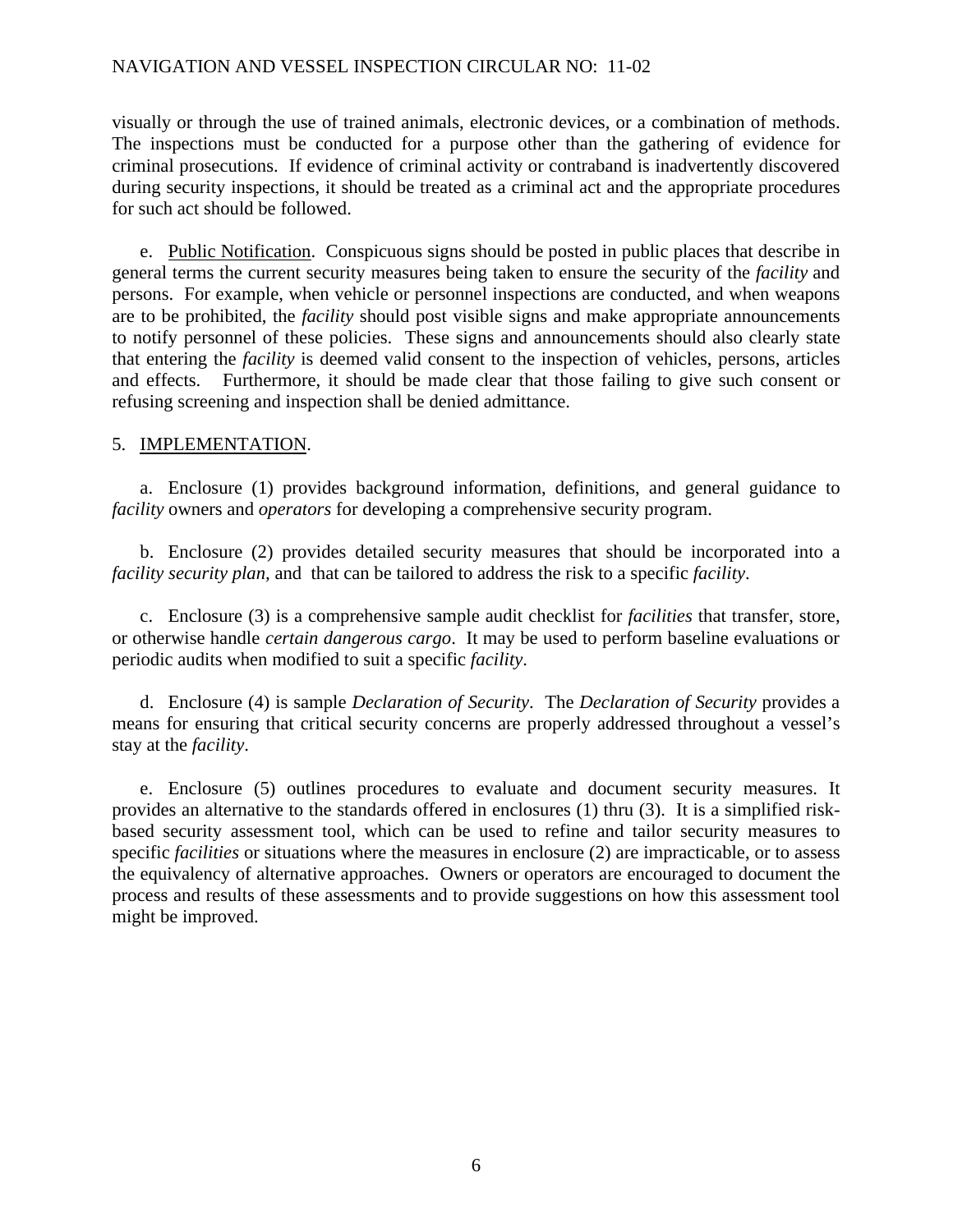6. EFFECTIVE DATE. These guidelines are effective upon receipt and will remain in effect until revised or superseded. They may also be amended as necessary to align with future legislation or regulations.

PAUL *Ý.* PLUTA Rear Admiral, U.S. Coast Guard Assistant Commandant for Marine Safety, Security and Environmental Protection

- Encl: (1) General Security Guidelines for Facilities
	- (2) Detailed Security Guidelines for Facilities
	- (3) Sample Facility Security Audit Checklist
	- (4) Sample Declaration of Security
	- (5) Guidance on Assessing Facility Security Measures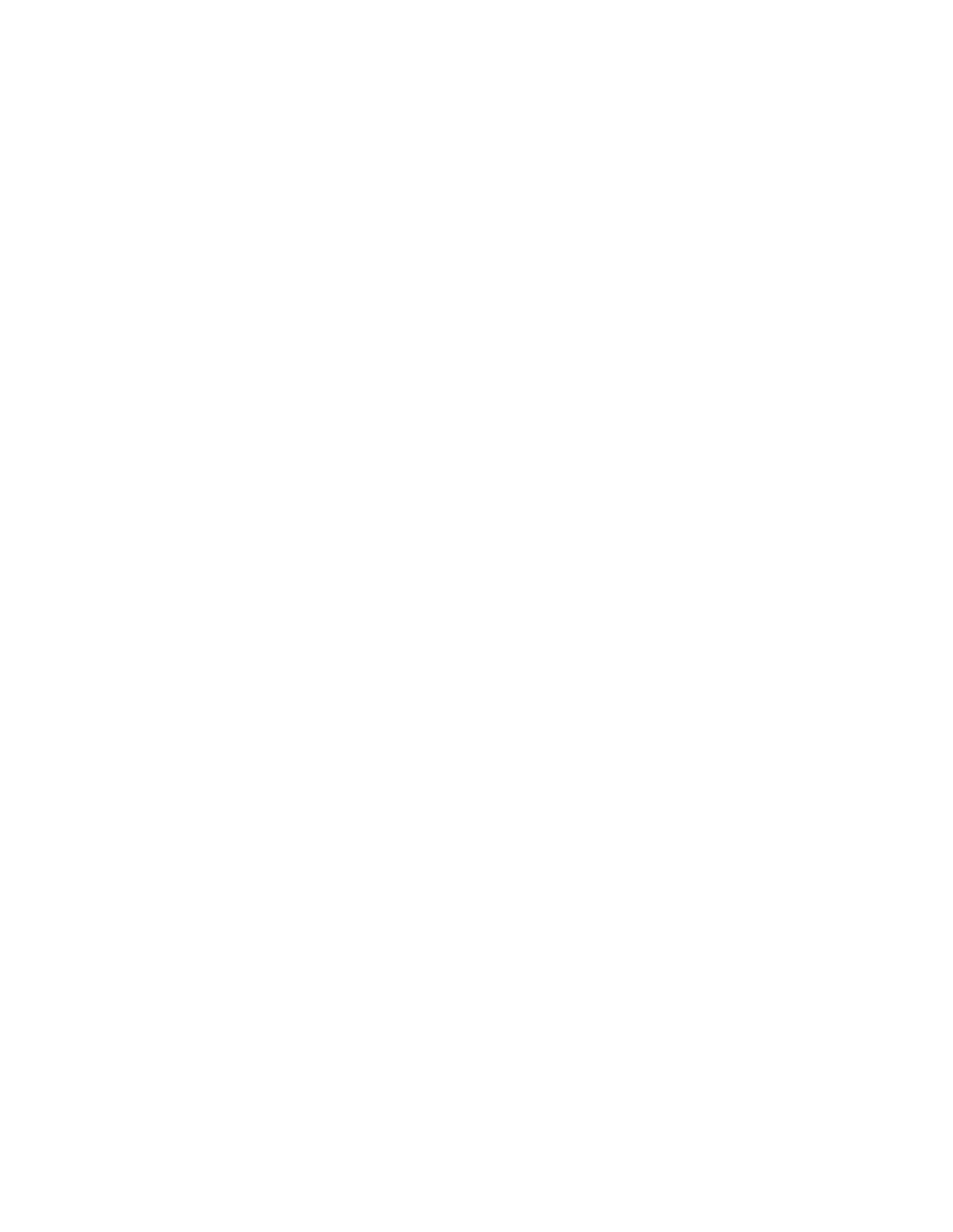# **General Security Guidelines for** *Facilities*

# **1.1 Introduction**

This NVIC establishes guidelines for developing security plans and implementing security measures and procedures. It is intended only for *facilities* that handle: Class 1 (explosive) materials or other dangerous cargoes regulated under 33 CFR Part 126; liquefied natural gas and liquefied hazardous gas regulated under 33 CFR Part 127; oil and hazardous materials in bulk regulated under 33 CFR Part 154; general cargo (e.g., bulk, break bulk, and containerized cargo) transported by vessels engaged in international service; or passenger vessels certificated to carry more than 150 passengers. This Circular also includes additional recommendations for those *facilities* that handle *certain dangerous cargos* (*CDC Facilities*), as defined in section 1.2 of this enclosure. Those recommendations are identified in enclosure (2) to this Circular. This Circular does not apply to passenger terminals regulated by 33 CFR 128, passenger ferry terminals that service ferries certificated to carry more than 500 passengers, or *facilities* owned or operated by the Department of Defense.

This guidance is based on existing NVICs, best practices from industry standards, and the International Ship and Port Facility Security (ISPS) Code and related SOLAS amendments that were recently adopted by the International Maritime Organization (IMO).

These guidelines address the following four objectives: awareness, prevention, response, and consequence management. Facility personnel must continually be aware of their environment and the domain in which they are operating as the critical first step to prevent acts that threaten the security of *facilities*. Prevention measures are those that are designed to increase the difficulty of unauthorized access and prevent the introduction of prohibited weapons, incendiaries, or explosives. Facility personnel must be prepared to address any act that threatens the security of the *facility* or vessels moored thereto. Consequence management can be directly linked to the ability of a *facility* to appropriately and quickly respond in order to mitigate the consequences of an act that breaches the security of the *facility*.

In order to achieve these objectives, this Circular embodies a number of functional elements. These include, but are not limited to:

- Gathering and assessing information with respect to security threats and exchanging such information with appropriate stakeholders;
- Establishing and maintaining communication protocols for *facilities* and vessels;
- Deterring or preventing unauthorized access to *facilities*, their *restricted areas*, and vessels moored to the *facility*;
- Deterring or preventing the introduction of unauthorized weapons, incendiary devices, or explosives to *facilities*;
- Providing means for raising the alarm in reaction to security threats or *security incidents*;
- Developing *facility security plans* based upon security assessments;
- Conducting training, drills, and exercises to ensure familiarity with security plans and procedures; and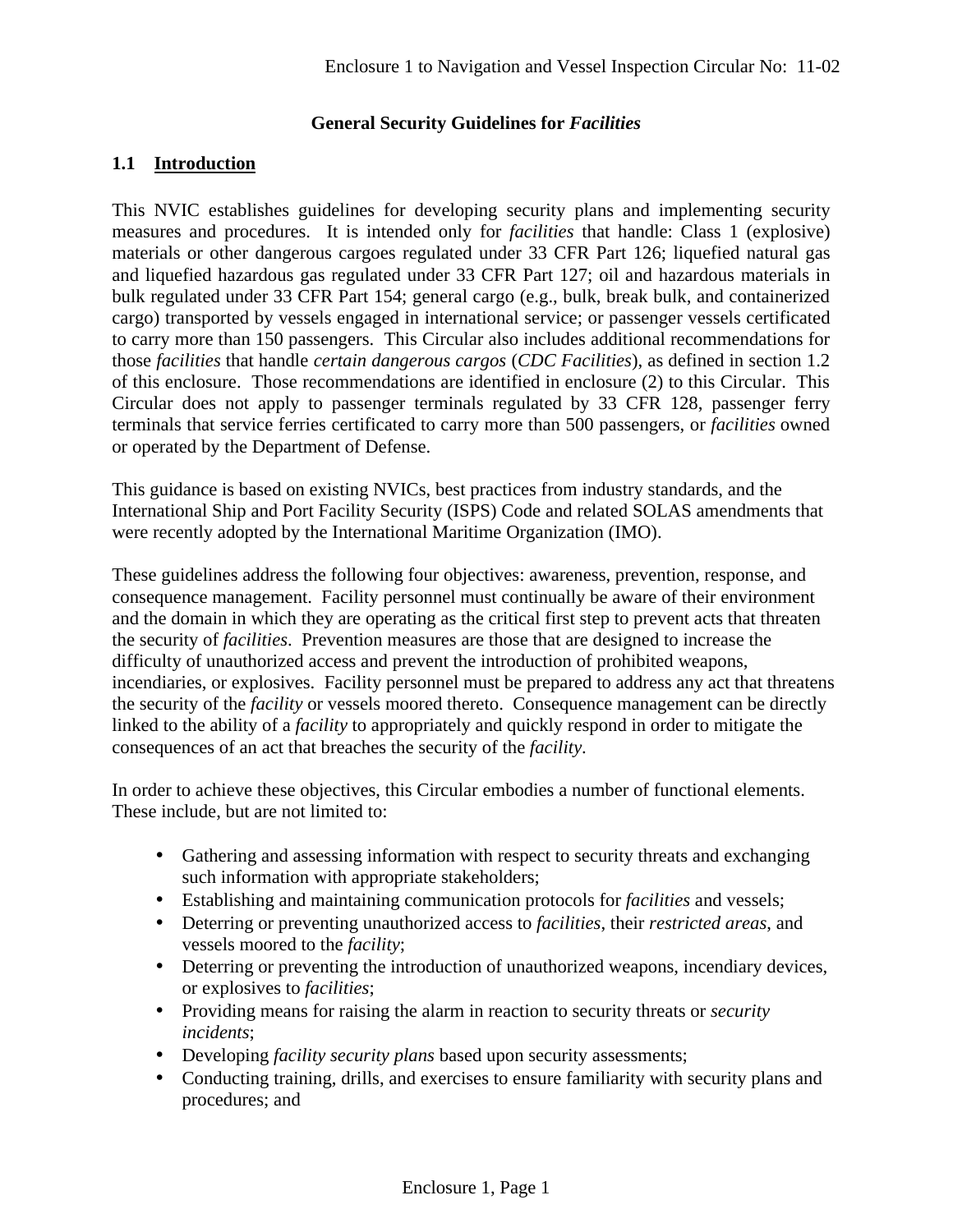• Arranging for a timely response by law enforcement personnel, and others, to any incident.

# **1.2 Definitions**

Note: All words or phrases that have been defined in these guidelines have been italicized throughout the document.

For the purpose of this Circular, unless expressly provided otherwise:

*Captain of the Port* (*COTP*) means the Coast Guard officer designated by the *Commandant* to command a *Captain of the Port* Zone as described in 33 CFR Part 3, or their authorized representative.

*Commandant* means the Commandant of the U.S. Coast Guard as described in 46 CFR 1.01-05.

*Certain Dangerous Cargo* (*CDC*) means any cargo that is a:

- a. Division 1.1 or 1.2 explosives as defined in 49 CFR 173.50.
- b. Division 1.5D blasting agents for which a permit is required under 49 CFR 176.415 or for which a permit is required as a condition of a Research and Special Programs Administration exemption.
- c. Division 2.3 "poisonous gas", as listed in 49 CFR 172.101, that is also a "material poisonous by inhalation" as defined in 49 CFR 171.8, and that is in a quantity in excess of 1 metric ton per vessel.
- d. Division 5.1 oxidizing materials for which a permit is required under 49 CFR 176.415 or for which a permit is required as a condition of a Research and Special Programs Administration exemption.
- e. A liquid material that has a primary or subsidiary classification of Division 6.1 "poisonous material" as listed in 49 CFR 172.101 that is also a "material poisonous by inhalation", as defined in 49 CFR 171.8 or that is in a bulk packaging, or that is in a quantity in excess of 20 metric tons per vessel when not in a bulk packaging.
- f. Class 7, "highway route controlled quantity" radioactive material or "fissile material, controlled shipment", as defined in 49 CFR 173.403.
- g. Bulk liquefied chlorine gas and bulk liquefied gas that is flammable and/or toxic and regulated under 46 CFR 154.7.
- h. The following bulk liquids:
	- (1) Acetone cyanohydrin
	- (2) Allyl alcohol
	- (3) Chlorosulfonic acid
	- (4) Crotonaldehyde
	- (5) Ethylene chlorohydrin
	- (6) Ethylene dibromide
	- (7) Methacrylonitrile
	- (8) Oleum (fuming sulfuric acid)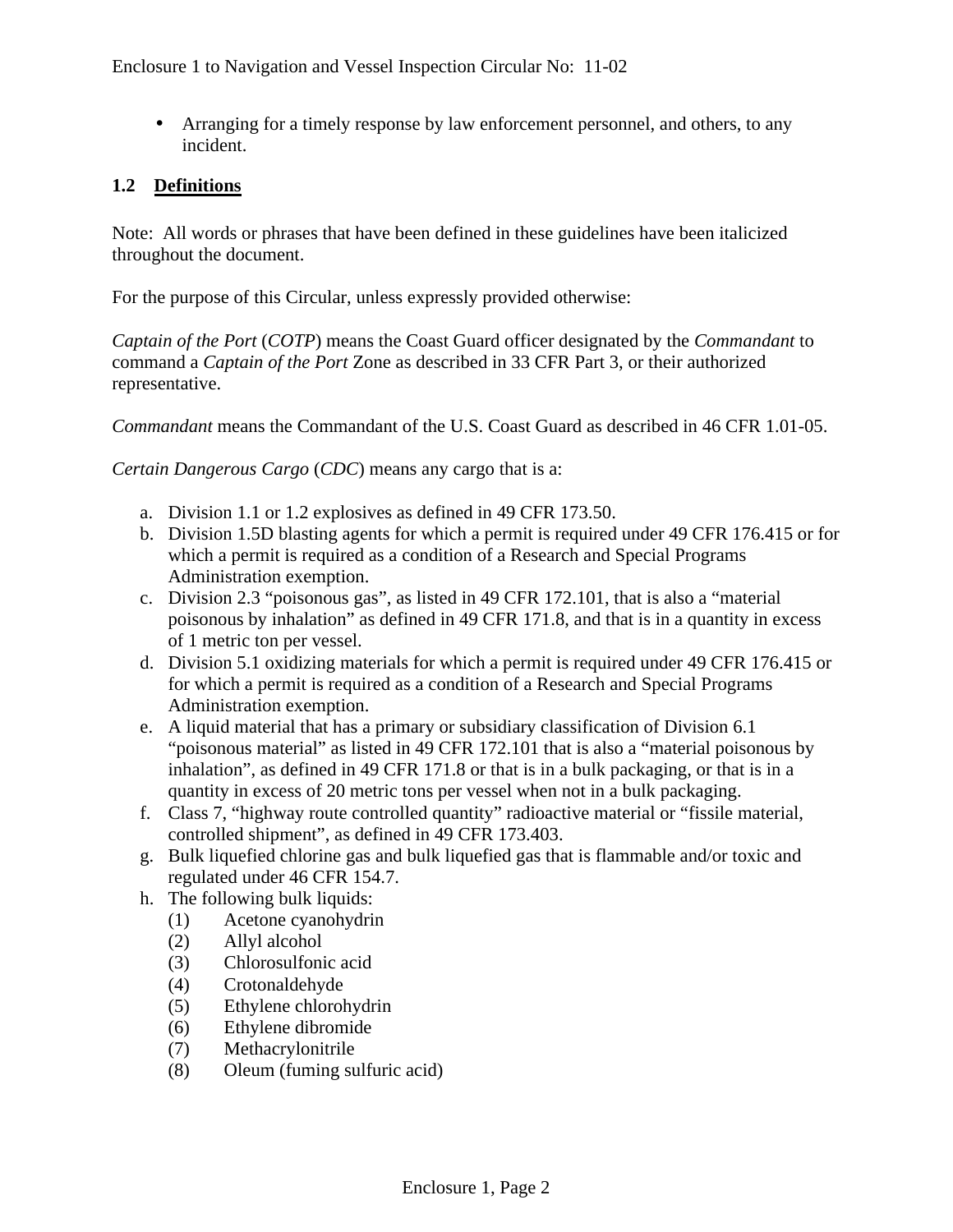*Declaration of Security* (DOS) means an agreement to be executed between the responsible *Vessel Security Officer* and *Facility Security Officer,* and provides a means for ensuring that the critical security concerns are properly addressed and security will remain in place throughout the time a vessel is moored to the *facility*. Security for the *facility* is properly addressed by delineating the responsibilities for security arrangements and procedures between a vessel and the *facility*.

*Drills and Exercises* means frequent and detailed training conducted by the port *facility* to ensure that personnel are proficient in all assigned security duties, at all security levels, and to identify any security related deficiencies, which need to be addressed. Exercises are comprehensive training events that involve most of the items noted in Section 1.11 of this enclosure. Drills are more frequent but less comprehensive than exercises and are used to maintain a high level of security readiness.

*Facility* means all contiguous structures or *facilities* located in, on, under, or adjacent to any waters of the United States.

**Note**: For the purposes of this NVIC the boundary of a *facility* extends from the ship/port interface, if applicable, to the inner-most continuous security perimeter enclosing (1) areas where cargo regulated under 33 CFR 126, 127 and 154 is stored, handled or processed, (2) all *restricted areas*, and (3) areas where passengers are received for vessels certificated to carry more than 150 passengers.

When *restricted areas* or other essential areas are not adjacent or contiguous with the *facility*, the owner and/or *operator*, in consultation with the *COTP*, will determine the necessity of incorporating the non-contiguous area into the security plan.



Cargo Operations:

For facilities located adjacent to the waters of the United States that do not receive vessels (*Facility* A, Figure 1) but that handle, store, or transfer cargo regulated by 33 CFR 126, 127, or 154, the perimeter should surround those areas that handle, store, or transfer these cargoes.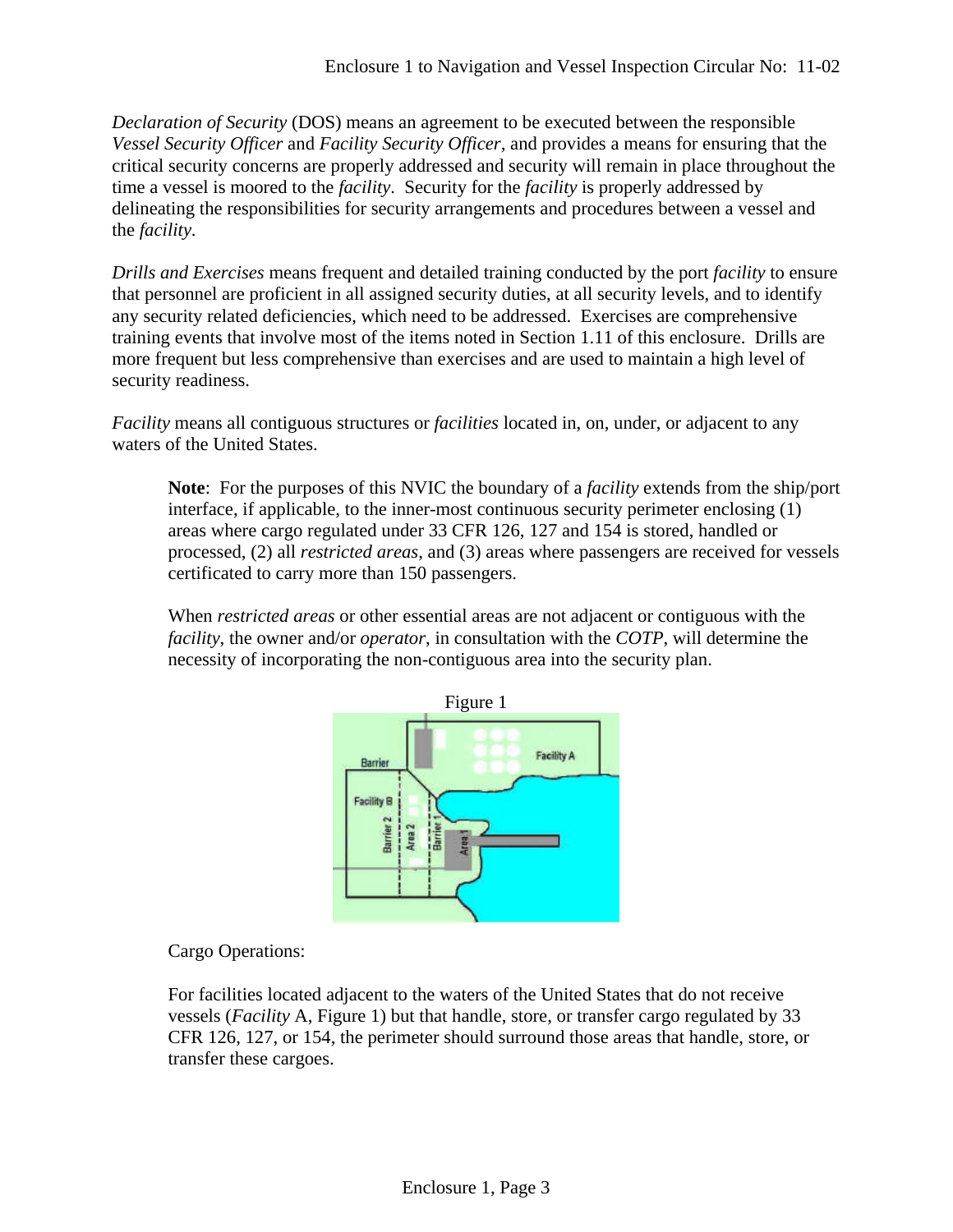For facilities that are adjacent to the waters of the United States that receive vessels (*Facility* B, Figure 1), the perimeter should extend, at a minimum, to Barrier 2 when cargo regulated under 33 CFR 126, 127, and 154 are handled, stored, or transferred in Area 2.

The perimeter may be limited to Barrier 1 (i.e. a smaller area) when Area 1 is the vessel/*facility* interface for vessels engaged in international service that do not handle cargo regulated under 33 CFR 126, 127 and 154.

Passenger Operations (*Facility* B, Figure 2):



When all activities essential to security are located in Area 1 for *facilities* that receive vessels certificated to carry more than 150 passengers, the perimeter may be limited to barrier 1. However, the perimeter should extend to Barrier 2 when activities that are essential to security, such as passenger or baggage screening, are conducted in Area 2.

*Facility Security Officer* (FSO) means the person appointed as responsible for the development, implementation, revision, and maintenance of the *Facility Security Plan,* and to serve as the liaison with the *Vessel Security Officers* and company security officers.

*Facility Security Plan (FSP)* means a plan developed to ensure the application of measures designed to protect the *facility* and vessels, their cargoes, and persons on board from the risks of a *security incident*.

*Facility Security Assessment* means an analysis that examines and evaluates possible threats, vulnerabilities, and existing protective measures, procedures and operations.

*Maritime Security (MARSEC) Level 1* means the level for which minimum appropriate protective measures must be maintained at all times..

*Maritime Security (MARSEC) Level 2* means the level for which appropriate additional protective security measures shall be maintained for a period of time as a result of a heightened risk of a transportation security incident.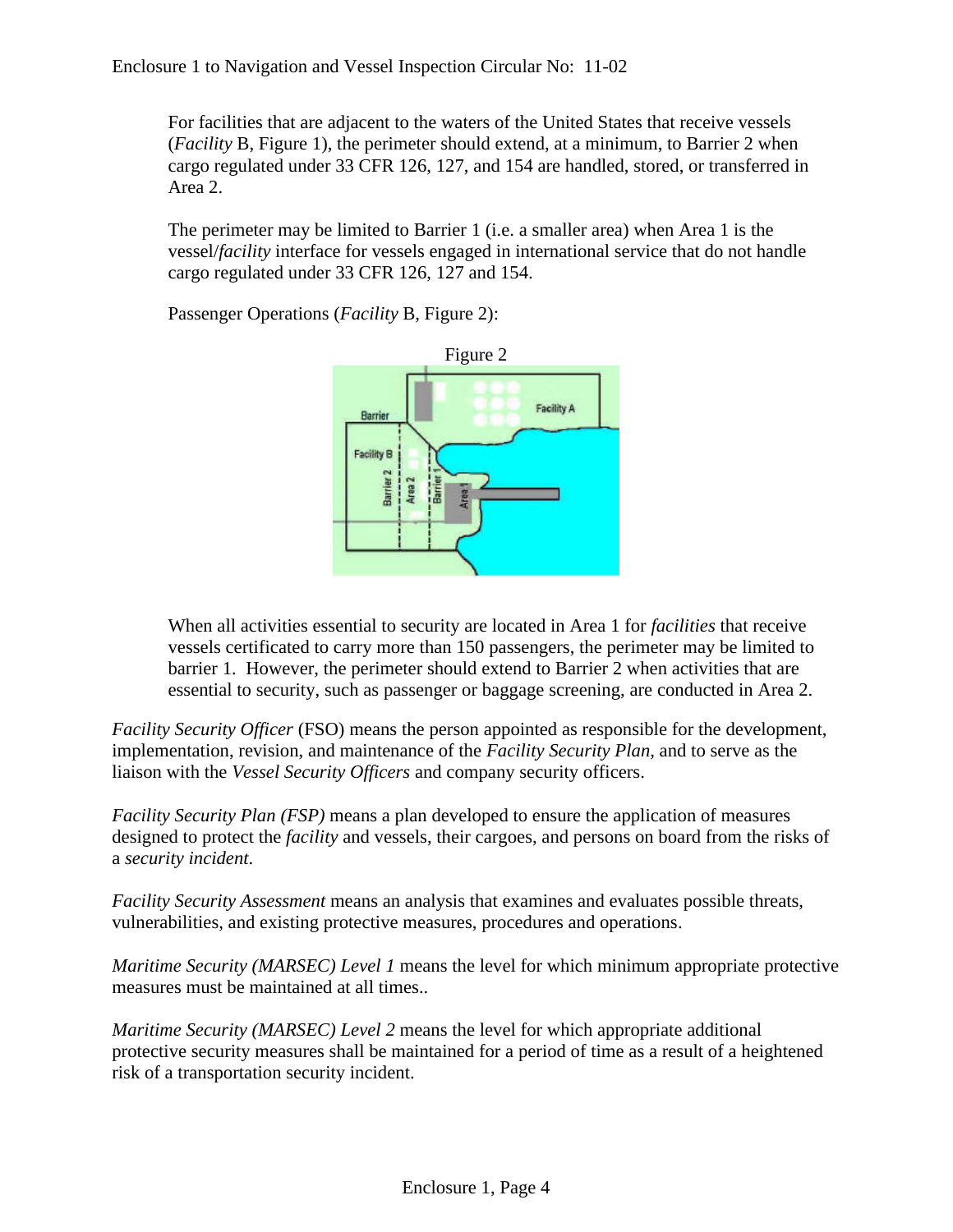*Maritime Security (MARSEC) Level 3* means the level for which further protective security measures shall be maintained for a limited period of time when a transportation security incident is probable or imminent, although it may not be possible to identify the specific target.

*Operator* means the person, company, governmental agency, or the representative of a company or governmental agency who maintains operational control over a *facility*.

*Restricted areas* means those portions of a *facility* identified by the owner/operator as being essential to the security of the operations, control, cargo or safety of a *facility*. Examples include, but are not limited to communications or control centers, utilities, pumping stations, tanks and piping systems, bulk and packaged hazardous cargo handling and storage areas, and Closed Circuit Television (CCTV) display rooms. As an alternative, the owner/operator may designate the entire *facility* a restricted area, as long as the entire *facility* is provided the appropriate level of security.

*Transportation Security Incident* means a security incident resulting in a significant loss of life, environmental damage, transportation system disruption, or economic disruption in a particular area.

*Vessel Security Officer (VSO)* means the person on board the vessel accountable to the master for the security of the vessel, including implementation and maintenance of the Vessel Security Plan and to serve as the liaison with the company security officer and the *Facility Security Officer*.

*Vessel facility interface* means the activities that occur when a vessel is directly and immediately affected by an action involving the movement of people, goods or the provisions of port services to or from the vessel.

# **1.3 Scope**

This NVIC is intended for *facilities* that handle cargo that is subject to 33 CFR Parts 126, 127, and 154; receive vessel(s) that are certificated to carry more than 150 passengers (other than those required to comply with 33 CFR 128); or receive vessels on international voyages including vessels solely navigating the Great Lakes.

This NVIC also includes additional recommendations for those *facilities* that handle *certain dangerous cargos* (*CDC Facilities*), as defined in section 1.2. Those recommendations are identified in enclosure (2) to this NVIC.

*Facilities* that are not subject to 33 CFR Parts 126, 127, and 154; *facilities* that do not receive vessels certificated to carry more than 150 passengers; and *facilities* that do not receive vessels subject to SOLAS are not covered by this NVIC. The *facility* owner or operator has the primary authority for ensuring the security of the *facility*. Even modest security procedures can reduce vulnerability. Each *facility* operator is encouraged to implement a security program that incorporates appropriate preparation, prevention, and response activities should the need arise.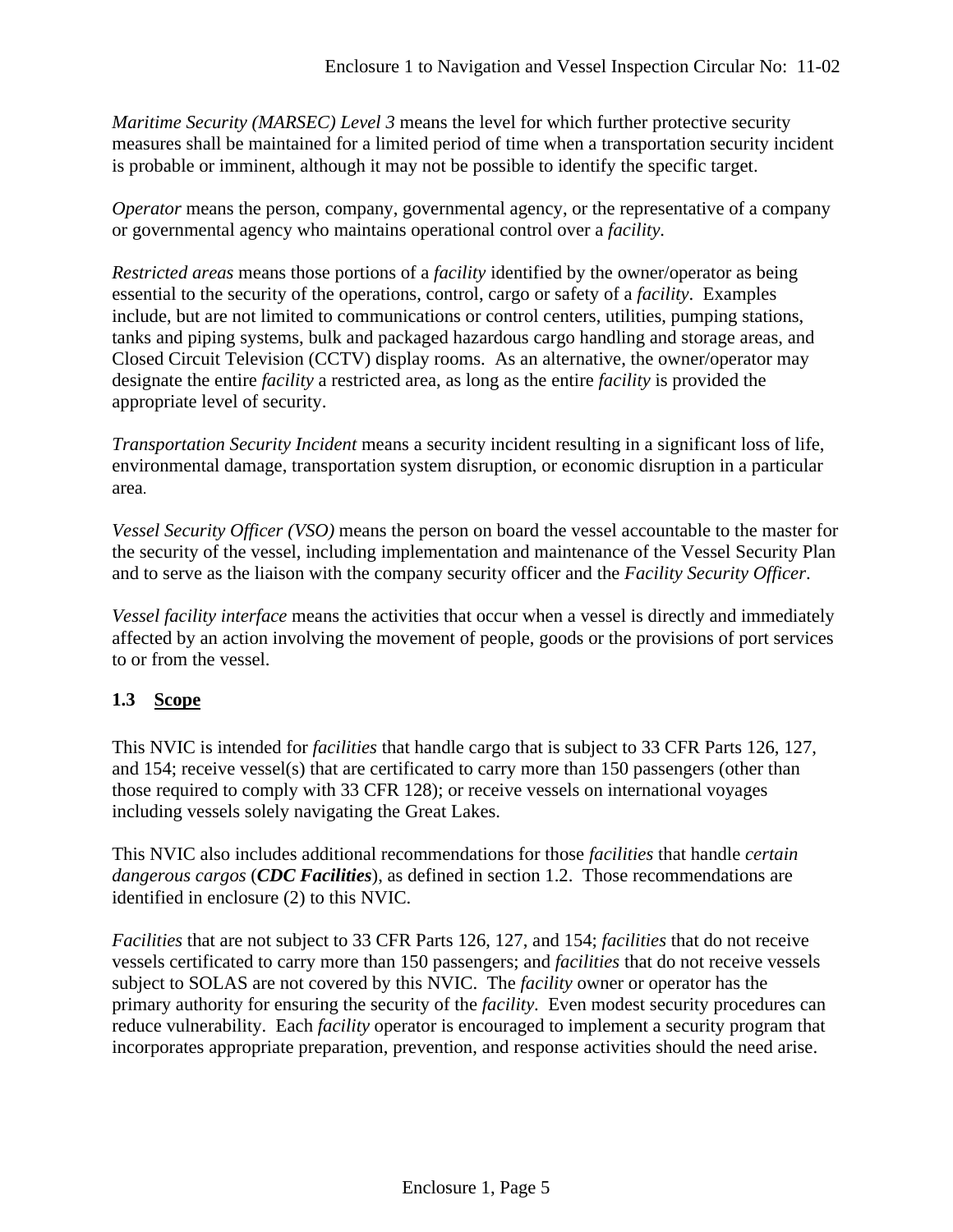# **1.4 Maritime Security (MARSEC) Levels**

*Maritime Security (MARSEC) Levels* were established to allow the Coast Guard to easily and clearly communicate the extent of threat present in a port. *MARSEC levels* also permit the *Captain of the Port* (*COTP*) and the port community to plan and pre-designate appropriate postures for each level of threat.

These levels are similar to the security levels used in 33 CFR Subchapter K, Security of Passenger Vessels, and the ones adopted by the International Maritime Organization (IMO) as the international maritime standard.

In March 2002, the President announced a national system for communicating threat levels, the Homeland Security Advisory System (HSAS). Homeland Security Presidential Directive (HSPD) – 3 defines a five-tiered system for setting threat levels. The Coast Guard is using a three-tiered system where *MARSEC* is generally linked to HSAS and serves as the maritime sector's tool for communicating risk. *MARSEC Level 1* corresponds to the lowest three levels of HSAS: Green (Low); Blue (Guarded); Yellow (Elevated); *MARSEC Level 2* to HSAS Orange (High); and *MARSEC Level 3* to HSAS Red (Incident Imminent).

## **1.5 USCG and** *COTP* **Responsibilities**

While the intent of these guidelines is to present a broad-based approach to security, invariably there will be specific conditions or threats to the *facility* that will necessitate deviation from these guidelines. Accordingly, flexibility in these protective measures may be indicated for routine operations to address specific threats. Where practicable, *operators* should make the necessary preparatory steps to develop security measures for emerging threats. To assist with this effort, many of the security measures that were implemented in the immediate aftermath of the September 11, 2001 terrorist attack were considered for inclusion in these guidelines.

Through existing regulations in 33 CFR 6.16-3, the *COTP* retains the authority to issue written requirements for increased security measures to counter a specific threat. This authority may be used to carry out measures such as controlling the movement of vessels in the port, establishing security zones, or requiring vessel escorts. Accordingly, rather than issue general guidance for *facilities* to carry out these activities at the higher threat levels, these and other security measures may be implemented under the existing authority of the *COTP* to issue written orders based on specific threats to *facility* security. *COTP* orders would include limiting specific operations such as handling *certain dangerous cargoes*, until the order is complied with.

Similarly, other Federal agencies, such as the U.S. Immigration and Naturalization Service (INS), retain the authority to restrict personnel movements. For that reason, this NVIC will not address cases that involve stowaways and Detain on Board (DOB) personnel procedures.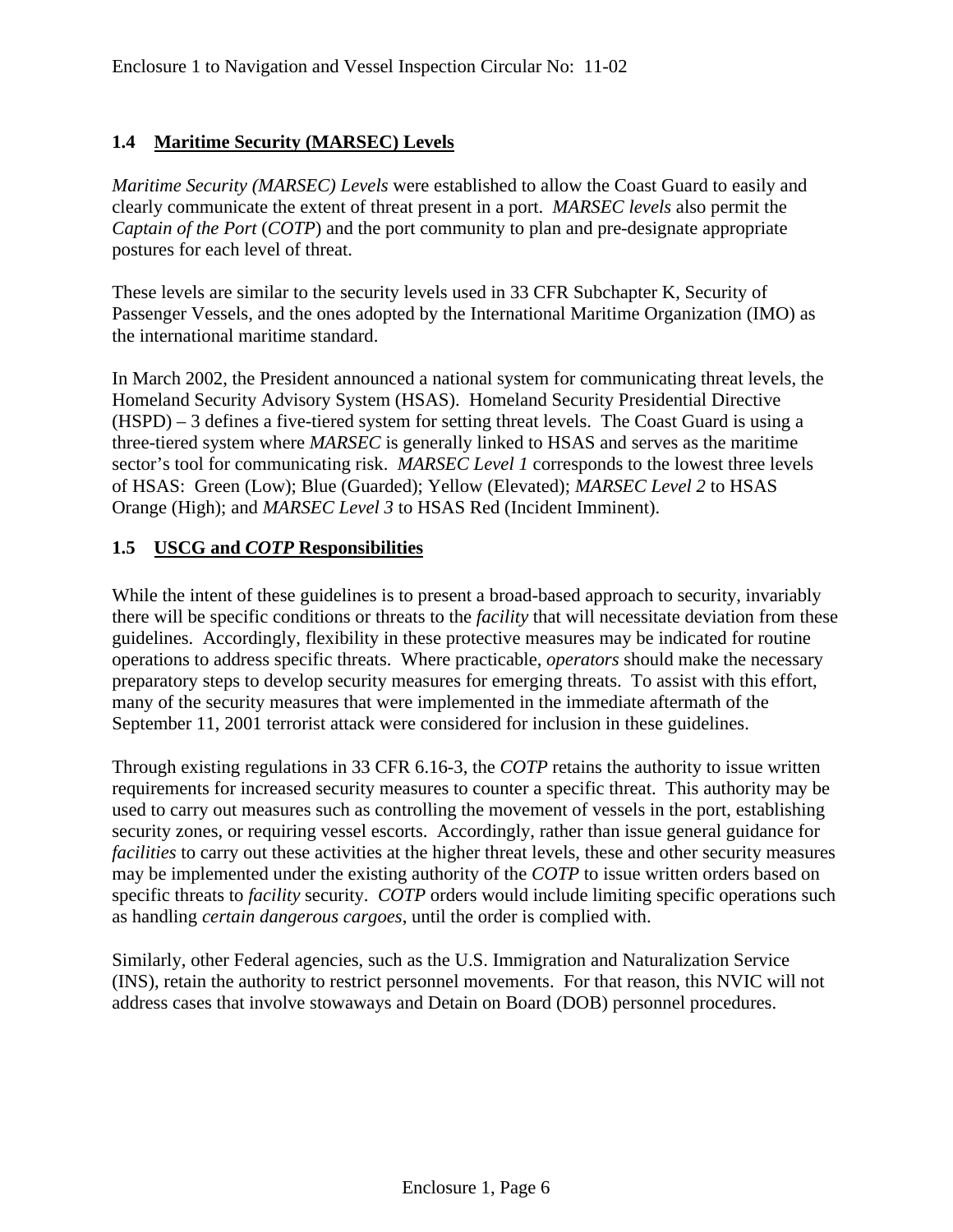# **1.6 Equivalent Standards**

These guidelines were developed to assist *facility* owners and *operators* in establishing appropriate protective measures that address security activities and objectives. To provide flexibility and promote innovation, the Coast Guard will consider alternatives to the standards in this NVIC provided the alternatives provide equivalent levels of security. Owners and *operators* may present the cognizant *COTP* with an equivalency to specific protective measure(s) using the methodology identified in enclosure (5).

*Facilities* meeting an industry standard that has been reviewed and accepted in writing by Commandant (G-MP) will be considered as providing appropriate levels of security and meeting the guidance in this NVIC. Industry standards may include, but are not limited to, those prepared by the American Waterways Operators or the Chemical Carriers Association. At this time no standard has been accepted. As standards are accepted, they will be posted on the Coast Guard web page for ready reference.

*Facility* owners and *operators* may seek to demonstrate that the specific protective measure(s) provided in enclosure (2) are not appropriate for a specific *facility* due to location, types of cargo handled, frequency of operations, etc. Enclosure (5) enables owners and *operators* to demonstrate that, because of reduced consequence and vulnerability, a *facility* does not need to mitigate (provide protective measures) a specific activity or objective.

# **1.7 Facility Security Officer**

A *Facility Security Officer* should be designated for each *facility*. The duties of the *Facility Security Officer* may be delegated to other qualified personnel, but the *Facility Security Officer* is ultimately responsible for these duties. A person designated as the *Facility Security Officer* may act as the *Facility Security Officer* for one or more *facilities*, depending on the number or types of *facilities* a company operates. Where a person acts as the *Facility Security Officer* for more than one *facility*, it should be clearly identified which *facilities* this person is responsible for, and be acceptable to the *COTP* for the zone in which those *facilities* operate. The *Facility Security Officer* may be a collateral duty provided the person is fully capable to perform the duties and responsibilities required of the *Facility Security Officer*.

The duties and responsibilities of the *Facility Security Officer* should include, but are not limited to:

- Conducting an initial comprehensive security assessment of the *facility* in order to prepare a *Facility Security Plan*;
- Implementing and exercising the *Facility Security Plan*;
- Undertaking regular security inspections of the *facility* to ensure the continuation of appropriate security measures;
- Recommending and incorporating, as appropriate, modifications to the *Facility Security Plan* in order to correct deficiencies and to update the plan to take into account relevant changes to the *facility*;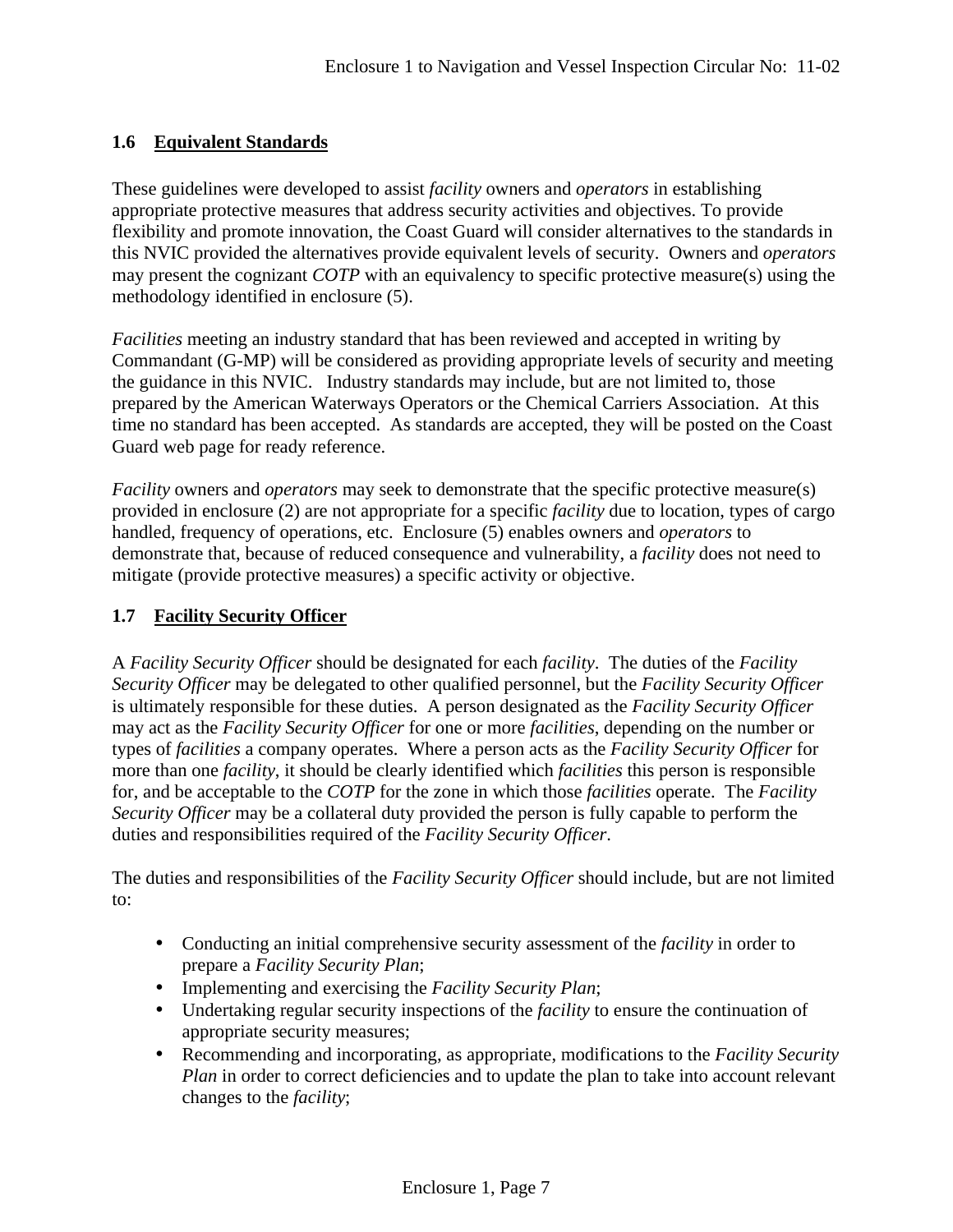- Enhancing security awareness and vigilance;
- Ensuring adequate training for personnel responsible for security of the *facility*;
- Reporting to the relevant authorities and maintaining records of occurrences which threaten the security of the *facility*;
- Coordinating implementation of the *Facility Security Plan* with the master(s) or Vessel Security Officer(s) as appropriate;
- Coordinating with security services, as appropriate;
- Ensuring that standards for personnel responsible for security of the *facility* are met; and
- Arranging for a timely response by law enforcement personnel, and others, to any incident.

# **1.8 Facility Security Assessment**

The *Facility Security Assessment* is an essential and integral part of the process for developing and amending the *Facility Security Plan*. In addition to periodic updates and reviews, the *Facility Security Assessment* provides the opportunity for the owners to monitor compliance with the *Facility Security Plan* and make amendments as necessary. The *Facility Security Officer* may delegate the assessment to a person(s) with skills to evaluate the security of a *facility* and carry out the *Facility Security Assessment*.

Prior to commencing a *Facility Security Assessment*, the *Facility Security Officer* should obtain current information on the assessed threat for the local area and should be knowledgeable about type of vessels calling on the *facility*. The person should identify and evaluate possible threats to key *facility* operations, assets and infrastructure, and the likelihood of their occurrence, in order to establish and prioritize security measures. Possible threats to key *facility* and vessel operations may include:

- Bombing;
- Sabotage;
- Unauthorized use;
- Smuggling;
- Cargo tampering;
- Stowaways; and
- Cyber tampering.

The *Facility Security Officer* should study previous reports on similar security requirements. When feasible, the *Facility Security Officer* should consult with appropriate port personnel and other *Facility Security Officers* on the methodology and aspects of the assessment.

The *Facility Security Officer* should examine access points, including rail access, roads, waterside, and gates, and evaluate their potential for use by unauthorized individuals who may cause a *Transportation Security Incidents*. This includes individuals with legitimate access as well as those who seek to obtain unauthorized entry.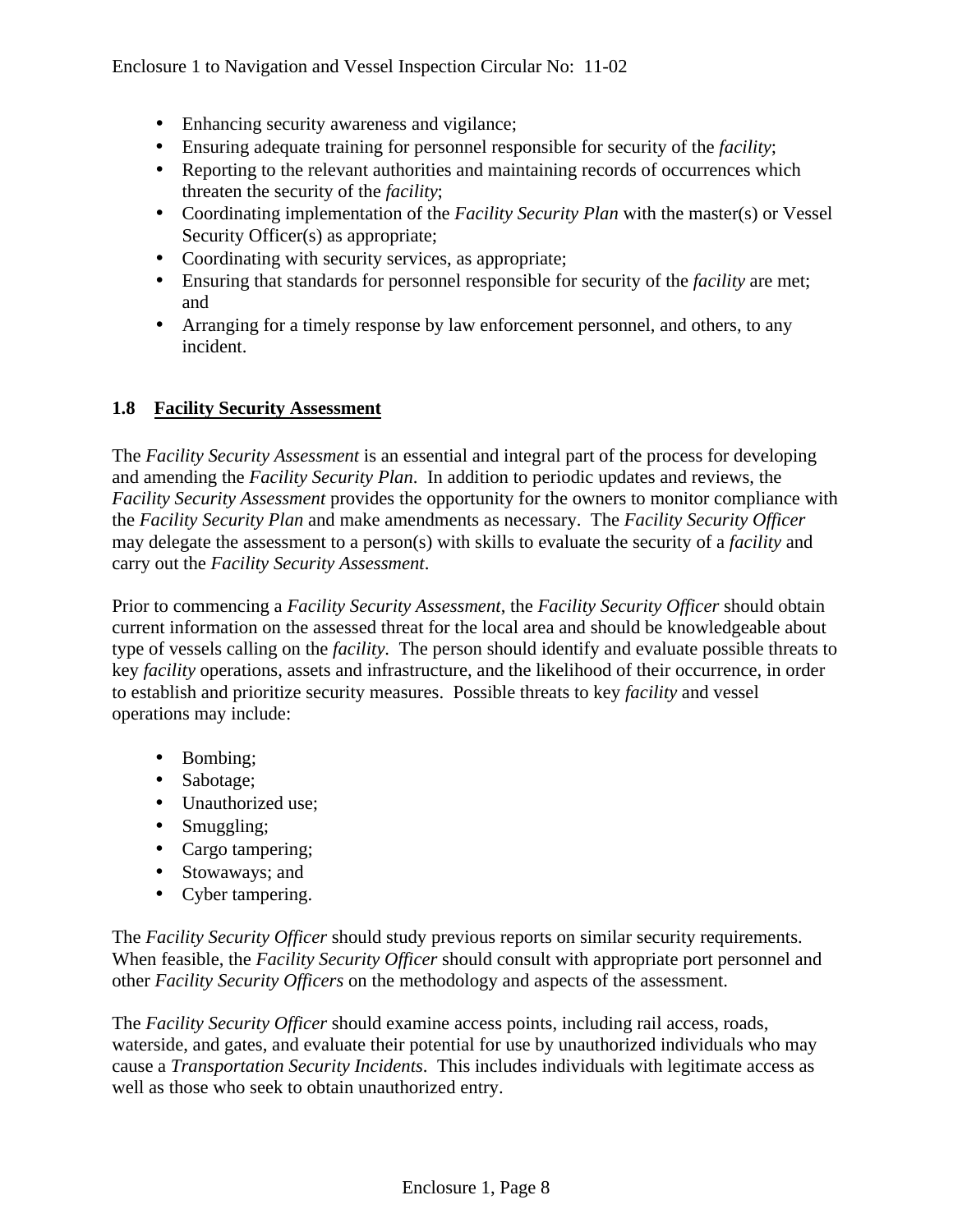The *Facility Security Assessment* should include an on-scene security assessment and evaluation of the *facility*, to include the following elements:

- The general layout of the *facility*;
- The location and function of each actual or potential access point to the *facility*;
- Existing protective measures including inspection, control and monitoring equipment, personnel identification documents and communication, alarm, lighting, access control, and similar systems.
- Numerical strength, reliability, and security duties of the *facility*'s personnel;
- Security doors, barriers, and lighting.
- The location of areas which should have restricted access, such as control stations, communications centres, cargo storage areas, etc.;
- The emergency and stand-by equipment available to maintain essential services;
- Response procedures for fire or other emergency conditions;
- Existing security and safety equipment for protection of personnel and visitors;
- The level of supervision of the *facility*'s crew, vendors, repair technicians, dock workers, etc.;
- Existing agreements with private security companies providing *facility* security services at all *MARSEC levels*, including any security forces contracted by visiting vessels;
- Procedures for control of security keys and other access prevention systems;
- Cargo and vessel stores operations; and
- Response capability to incidents.

The *Facility Security Assessment* should be documented and retained by the *facility*. The *Facility Security Assessment* should be performed periodically, taking account of changing threats and/or significant changes in the *facility*.

# **1.9 Facility Security Plan**

Each *facility operator* is encouraged to develop an effective security program that incorporates detailed preparation, prevention, and response activities for each threat level-along with identifying the organizations, or personnel responsible for carrying out those activities. The *facility* owner or *operator* should document the security program in the form of a written *Facility Security Plan*. The plan should address the discrepancies identified in the *facility* security assessment and consider the recommended measures appropriate to the *facility*'s consequence level.

At *MARSEC Level 1*, *facilities* should carry out the following activities to prevent or deter *transportation security incidents*:

- Assign adequate resources to perform the prescribed security duties;
- Monitor *restricted areas* to ensure that only authorized persons have access;
- Control access to the *facility*;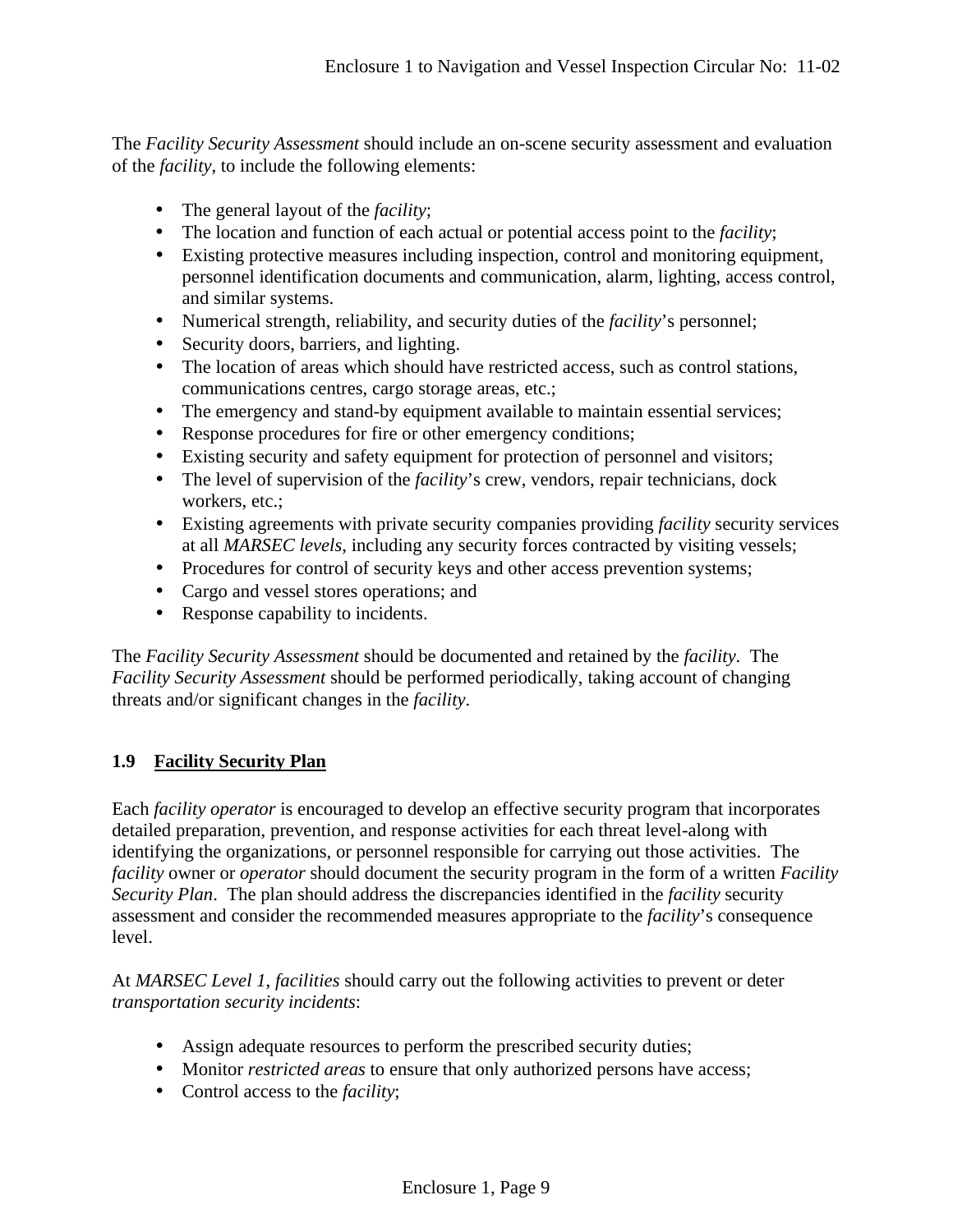- Monitor or patrol the *facility*, including mooring area(s);
- Supervise the security of cargo and vessel stores; and
- Ensure that security communication is readily available.

At *MARSEC Level 2*, in addition to *MARSEC Level I* protective measures, *facilities* should consider additional protective measures (see enclosure 2).

At *MARSEC Level 3*, in addition to *MARSEC Level 1 and 2* protective measures, *facilities* should consider additional protective measures to increase surveillance while significantly restricting access, to immediately identify and respond to *transportation security incidents* (see enclosure 2).

The *Facility Security Plan* should be developed taking into account the guidance in this NVIC and the relevant provisions of the Port Security Plan. The plan should, at a minimum, consist of:

- Measures and/or equipment designed to prevent or deter the unauthorized carriage of weapons, dangerous substances, and devices intended for use against people, vessels, or ports.
- Identification of the *restricted areas* and measures and/or equipment for the prevention of unauthorized access to the *facility* and to *restricted areas* of the *facility*;
- Procedures for responding to security threats or breaches of security, including provisions for maintaining critical operations of the *facility* or the vessel/port interface;
- Procedures for evacuation in case of security threats or breaches of security;
- Duties of *facility* personnel assigned security responsibilities and of other *facility* personnel on security aspects;
- Procedures for auditing the security activities, procedures for training, exercises, and drills associated with the plan;
- Procedures for interfacing with port and vessel security activities;
- Procedures for the periodic review and updating of the plan;
- Procedures for reporting *transportation security incidents*;
- Procedures for summoning emergency, safety, or security personnel including: local fire and police departments, SWAT, bomb disposal units, divers, hospital and EMT services, etc.
- Identification of the *Facility Security Officer* including 24-hour contact details;
- Measures to ensure the security of the information contained in the plan;
- Measures designed to ensure effective security of cargo and the cargo handling equipment at the *facility*.
- Procedures for auditing the *facility* plan;
- Procedures for responding in case the ship security alert system of a ship at the *facility* has been activated; and
- Procedures for facilitating shore leave for ship's personnel or personnel changes, as well as access of visitors to the ship including representatives of seafarers' welfare and labor organizations.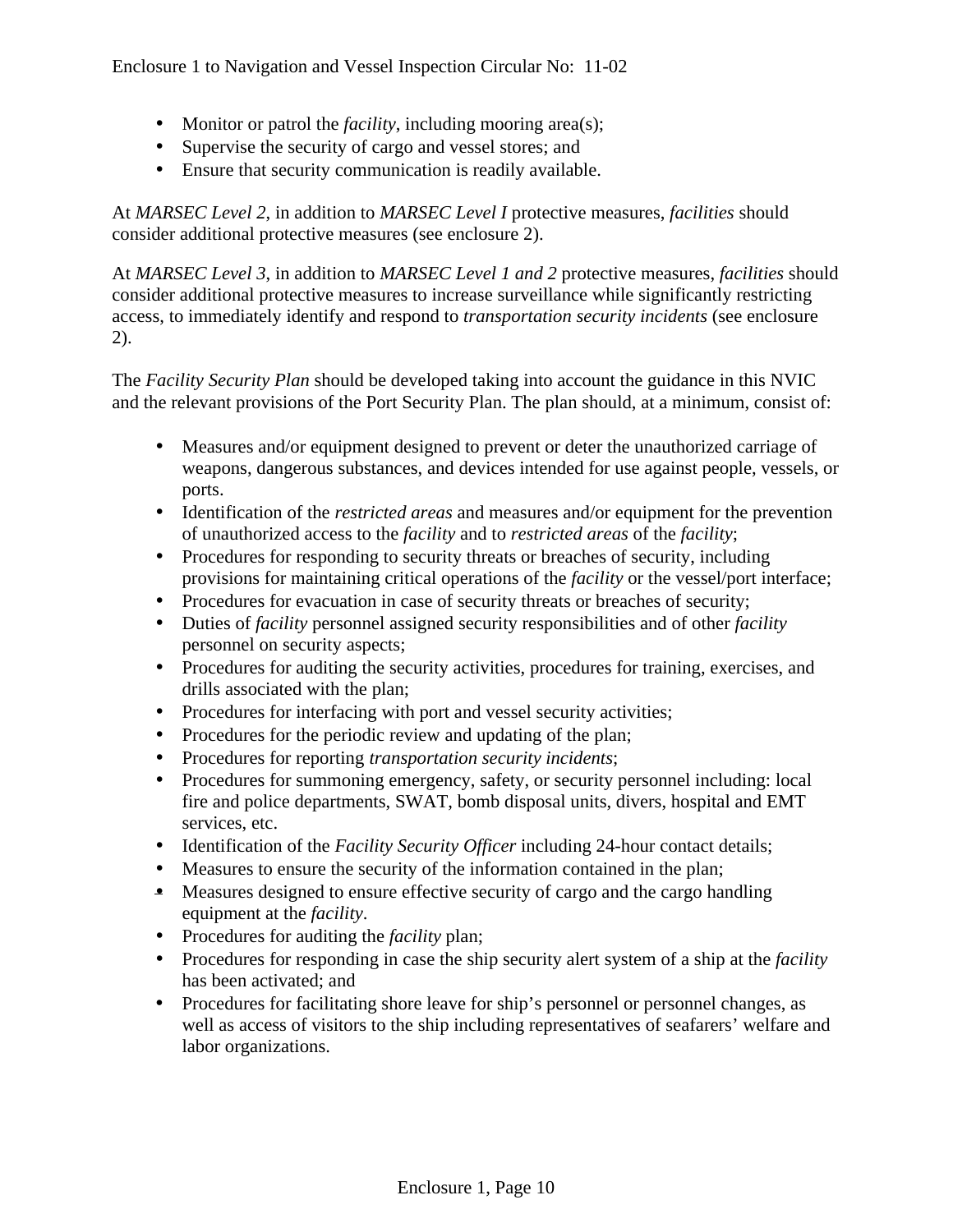The *Facility Security Plan* may be combined with other safety management systems. The plan *may be* kept in an electronic format. In such a case, it should be protected from being deleted, destroyed, or overwritten. The plan should be protected from unauthorized access or disclosure and treated as confidential information.

The *Facility Security Plan* contains information that pertains to the prevention of security incidents, such as procedures for communication and coordination to reduce the risk of, or vulnerability to a transportation security incident. To be effective when acts result in a transportation security incident, the procedures detailed in the *Facility Security Plan* must be coordinated with incident response plans. Therefore, *Facility Security Officers* should be mindful of the need to ensure that relevant crisis and consequence management plans exist for possible and actual transportation security incidents, and that such plans are referenced in the *Facility Security Plan*. *Facility Security Officers* should consider updating response plans to account for responses under heightened security levels and for resource trade-offs between security and response plans.

Upon moving to or from *MARSEC Level*s 2 and 3, the *facility* should acknowledge to the Coast Guard Captain of the Port the attainment of a change in *MARSEC Level* as described by the applicable Port Security Plan. The *facility* should inform any vessel moored at or en route to the *facility* that the *facility* is implementing the appropriate measures and procedures as detailed in the *Facility Security Plan* for the assigned MARSEC level. The *facility* should report any difficulties in implementation of security procedures within the *facility* or on those vessels moored at or en route to the *facility*. In such cases, the *Facility Security Officer* and *Vessel Security Officer* should coordinate the appropriate actions. The *facility* owner or *operator's* authority in matters of *facility* security remains unchanged. Maintaining *facility* security is an ongoing task. Additional security measures should be implemented to counter increased risks when warranted.

# **1.10 Records**

Records of the following activities addressed in the *Facility Security Plan* should be kept for at least two years:

- Training, drills, and exercises;
- Reports of *transportation security incidents*;
- Report of breaches of security;
- Changes in *MARSEC levels*;
- Maintenance, calibration, and testing of security equipment;
- Communications relating to the direct security of the *facility* such as specific threats to the *facility*; and
- Periodic review of the security assessment.

## **1.11 Periodic Training, Drills, and Exercises**

Drills should be conducted every three months with exercises every 12 months to ensure the adequacy of the *Facility Security Plans* described by this Circular. These exercises may be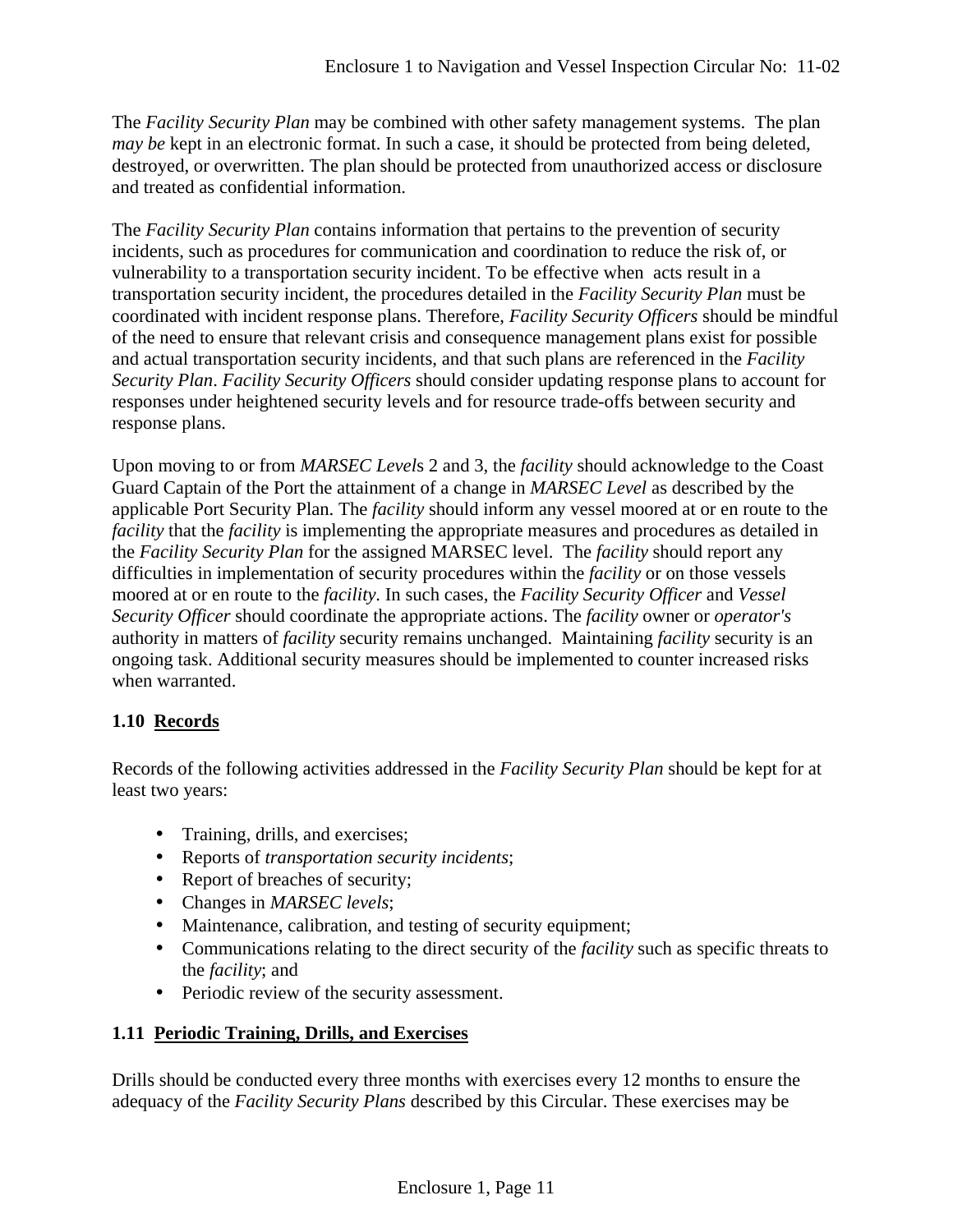*facility* specific, or part of a cooperative exercise program with applicable *facility* and vessel security plans. Communications and notification procedures should be included in every drill or exercise. Training may include, but is not limited to, the following, as appropriate:

- Security administration;
- Relevant national and international conventions, codes, and recommendations;
- Relevant government legislation and regulations;
- Responsibilities and functions of other involved organizations;
- Risk, threat, and vulnerability assessments;
- Security assessments and inspections;
- Ship and port operations and conditions;
- Vessel and *facility* security measures;
- Emergency preparedness, response and contingency planning;
- Instruction techniques for security training and education, including measures and procedures;
- Handling sensitive security related information and security related communications;
- Knowledge of current security threats and patterns;
- Recognition and detection of weapons, dangerous substances, and devices;
- Recognition, on a non-discriminatory basis, of characteristics and behavioral patterns of persons who are likely to commit *transportation security incidents*;
- Techniques used to circumvent security measures;
- Security devices and systems, and their operational limitations;
- Methods of conducting audits, inspections, control, and monitoring;
- Methods of physical searches and non-intrusive inspections;
- Security drills and exercises, including drills and exercise with ships; and
- Assessment of security drills and exercises.

# **1.12 Declaration of Security**

The *Declaration of Security (DOS)* provides a means for ensuring that critical security concerns are properly addressed and security will remain in place throughout a vessel's stay at the *facility*  or during vessel/vessel interface. Security is properly addressed by delineating responsibilities for security arrangements and procedures between a vessel and *facility* or between vessels. This obligation is similar to the existing U.S. practice for vessel/*facility* or vessel/vessel oil transfer procedures. At *MARSEC Level* 1, vessels carrying *certain dangerous cargoes* should complete a *DOS* for every interface. At *MARSEC Level* 2 and 3, a *DOS* should be completed for all vessel/*facility* interfaces. The COTP may, after assessing the risk, require the use of the DOS in additional circumstances, based on the risk.

The *Declaration of Security* should be completed by:

- The master(s) or the *Vessel Security Officer(s)*; and/or
- The *Facility Security Officer* or a person designated in the security plan to act on behalf of the Security Officer.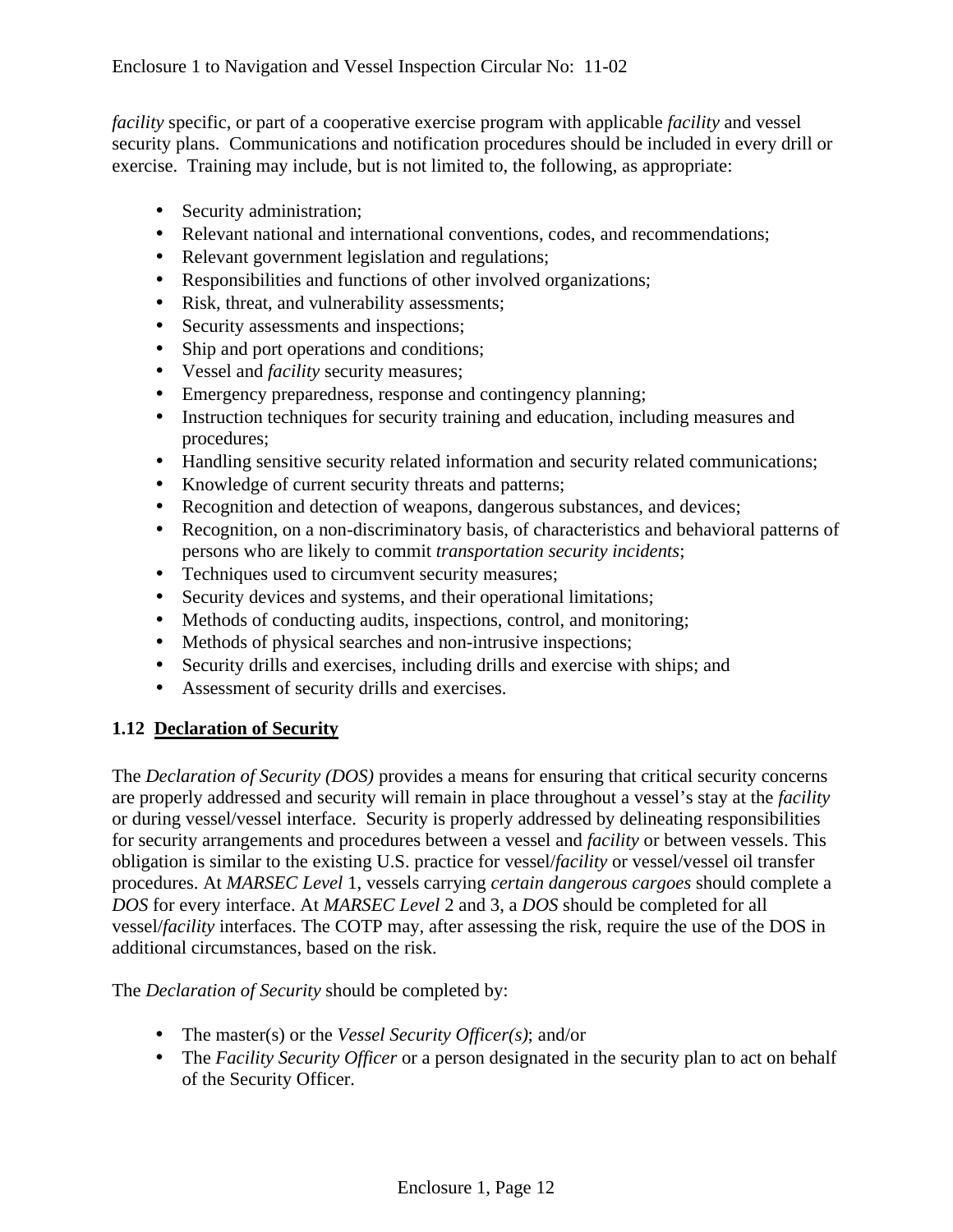The *Declaration of Security* should address the security requirements that could be shared between a *facility* and a vessel and should state the specific responsibilities of each. The *Facility Security Officer* should be familiar with NVIC 10-02, Security Guidelines for Vessels, to ensure that critical security responsibilities are properly delineated and remain in place while a vessel is moored at a *facility*. Both the *facility* and the vessel should keep a copy of the *Declaration of Security*. The *Declaration of Security* should be made available to the *COTP* or their representative upon request. Enclosure (4) provides an example of a *Declaration of Security*.

For *facilities* that frequently receive the same vessel, a *Declaration of Security* for each interface is not required if the vessel and *facility* enter into a written agreement that states the responsibility for each during the vessel/facility interface. These agreements should be included in the Vessel Security Plan and *Facility Security Plan.*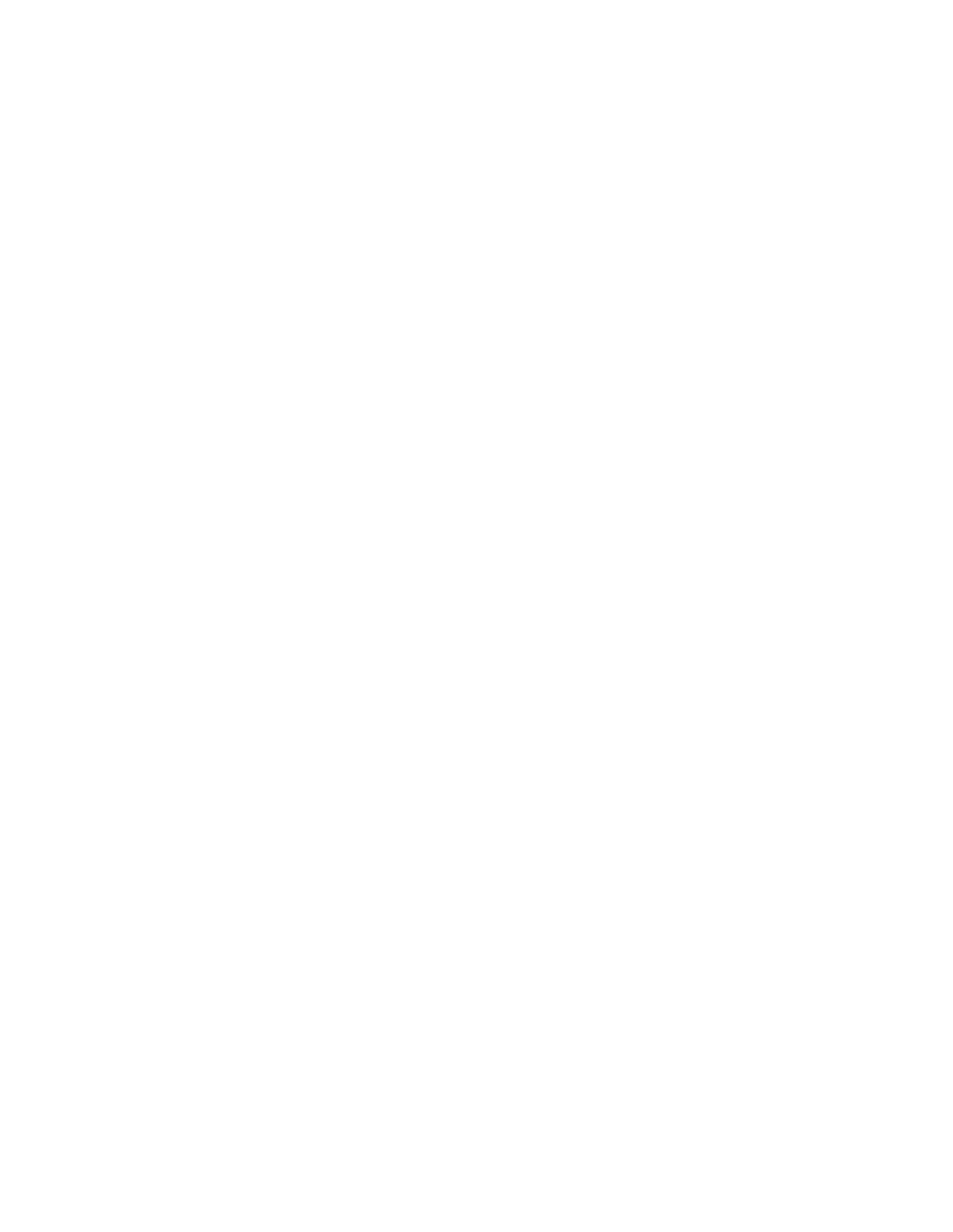# **Detailed Security Guidelines for** *Facilities*

# **2.1. General:**

2.1.1. This enclosure provides specific guidance on establishing protective measures that should be implemented by *facilities* to achieve the four objectives of awareness, prevention, response, and consequence management.

2.1.2. *Facilities* that are not subject to 33 CFR Parts 126, 127, and 154; *facilities* that do not receive vessels certificated to carry more than 150 passengers; and *facilities* that do not receive vessels subject to SOLAS are not be covered by this NVIC. The *facility* owner or *operator* has the primary authority for ensuring the security of the *facility*. Even modest security procedures can reduce vulnerability. Each *facility operator* is encouraged to implement a security program that incorporates appropriate preparation, prevention, and response activities should the need arise.

2.1.3 This enclosure is structured along the topics listed below and correspond to section 16 of Part B of the ISPS Code. Each section in this enclosure has numbered guidelines that apply as indicated in the text.

- 2.1. General
- 2.2. Organization and performance of *facility* security duties;
- 2.3. Access to the *facility*;
- 2.4. *Restricted areas* within the *facility*;
- 2.5. Handling of Cargo;
- 2.6. Delivery of ship's stores;
- 2.7. Handling of unaccompanied baggage; and
- 2.8. Monitoring the security of the *facility*.

2.1.4. *Facilities* that handle and/or store *Certain Dangerous Cargoes* only on a limited basis (e.g., once or twice a year)--and would be designated as a *CDC Facility* during these operations- are encouraged to address those security measures recommended for *CDC Facilities* during those operations. Similarly, *facilities* that handle and/or store cargoes subject to 33 CFR 126 or 154, receive vessel(s) that are certificated to carry more than 150 passengers; or receive vessels on international voyages only on a limited basis (e.g., once or twice a year) are encouraged to address those security measures recommended in this guidance during those operations.

## **2.2. Organization and performance of** *facility* **security duties**

2.2.1. *Facilities* should incorporate relevant security elements into the duties and responsibilities of all security personnel. Such elements should include, but not be limited to those intended to:

- 2.2.1.1. Heighten awareness that includes observing and reporting malfunctioning security equipment, suspicious persons, objects, and activities during rounds.
- 2.2.1.2. Implement measures required by the Facility Security Plan.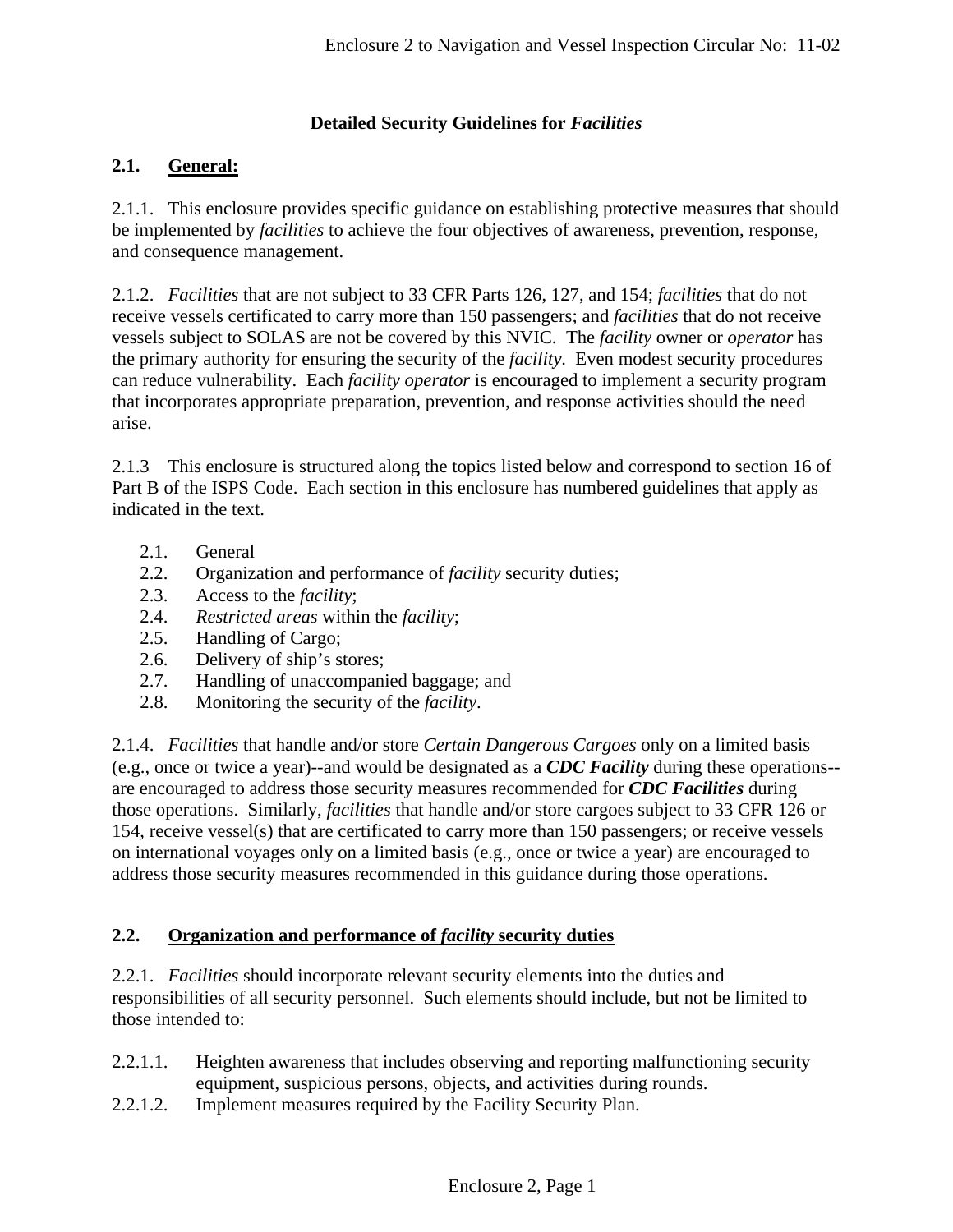2.2.2. *Facilities* may implement the following protective measures to enhance security measures through the use of security personnel at all levels.

- 2.2.2.1. Develop and implement procedures for summoning additional security personnel from outside the *facility*, including local police, fire, SWAT, or medical services.
- 2.2.2.2. Security personnel should review and exercise their security duties and responsibilities through drilling and training.
- 2.2.2.3. Provide security information to all security personnel that includes the security level and any specific threats.
- 2*.*2.2.4. *CDC Facilities* should develop procedures for security personnel to record or report their presence at key points during their patrols.

# **2.3 Access to the** *facility*

2*.*3.1. *Facilities* may implement the following protective measures to prevent or deter unauthorized access to *facilities* and vessels moored to the *facility* for all *MARSEC Level*s.

- 2*.*3.1.1. Limit the number of access points to the *facility*.
- 2.3.1.2. Monitor or secure all access points to *facility*.
- 2*.*3.1.3. Identify vehicles, persons, bags, cargo, stores or other materials approved for entry into *facility*.
- 2.3.1.4. Deny access to any person refusing to submit to security verification at a point of access. Each person denied entry for refusing to submit to security verification should be identified and reported to appropriate authorities.
- 2.3.1.5. Provide methods of identification for all employees and visitors. (See para 2.3.4. & 2.3.5.)
- 2.3.1.6. Establish parking procedures and designate parking areas. (See para 2.3.6. and 2.3.7.)
- 2.3.1.7. Allow only authorized personnel to have access to vessels moored at a *facility*.
- 2.3.1.8. Pre-schedule arrivals of vessels and work conducted on the *facility* with the proper authority. (See para 2.3.8.)
- 2.3.1.9. Erect fences or other barriers to delineate a perimeter where natural barriers do not form a boundary. (See para 2.3.9.)
- 2.3.1.10. **CDC** *Facilities* should establish procedures for escorting visitors, contractors, vendors, and other non-*facility* employees to their destinations when necessary. (See Note 1.)

2.3.2. *Facilities* may implement the following protective measures to prevent or deter unauthorized access to *facilities* and vessels moored to the *facility* during heightened *MARSEC levels*.

- 2.3.2.1. Implement procedures for escorting visitors, contractors, vendors, and other non*facility* employees to their destinations when necessary. See Note 2.
- 2.3.2.2. Search/inspect all vehicles, persons, bags, deliveries, articles, or packages entering *facility*.
- 2.3.2.3. Consider restricting access to the *facility* to authorized and essential personnel. (See Note 1.)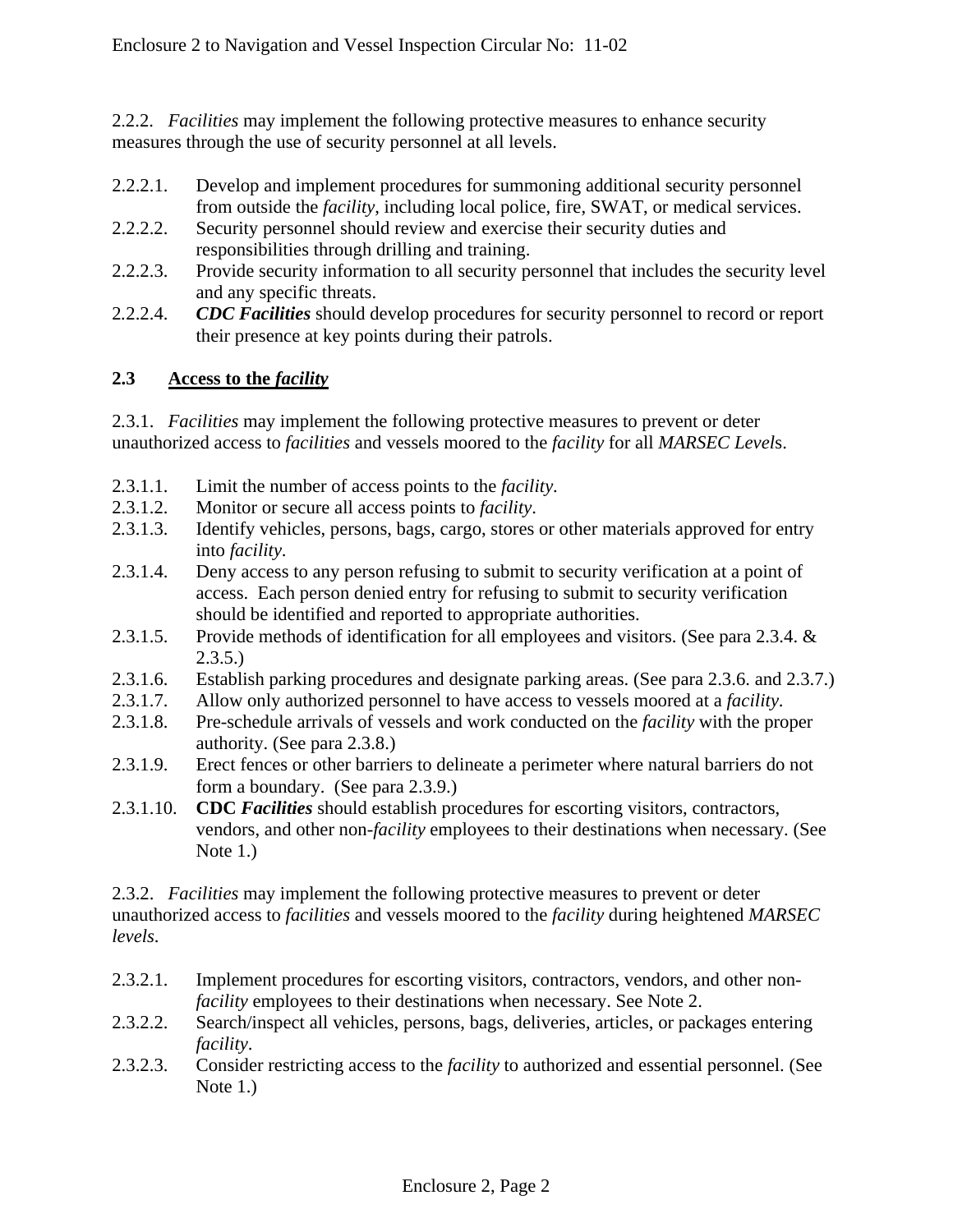- 2.3.2.4. Only persons with official *facility* or vessel's business should be authorized to embark or disembark a vessel moored to the *facility*. (See Note 1.)
- 2.3.2.5 **CDC** *Facilities* security plans should include a Traffic Control Program for vehicles entering and exiting the *facility*.

2.3.3. It is recommended that *facilities* implement a pass or badge identification system to identify all personnel. Personnel entering a *facility* should possess and show a valid tamper– resistant photo identification card and bear the name of the issuing authority to gain *facility* access. Security personnel or other competent authorities should verify that the I.D. card matches the person presenting it. These procedures should be closely monitored and enforced to preserve the integrity of the inspection, control and monitoring processes and the security of the *facility*. Acceptable means of identification and the procedures to be followed should be specifically provided for in the *Facility Security Plan* or procedures. *Facilities* should refer to the clarification of regulations notice entitled "Maritime Identification Credentials" published in the Federal Register (67 FR 51082, August 7, 2002) for more information on which credentials are deemed acceptable to the Coast Guard.

2.3.4. Permanent employees should display a picture ID badge or card at all times when working within restricted areas.

2.3.5 Unless essential to provide a specific service to the vessel, vehicles should not park on wharfs or piers. To provide an unimpeded view for security personnel, designated parking should be away from wharves and piers, areas used for storage of hazardous cargoes, and other areas designated as essential to the security of the *facility*. Where possible, designated parking should be outside of fenced operational, cargo handling, and storage areas. Security personnel should control or monitor access to designated parking areas.

2.3.6 **CDC** *Facilities* should register privately owned vehicles and contractor vehicles that are allowed routine access to the *facility* at the security office. Records should be maintained that include matching personnel with permit number and motor vehicle identification. Temporary permits should be issued to vendors and visitors for parking in designated areas. Security personnel should conduct random checks of parking permits.

2.3.7. Procedures for vessel personnel (pilots, crewmembers, agents, contractors, vendors and passengers on freight vessels) to depart or arrive by way of the *facility* should be coordinated in advance with proper security personnel in accordance with the *Facility Security Plan*.

2.3.8. Fencing should be adequate to prevent unauthorized access to a *facility*. For example, this may be achieved by meeting recognized industry standards, such as fencing standards recommended by the American Society for Industrial Security (ASIS), Chain Link Fence Manufacturers Institute (CLFMI), American Society of Testing Materials (ASTM), or other recognized industry standards. In general, these standards recommend that a fence be a minimum of 7 feet high with an additional 1 foot top guard for a total minimum height of 8 feet.

Note 1: Arrangements should be provided to allow vessel crewmembers that are cleared for entry into the U. S. to go ashore and be escorted to/from *facility* entrances.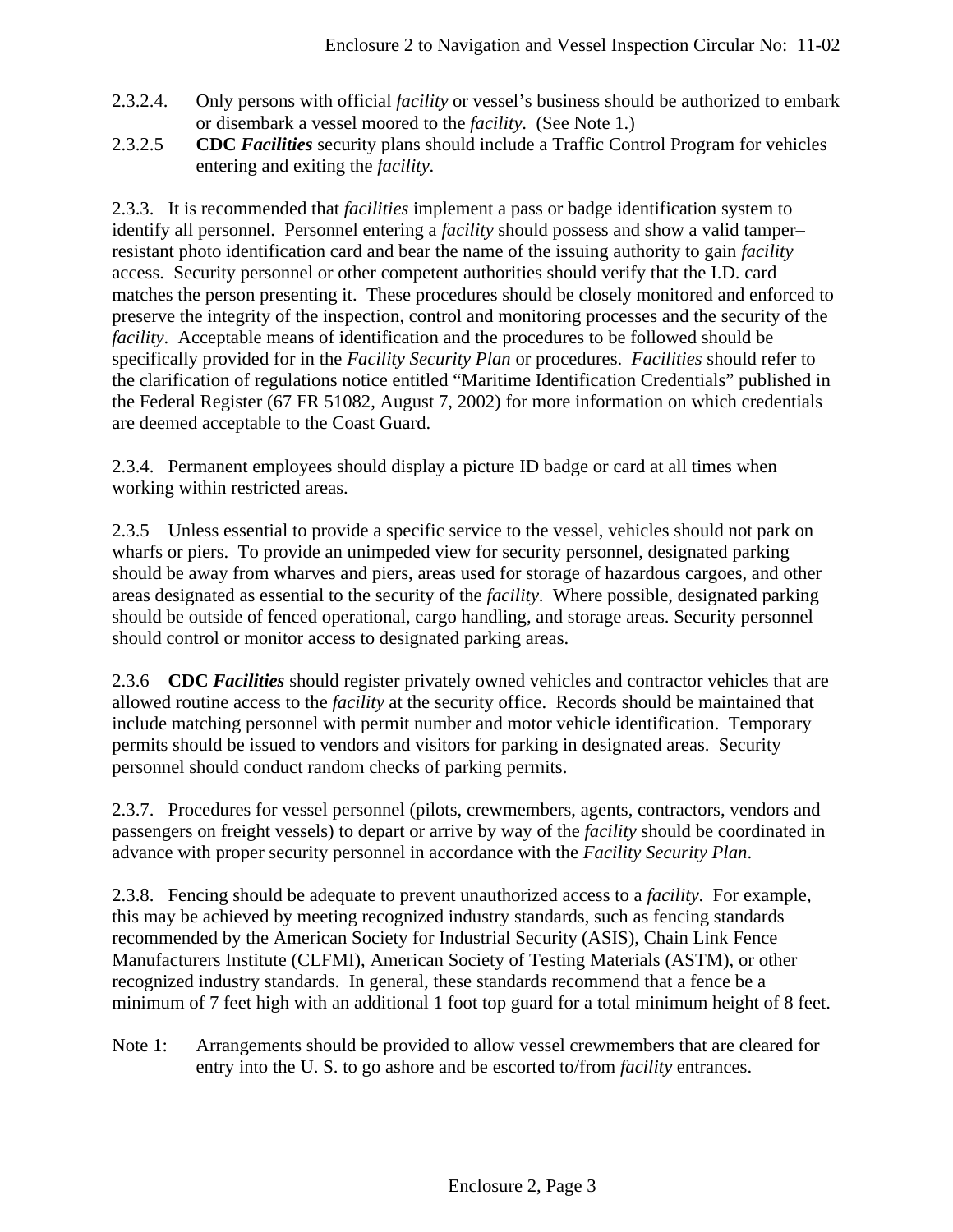# **2.4** *Restricted areas* **within the** *facility*

2.4.1. *Facilities* should establish *restricted areas* to control access to key areas.

2.4.2 All *restricted areas* should be clearly defined and marked indicating that an area has restricted access. Markings should be clearly visible to all personnel.

2.4.3 The following are recommended protective measures for all *MARSEC Level*s that *facilities* may implement to enhance security in *restricted areas*:

- 2.4.3.1. Limit the number of access points.
- 2.4.3.2. Monitor or secure access to *restricted areas*.
- 2.4.3.3. Erect fences or other barriers to delineate perimeter where natural barriers do not form a boundary. (See paragraph 3.3.10.)
- 2.4.3.4. Block entry through windows to *restricted areas* (e.g. install bars on windows).

2.4.4. The following are recommended protective measures for r*estricted areas* during heightened *MARSEC Levels*

- 2.4.4.1. Dedicate personnel to guarding or patrolling *restricted areas* (*MARSEC* 2).
- 2.4.4.2. Enhance security through continuously guarding or patrolling *restricted areas* (*MARSEC* 3).

2.4.5. The following are recommended protective measures for *restricted areas* during heightened *MARSEC Levels* for *CDC Facilities.*

- 2.4.5.1. Provide security at access points or perform routine security patrols.
- 2.4.5.2. Limit access to *restricted areas* except for security and essential personnel.
- 2.4.5.3. Dedicate personnel to guarding or patrolling *restricted areas* (*MARSEC* 2).
- 2.4.5.4. Enhance security through continuously guarding or patrolling *restricted areas* (*MARSEC* 3).

# **2.5. Handling of Cargo**

- 2.5.1. The security measures relating to cargo handling should:
- 2.5.1.1 Prevent tampering, and
- 2.5.1.2 Prevent cargo that is not meant for carriage from being accepted and stored within the *facility*.

2.5.2 *Facilities* may implement the following protective measures to safeguard cargo against security threats at all *MARSEC levels*.

- 2.5.2.1. Verify and inspect cargo, cargo transport units, and cargo storage areas.
- 2.5.2.2. Develop inventory control procedures. Once within the *facility* cargo should be capable of being identified as having been checked and accepted for loading onto a ship or for temporary storage in a restricted area while awaiting loading. It may be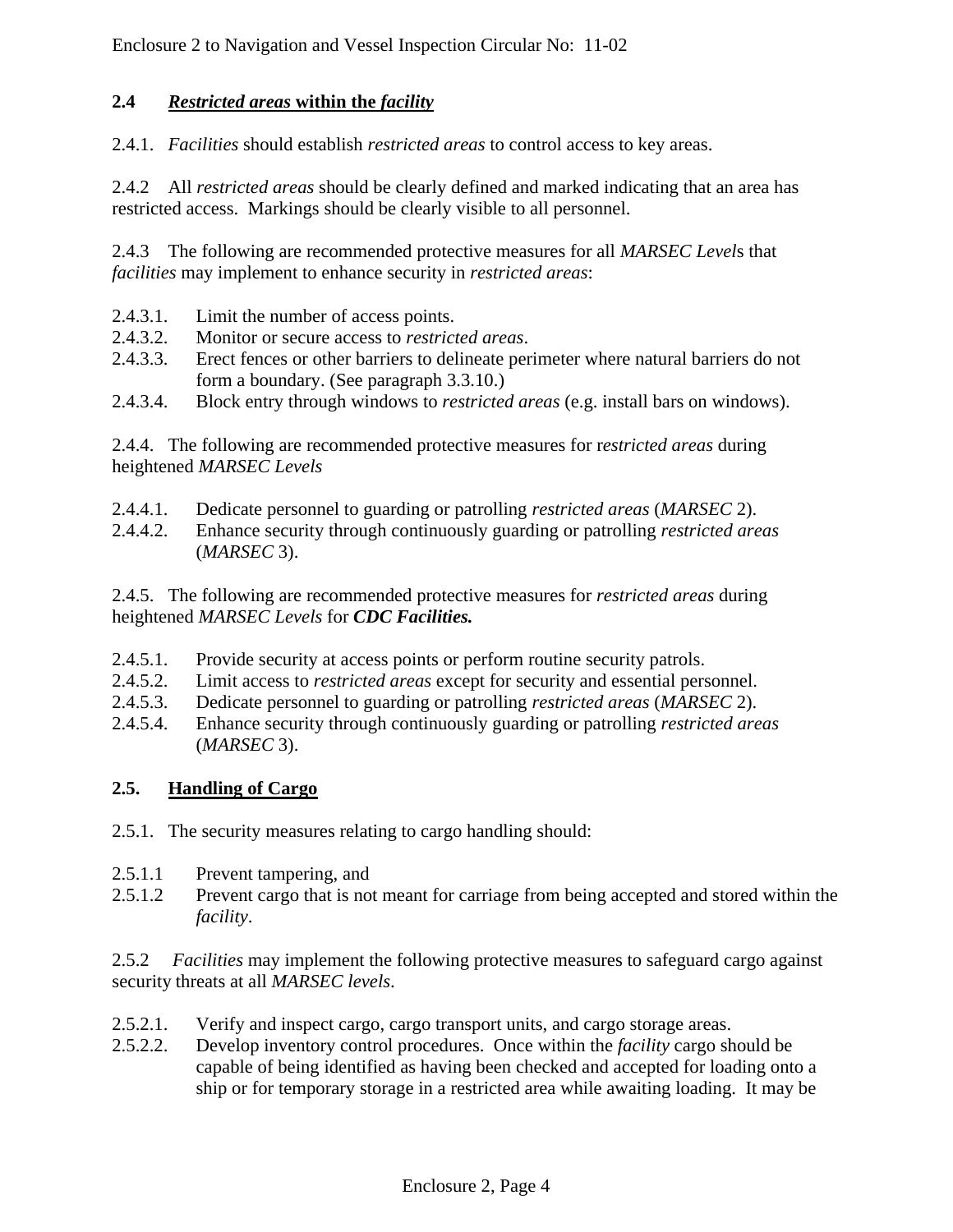appropriate to restrict the entry of cargo to the *facility* that does not have a confirmed date for loading.

- 2.5.2.3. Develop cargo movement and storage procedures. The procedures should address such operations as cargo handling, receiving and releasing cargo, designated storage locations, and coordination with inventory control procedures.
- 2.5.2.4. Designate restricted area(s) to perform inspections of cargo.
- 2.5.2.5. Release cargo only to the carrier specified in the delivery order unless a release authorizing delivery to another carrier is presented and verified.
- 2.5.2.6. Routine checking of cargo within the *facility* prior to, and during, cargo handling operations;
- 2.5.2.7. Checks to ensure that cargo entering the *facility* matches the delivery note or equivalent cargo documentation; and
- 2.5.2.8. Screening of vehicles.

2.5.3. *Facilities* may implement the following protective measures to safeguard cargo against security threats during heightened *MARSEC levels*.

- 2.5.3.1. Segregate inbound cargo, outbound cargo, and vessel stores.
- 2.5.3.2. Increase the frequency and intensity of visual and physical inspections.
- 2.5.3.3. Limit the number of locations where hazardous cargo can be stored.
- 2.5.3.4 *CDC Facilities* should release cargo only in the presence of the *Facility Security Officer* or a designated representative of the *facility security officer*.

2.5.4. Verification and inspection of cargo for the detection and identification of prohibited weapons, incendiary, or explosive devices may be accomplished by:

- 2.5.4.1. Visual and physical examination;
- 2.5.4.2. Using scanning/detection equipment, mechanical devices, or canines;
- 2.5.4.3. Coordinating with shipper or other responsible party through an established agreement and procedures. For example, development and implementation of a Trusted Shipper Program.
- 2.5.5. Cargo stored in open areas, palletized or stacked cargo in warehouse *facilities*, should be properly stacked and placed within, away from, and parallel to non-perimeter fences and walls, to ensure unimpeded views for security personnel.
- Note 2: The physical security provided in this NVIC meets the standards identified in the U.S. Customs Service, "Customs - Trade Partnership Against Terrorism" (C-TPAT) program. The Coast Guard and U.S. Customs have worked closely to ensure consistency between C-TPAT program and this NVIC.

#### **2.6. Delivery of Ship's Stores**

- 2.6.1. The security measures relating to the delivery of ship's stores should:
- 2.6.1.1. Ensure checking of ship's stores and package integrity;
- 2.6.1.2. Prevent ship's stores from being accepted without inspection;
- 2.6.1.3. Prevent tampering;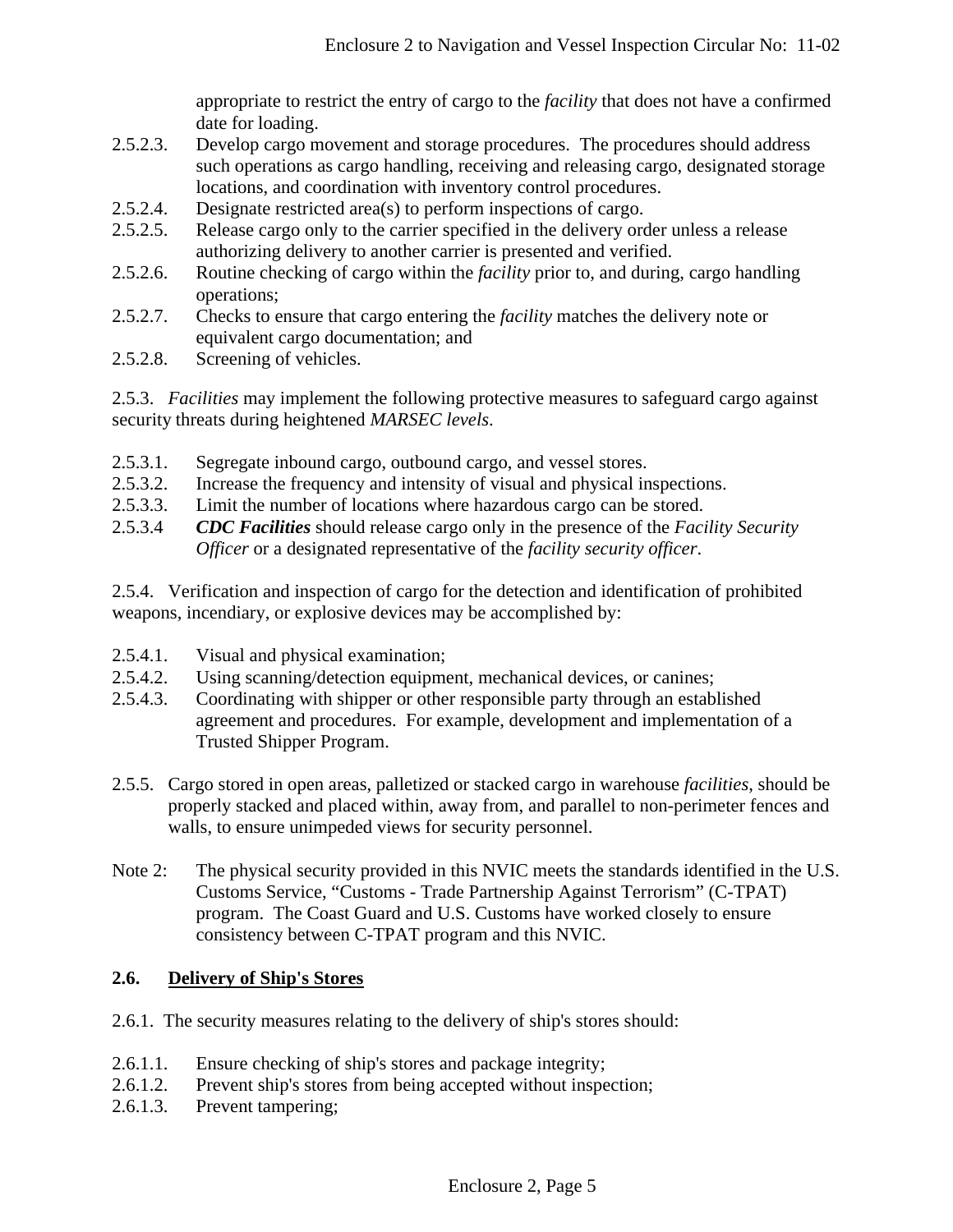- 2.6.1.4. Prevent ship's stores from being accepted unless ordered;
- 2.6.1.5. Ensure searching the delivery vehicle; and
- 2.6.1.6. Ensure escorting delivery vehicles within the *facility*.

2.6.2 The following guidance is provided on supervising the security of ship's stores to adequately identify and take preventive measures against security threats at all *MARSEC levels*.

- 2.6.2.1. Verify and inspect ship's stores, transport units, and storage areas.
- 2.6.2.2. Require advance notification as to composition of load, driver details and vehicle registration;
- 2.6.2.3. Designate restricted area(s) to perform inspections of stores.
- 2.6.2.4. Screening of delivery vehicles.
- 2.6.2.5. Checks to ensure that ship's stores entering the *facility* matches the delivery note or equivalent documentation; and
- 2.6.2.6. Develop inventory control procedures. Once within the *facility,* ship's stores should be capable of being identified as having been checked and accepted for loading onto a ship. or for temporary storage in a restricted area while awaiting loading. It may be appropriate to restrict the entry of ship's stores that do not have a confirmed date for loading.

2.6.3. The following guidance is provided on supervising the security of ship's stores to adequately identify and take preventive measures against security threats at heightened *MARSEC Levels*.

- 2.6.3.1. Increase the frequency and intensity of visual and physical inspections.
- 2.6.3.2. Limit the number of locations where ship's stores can be stored.
- 2.6.3.3. Prepare for restriction or suspension of accepting or delivering ship's stores within all or part of the *facility*.

2.6.4. Verification and inspection of store's for the detection and identification of prohibited weapons, incendiary, or explosive devices may be accomplished by:

- 2.6.4.1. Visual and physical examination;
- 2.6.4.2. Using scanning/detection equipment, mechanical devices, or canines;
- 2.6.4.3. Coordinating with shipper or other responsible party through an established agreement and procedures. For example, develop and implement a Trusted supplier program.
- 2.6.4.4. Escorting the delivery vehicle within the *facility*.

2.6.5. Ship's stores stored in open areas, palletized or stacked in warehouse *facilities*, should be properly stacked and placed within, away from, and parallel to non-perimeter fences and walls, to ensure unimpeded views for security personnel.

# **2.7. Handling of Unaccompanied Baggage**

2.7.1. At all *MARSEC levels*, the *facility* should establish security measures to ensure that unaccompanied baggage (i.e. any baggage, including personal effects, which is not with the passenger or ship's crew at the point of inspection or search) is identified and screened or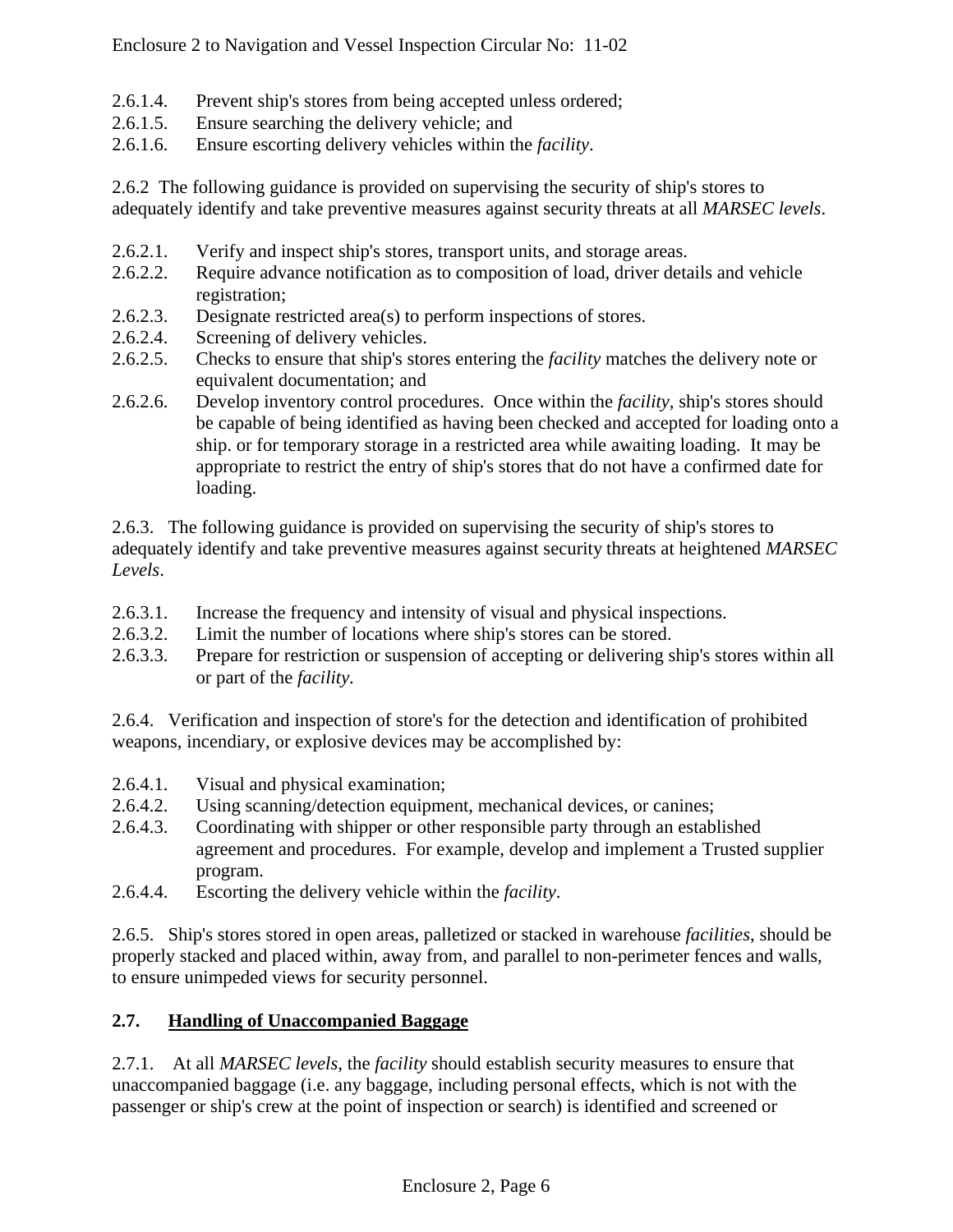searched up to and including 100 percent, before it is allowed in the *facility* and, depending on the storage arrangements, before it is transferred between the *facility* and the ship. Such baggage does not need to be subjected to screening by both the *facility* and the ship. Steps should be taken to ensure that unaccompanied baggage is handled securely after screening.

2.7.2. *Facilities* may implement the following protective measures to safeguard the *facility* from threats posed by unaccompanied baggage during heightened *MARSEC Levels*.

- 2.7.2.1. Ensure unaccompanied baggage is subject to more extensive screening, such as xraying it from at least two different angles.
- 2.7.2.2. Prepare to restrict or suspend handling of unaccompanied baggage; and
- 2.7.2.3. Prepare to refuse to accept unaccompanied baggage at the *facility*.

# **2.8 Monitoring the security of the** *facility*

2.8.1. The following is a list of protective measures that *facilities* may implement to monitor the security of the *facility* and vessels moored to the *facility* for all *MARSEC Levels*.

- 2.8.1.1. Continuously monitor *facility* by using alarms, CCTV, or random security patrols. Perform patrols at irregular intervals to avoid established routines. (See paragraph 3.3.11.)
- 2.8.1.2. Provide security, such as routine patrols and/or electronic surveillance, for unmanned vessels moored at *facility*.
- 2.8.1.3. Search waterfront areas for explosives or other dangerous devices prior to a vessel arrival at *facilities* or waterfronts that have been unmanned or unmonitored.

2.8.2. The following is a list of protective measures that *facilities* may implement to monitor the security of the *facility* and vessels moored to the *facility* during heightened *MARSEC Levels*.

- 2.8.2.1. Increase random security patrols.
- 2.8.2.2. Dedicate personnel to guarding or patrolling the *facility* and vessels moored at the *facility*.
- 2.8.2.3 Search waterfront areas for explosives or other dangerous devices prior to a vessel arrival at *CDC Facilities* or waterfronts that have been unmanned or un-monitored.

2.8.3. Monitoring a *facility* may be accomplished by using alarms; Closed Circuit Television (CCTV); motion detection sensors; and/or personnel such as security patrols; or combination of these measures. Sensors, when used as a means to secure an area, should activate an audible and visual alarm when an intrusion is detected. The alarm should sound in a place that is continuously staffed by personnel with security responsibilities. Immediate on scene response (immediate = ten minutes or less) capability to an alarm from an intrusion detection system or device is important if its use is to be effective. System should be tested monthly or in accordance with the manufacturer's recommendations.

2.8.4. The following areas should be illuminated from sunset to sunrise or during periods of low visibility. In some circumstances it may be allowable to forego lighting, but the circumstances must be addressed in the *facility* security plan and it must be shown that the absence of lighting will not adversely impact risk and include the alternative measures being used. It is understood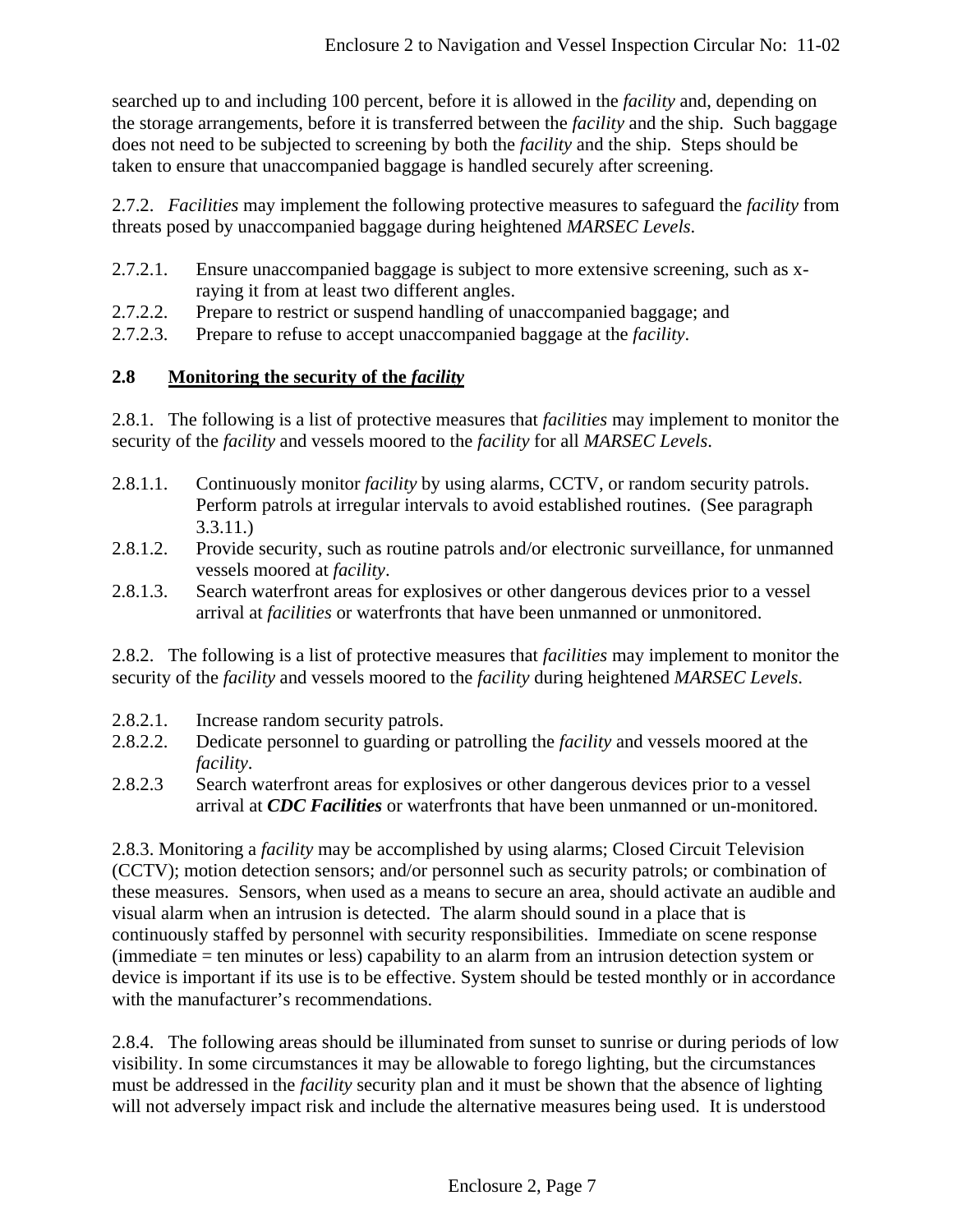that undesirable shadowing will exist, and the total elimination of shadowing is not practical in all areas.

- 2.8.4.1. Access points
- 2.8.4.2. Perimeter;
- 2.8.4.3. Piers/Wharves
- 2.8.4.4. *Restricted areas*;
- 2.8.4.5. Designated parking areas; and
- 2.8.4.6. Water surrounding vessels and piers/wharves.
- 2.8.5. The following guidelines should be considered when installing security lighting:
- 2.8.5.1. *Facilities* should be illuminated to an acceptable industry standard, such as the Illuminating Engineering Society of North America (IESNA) industry standard or other recognized industry standards.
- 2.8.5.2. To provide better visibility, updated lighting technology should be used, such as highpressure sodium, mercury vapor, or metal halide lighting.
- 2.8.5.3. Lighting should be directed downward, away from guards or offices, or navigable waterways and should produce high contrast with few shadows.
- 2.8.5.4. The primary system should consist of a series of lights arranged to illuminate a specific area continuously during the hours of darkness or low visibility. In some circumstances, it may be preferable to use such lighting systems only in response to an alarm or during specific operations.
- 2.8.5.5. Portable floodlights may be used to supplement the primary system.
- 2.8.5.6. Portable floodlights when used should have sufficient flexibility to permit examination of the barrier under observation and adjacent unlighted areas.
- 2.8.5.7. Controls, switches, and distribution panels for security lighting should be located in *restricted areas*.
- 2.8.5.8. *CDC Facilities* should provide a secondary power supply line(s) separated from the primary power line(s). The *facility* should have the ability to rapidly switch to the secondary power line(s) during power failures.

2.8.6. Illumination is recommended whenever possible, but equivalent measures such as motion detectors or intrusion alarms may be used to monitor areas at *facilities* where illumination of the perimeter is unpractical or impacts aids to navigation. These areas should be identified in the *Facility Security Plan*.

2.8.7 Security personnel should have the ability to promptly notify appropriate personnel and be promptly notified of threats or breaches of security. This includes the capability to receive threat level information as passed by the *COTP* in the manner prescribed in the Port Security Plan. It can be achieved through the use of security systems and communications systems that are:

- 2.8.7.1. Maintained and operable;
- 2.8.7.2 Readily available;
- 2.8.7.3. Able to communicate within the *facility* and vessel if need be; and
- 2.8.7.4. Able to monitor and relay essential information from a central point.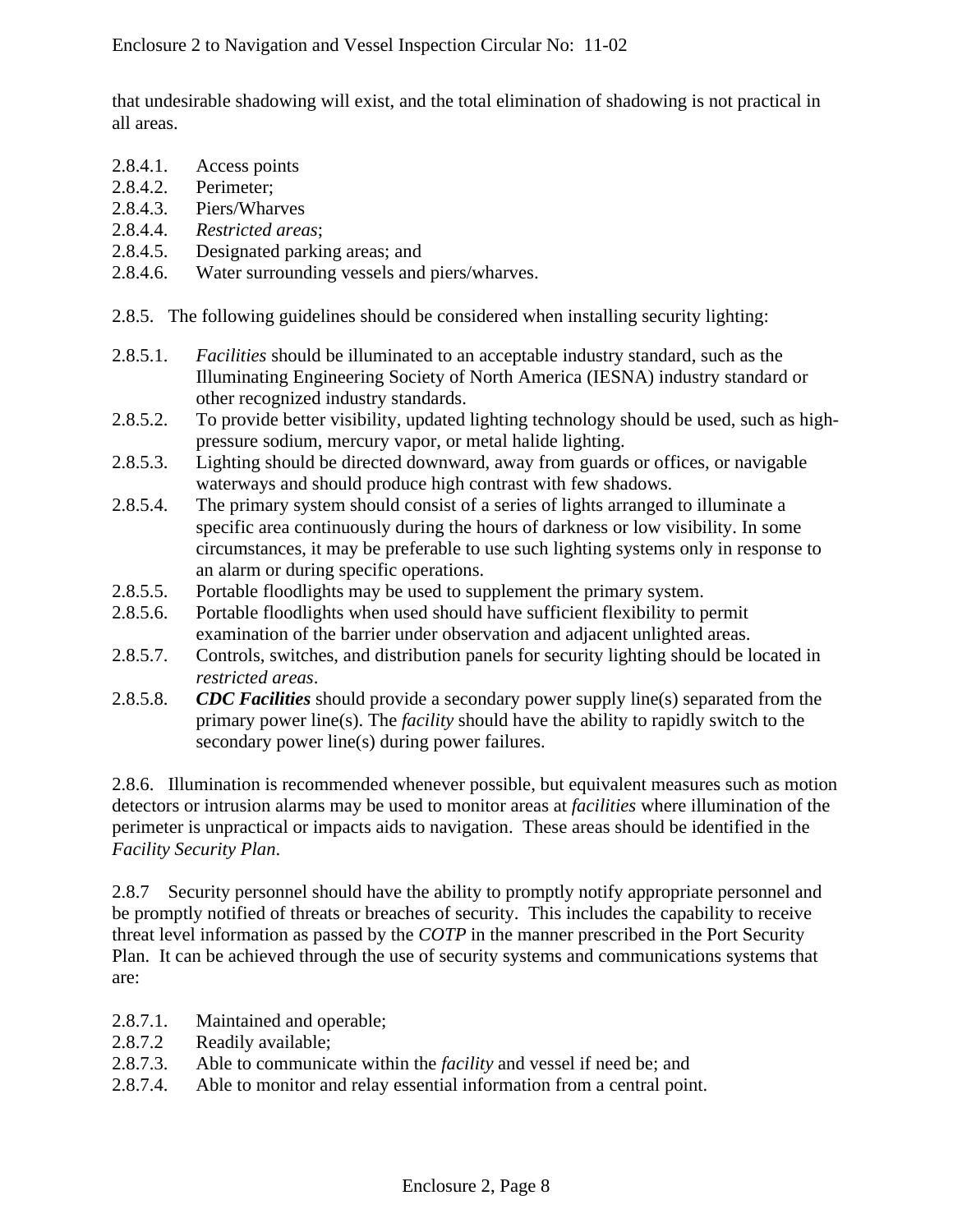2.8.8. *Facilities* may implement the following protective measures to enhance the detection and reporting of threats through the use of security alarms and communications systems:

- 2.8.8.1. At each *facility* access point, provide a means of contacting police, security control, or an emergency operations center. (e.g., telephones, cell phones, and portable radios)
- 2.8.8.2 Provide a backup means of communications.
- 2.8.8.3 Routinely test communications systems.
- 2.8.8.4. *CDC Facilities* should provide an alternate or independent power source for security and communications systems.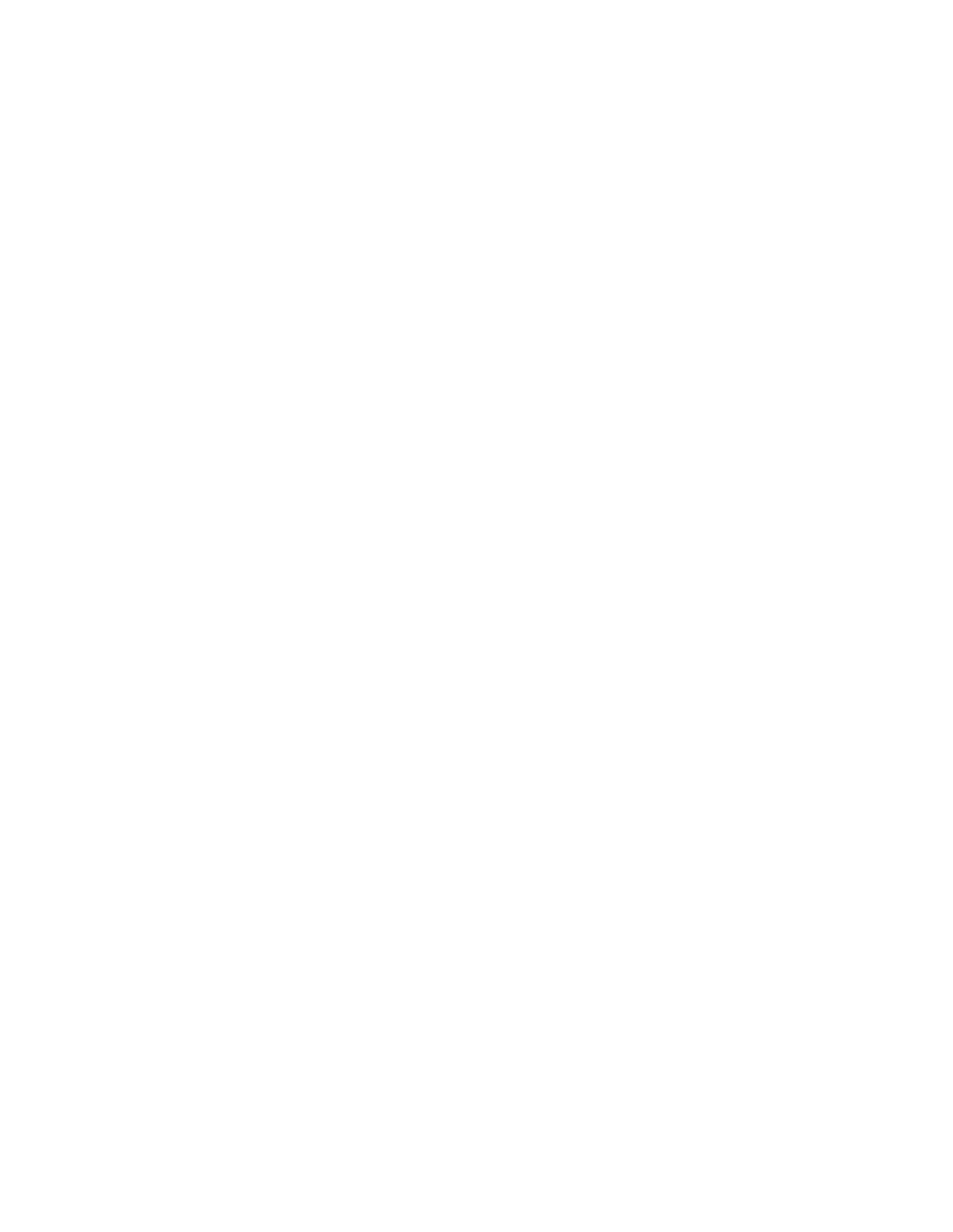# **Sample Facility Security Audit Checklist for General and Detailed Guidelines**

This assessment form is a tool to assist in verifying the implementation of security plans for *facilities*. Certain measures may not apply to every plan. The completed assessment should be protected from unauthorized access or disclosure.

| Name of Facility:                                               | Address: |
|-----------------------------------------------------------------|----------|
|                                                                 |          |
|                                                                 |          |
|                                                                 |          |
| City:                                                           | State:   |
|                                                                 |          |
| Type of Facility (circle type): CDC Facility<br>Other Facility: |          |
|                                                                 |          |
| Date:                                                           |          |
|                                                                 |          |
| Performed by:                                                   |          |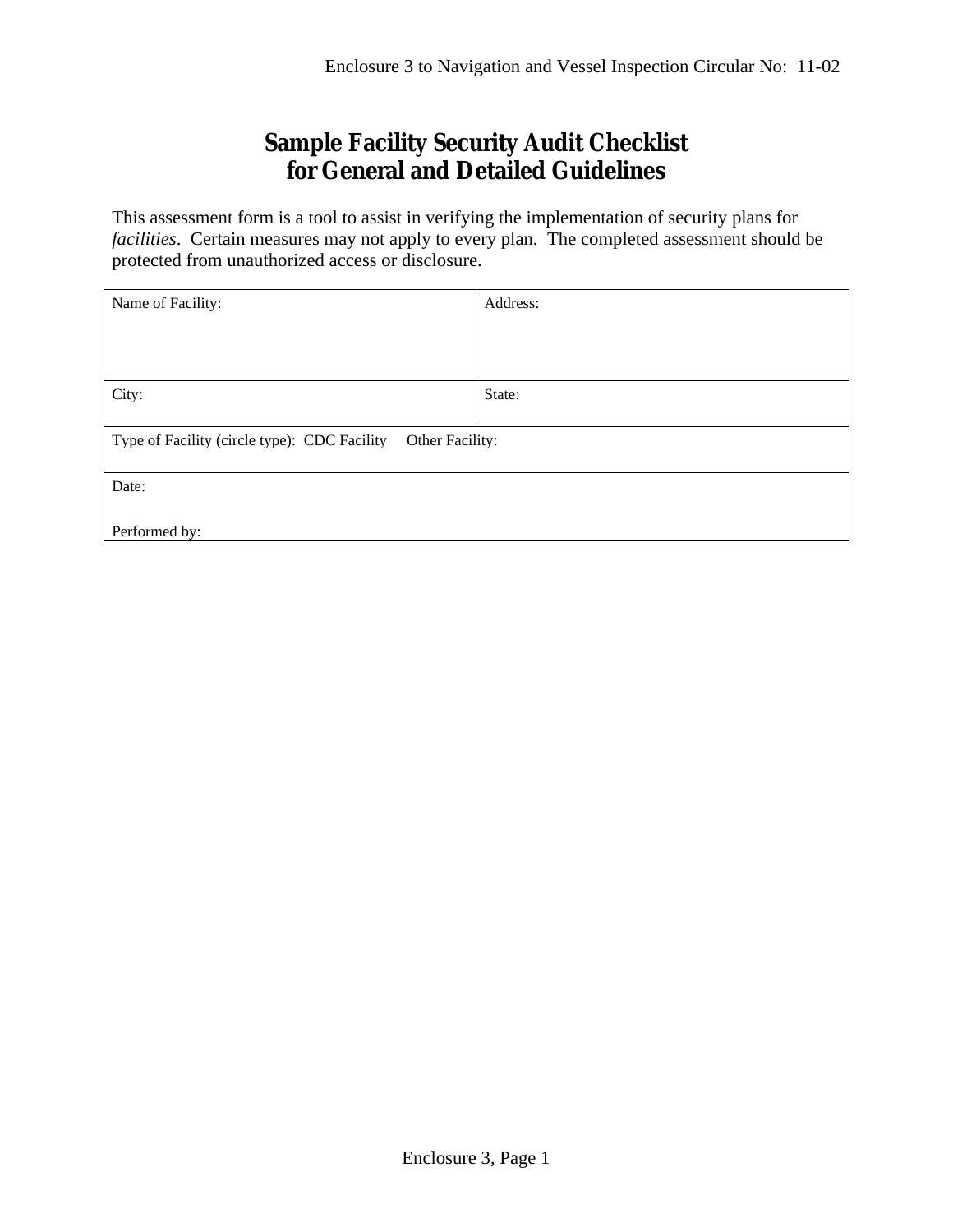| No. | <b>Facility Security Plan</b>                                                                                                                                                          | Yes | N <sub>0</sub> | N/A |
|-----|----------------------------------------------------------------------------------------------------------------------------------------------------------------------------------------|-----|----------------|-----|
| 1.  | Does the Facility have a current Facility Security Plan (FSP)?                                                                                                                         |     |                |     |
|     | Plan dated ______________________ Last Updated/Reviewed _____                                                                                                                          |     |                |     |
| 2.  | Does the FSP designate a Facility Security Officer, and describe the duties and responsibilities of<br>this officer?                                                                   |     |                |     |
| 3.  | Does the FSP provide for measures and equipment necessary to prevent weapons or other<br>dangerous devices from being introduced to the facility or vessels moored thereto?            |     |                |     |
| 4.  | Does the FSP establish measures for the prevention of unauthorized access to the <i>facility</i> and<br>vessels moored thereto?                                                        |     |                |     |
| 5.  | Does the FSP provide for the evaluation of all persons responsible for any aspects of security<br>before they are employed?                                                            |     |                |     |
| 6.  | Does the FSP describe exactly the security measures and procedures actually in force at the<br>facility?                                                                               |     |                |     |
| 7.  | Does the FSP include procedures for obtaining assistance and support of law enforcement, fire,<br>Hazmat, and explosive ordnance disposal units from Federal, State or local agencies? |     |                |     |
| 8.  | Does the FSP include procedures to be taken in the event of:                                                                                                                           |     |                |     |
|     | A bomb/terrorist threat?<br>1.                                                                                                                                                         |     |                |     |
|     | An actual explosion or detonation?<br>2.                                                                                                                                               |     |                |     |
|     | A fire at the <i>facility</i> or on a vessel moored to the <i>facility</i> ?<br>3.                                                                                                     |     |                |     |
|     | Natural Disasters?<br>4.                                                                                                                                                               |     |                |     |
|     | A hostage situation?<br>5.                                                                                                                                                             |     |                |     |
|     | Civil Disturbance/Labor Dispute?<br>6.                                                                                                                                                 |     |                |     |
|     | Hurricanes?<br>7.                                                                                                                                                                      |     |                |     |
|     | <b>Emergency Evacuation Procedures?</b><br>8.                                                                                                                                          |     |                |     |
| 9.  | Does the FSP have sketch of <i>facility</i> with all access points, working areas, storage areas, and<br>cargo storage areas labeled?                                                  |     |                |     |
| 10. | Does the FSP contain procedures to contact employees to Report/Not-To-Report to work?                                                                                                  |     |                |     |
| 11. | Does the FSP have a mechanism for accounting for all personnel on the <i>facility</i> , including their<br>names?                                                                      |     |                |     |
| 12. | Does the FSP have specific measures to be taken in times of heightened risk?                                                                                                           |     |                |     |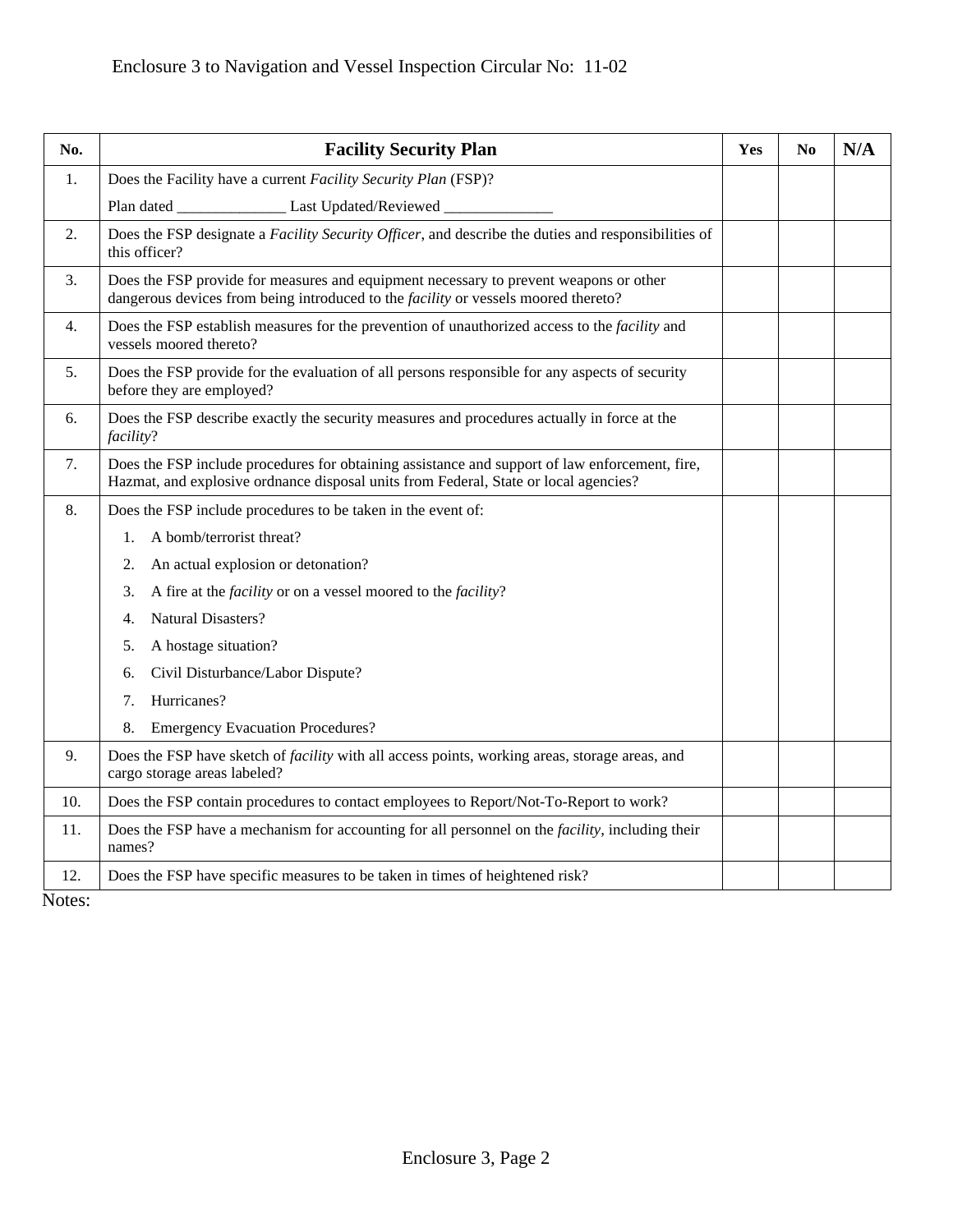| No. | <b>Organization and Performance of Facility Security Duties</b>                                                                                                                                  | Yes | N <sub>0</sub> | N/A |
|-----|--------------------------------------------------------------------------------------------------------------------------------------------------------------------------------------------------|-----|----------------|-----|
| 1.  | Is the present security force strength and composition commensurate with the degree of security<br>protection described in the Facility Security Plan (FSP)?                                     |     |                |     |
| 2.  | Is a background check performed prior to hire and at least every five years thereafter for every<br>employee who has a role in the Facility Security Plan or who has access to restricted areas? |     |                |     |
| 3.  | Are all security posts, fixed and mobile, provided with security force orders?                                                                                                                   |     |                |     |
| 4.  | Are security forces orders reviewed by the Security Officer for currency at least monthly?                                                                                                       |     |                |     |
| 5.  | Are all security personnel required to wear uniforms that are complete, distinct, and<br>authoritative?                                                                                          |     |                |     |
| 6.  | Do security personnel make regular patrols including building, perimeter, and wharf checks?                                                                                                      |     |                |     |
| 7.  | Do security patrols include all exterior access points and principal interior access points to the<br>facility?                                                                                  |     |                |     |
| 8.  | Does the <i>facility</i> or local community maintain an organized and equipped Crisis Response<br>Force?                                                                                         |     |                |     |
| 9.  | Have procedures been prearranged for additional security forces to be brought in during<br>emergency or crisis situations?                                                                       |     |                |     |
| 10. | Has liaison been established with Port Security Committees, Local, State, and Federal Law<br>Enforcement Agencies whereby early warning of threat situation will be provided?                    |     |                |     |
| 11. | * * Do security force personnel record or report their presence at key points in the <i>facility</i> by<br>means of portable watch clocks, general watch clock stations, or telephones?          |     |                |     |
| 12. | Are guard assignments, times and patrol routes varied at frequent intervals to avoid establishing<br>routines?                                                                                   |     |                |     |
| 13. | If national, state, or local standards or certification regimes are in place, does the facility<br>security force meet or exceed those requirements?                                             |     |                |     |
| 14. | Are individual training records maintained for security force personnel?                                                                                                                         |     |                |     |
| 15. | Do all security force personnel, who are required to carry firearms, receive training?                                                                                                           |     |                |     |
| 16. | Does the security force have sufficient, adequately equipped vehicles to maintain patrols,<br>respond to alarms and emergencies and maintain supervision?                                        |     |                |     |
| 17. | Are security force vehicles equipped with signs conspicuously identifying the vehicle as a<br>security police vehicle, emergency exterior overhead lights, and an electronic siren?              |     |                |     |
| 18. | Are all security force vehicles equipped with a spotlight?                                                                                                                                       |     |                |     |
| 19. | Are only law enforcement personnel and other approved individuals allowed to carry firearms?                                                                                                     |     |                |     |
| 20. | Are duties other than those related to security performed by security personnel?                                                                                                                 |     |                |     |
| 21. | Does the <i>facility</i> provide for security force inspection of the security barrier, including clear<br>zones, at least once per month?                                                       |     |                |     |
| 22. | Are records of these inspections maintained and easily accessible?                                                                                                                               |     |                |     |
| 23. | Are Intrusion Detection System (IDS) signals monitored at one central point, and can a security<br>force response be initiated from that point?                                                  |     |                |     |
| 24. | Are all perimeter barrier portals guarded or secured, and locked when they are not in use?                                                                                                       |     |                |     |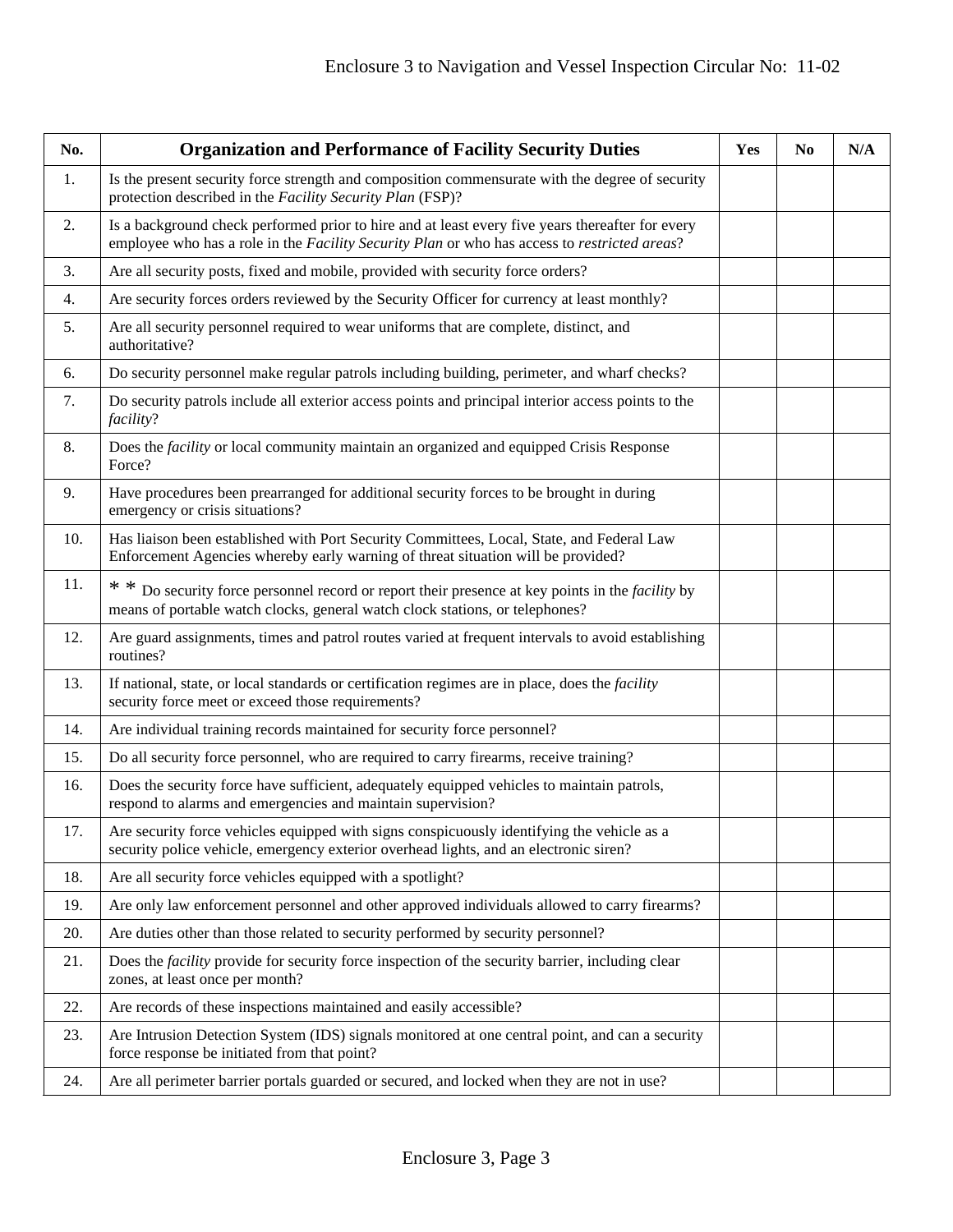| No. | <b>Organization and Performance of Facility Security Duties (con't)</b>                                                    | <b>Yes</b> | N <sub>0</sub> | N/A |
|-----|----------------------------------------------------------------------------------------------------------------------------|------------|----------------|-----|
| 25. | Are security measures in effect to protect electrical power supplies and transmission <i>facilities</i> ?                  |            |                |     |
| 26. | Are security measures in effect to protect communication centers/equipment?                                                |            |                |     |
| 27. | Are deficiencies noted and are remedial actions promptly effected?                                                         |            |                |     |
| 28. | If a body of water forms any part of the barrier, are additional security measures provided?                               |            |                |     |
| 29. | Are repairs to lights and replacement of inoperative lamps affected immediately or in a<br>reasonable time                 |            |                |     |
| 30. | Does the <i>facility</i> have an effective after hours or weekend restricted area security check by the<br>security force? |            |                |     |
| 31. | Does the <i>facility</i> security force use a duress code for emergency situations?                                        |            |                |     |

<sup>\* \*</sup> Recommend for *CDC Facilities*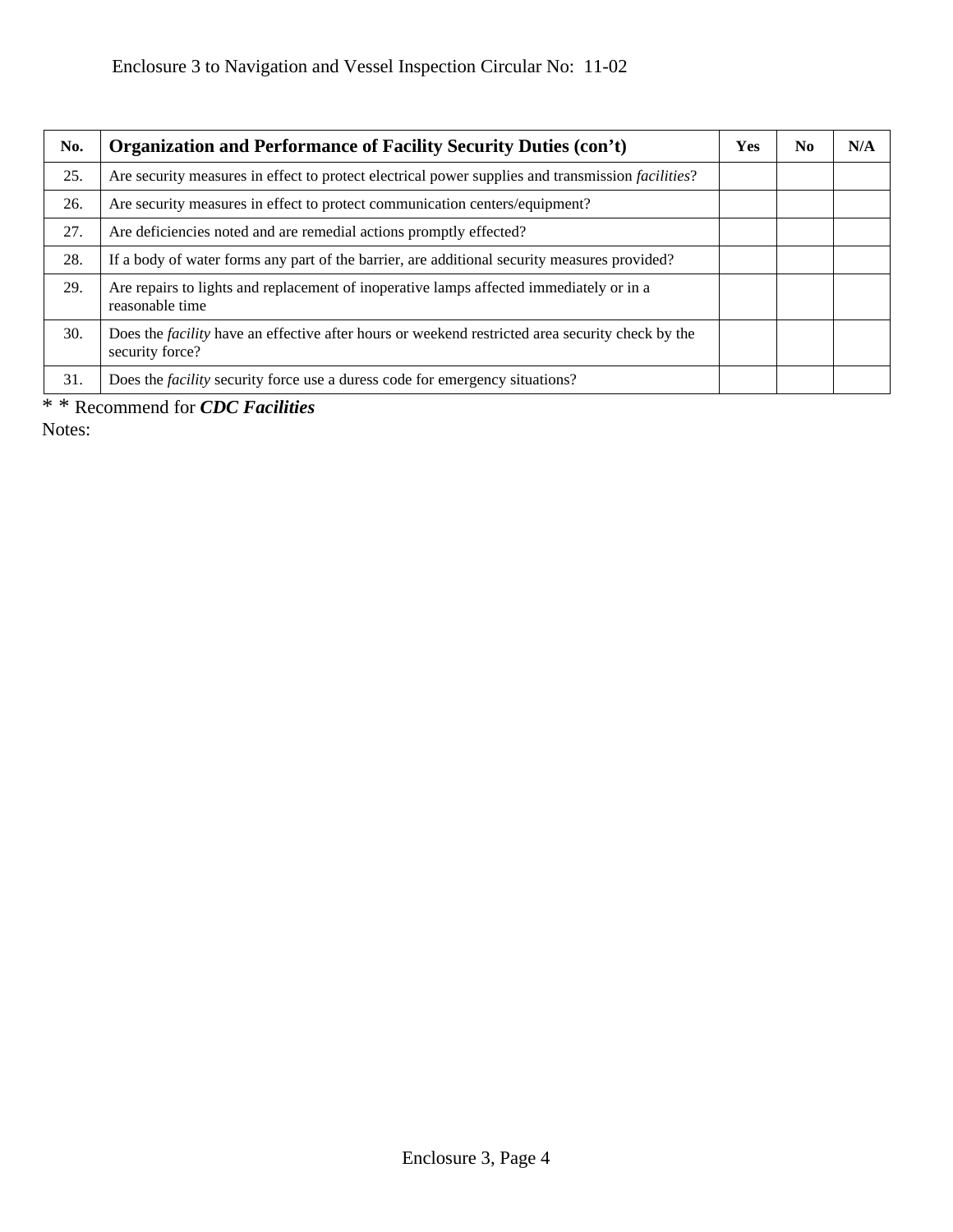| No. | <b>Access to the Facility</b>                                                                                                                                                                                                                                                                                                                         | Yes | N <sub>0</sub> | N/A |
|-----|-------------------------------------------------------------------------------------------------------------------------------------------------------------------------------------------------------------------------------------------------------------------------------------------------------------------------------------------------------|-----|----------------|-----|
| 1.  | Does fencing adequately prevent unauthorized access to the <i>facility</i> and meet recognized<br>industry standards for fencing as recommended by the American Society for Industrial<br>Security (ASIS), Chain Link Fence Manufacturers Institute (CLFMI), American Society of<br>Testing Materials (ASTM), or other recognized industry standards? |     |                |     |
| 2.  | Is masonry or brick walls inspected every three months to determine the effectiveness and to<br>assess any repairs due to erosion and wear?                                                                                                                                                                                                           |     |                |     |
| 3.  | If building walls, floors and roofs form a part of the barrier, are they complemented by<br>another means of intrusion detection such as Closed Circuit Television (CCTV) or motion<br>detection sensors?                                                                                                                                             |     |                |     |
| 4.  | Do all perimeter fences and walls have an unobstructed zone of at least 10 feet on each side?                                                                                                                                                                                                                                                         |     |                |     |
| 5.  | Are the gates and/or other entrances in perimeter barriers kept to the minimum number<br>required for safe and efficient operations?                                                                                                                                                                                                                  |     |                |     |
| 6.  | Do all gates provide protection equivalent to that provided by the barrier of which they are<br>part?                                                                                                                                                                                                                                                 |     |                |     |
| 7.  | Is a pass or badge identification system used to identify all personnel?                                                                                                                                                                                                                                                                              |     |                |     |
| 8.  | Are all permanently employed personnel required to display a picture ID badge or card at all<br>times when working within restricted areas?                                                                                                                                                                                                           |     |                |     |
| 9.  | Does the identification medium in use provide the desired degree of security?                                                                                                                                                                                                                                                                         |     |                |     |
| 10. | Are personnel who have not been issued a permanent pass or badge, treated as "visitors", and<br>issued a visitors badge or pass?                                                                                                                                                                                                                      |     |                |     |
| 11. | Do guards at access points compare badges to bearers upon entry?                                                                                                                                                                                                                                                                                      |     |                |     |
| 12. | Is supervision of the personnel identification and control system adequate in all areas?                                                                                                                                                                                                                                                              |     |                |     |
| 13. | Are badges and serial numbers recorded and controlled by rigid accountability procedures?                                                                                                                                                                                                                                                             |     |                |     |
| 14. | Are lost badges replaced with badges bearing different serial numbers?                                                                                                                                                                                                                                                                                |     |                |     |
| 15. | Have procedures been established that provide for issuance of temporary badges for<br>individuals who have forgotten their permanent badges?                                                                                                                                                                                                          |     |                |     |
| 16. | Are badges of such design and appearance as to enable guards, and other personnel to<br>recognize quickly and positively the authorizations and limitations applicable to the bearer?                                                                                                                                                                 |     |                |     |
| 17. | Are procedures in existence to ensure the return of identification badges upon termination of<br>employment or assignment?                                                                                                                                                                                                                            |     |                |     |
| 18. | * * Have effective visitor escort procedures been established when necessary?                                                                                                                                                                                                                                                                         |     |                |     |
| 19. | * * Are procedures in place to escort vessel crewmembers cleared to enter the U.S. to be<br>escorted to and from <i>facility</i> entrances?                                                                                                                                                                                                           |     |                |     |
| 20. | Are truck drivers, vendors, and other visitors not permitted in the general offices of any<br>terminal other than as required to conduct their business, and only authorized personnel are<br>permitted in warehouses?                                                                                                                                |     |                |     |
| 21. | Are permanent records of visits maintained and easily accessible?                                                                                                                                                                                                                                                                                     |     |                |     |
| 22. | Are random administrative inspections made of vehicles entering the <i>facility</i> ?                                                                                                                                                                                                                                                                 |     |                |     |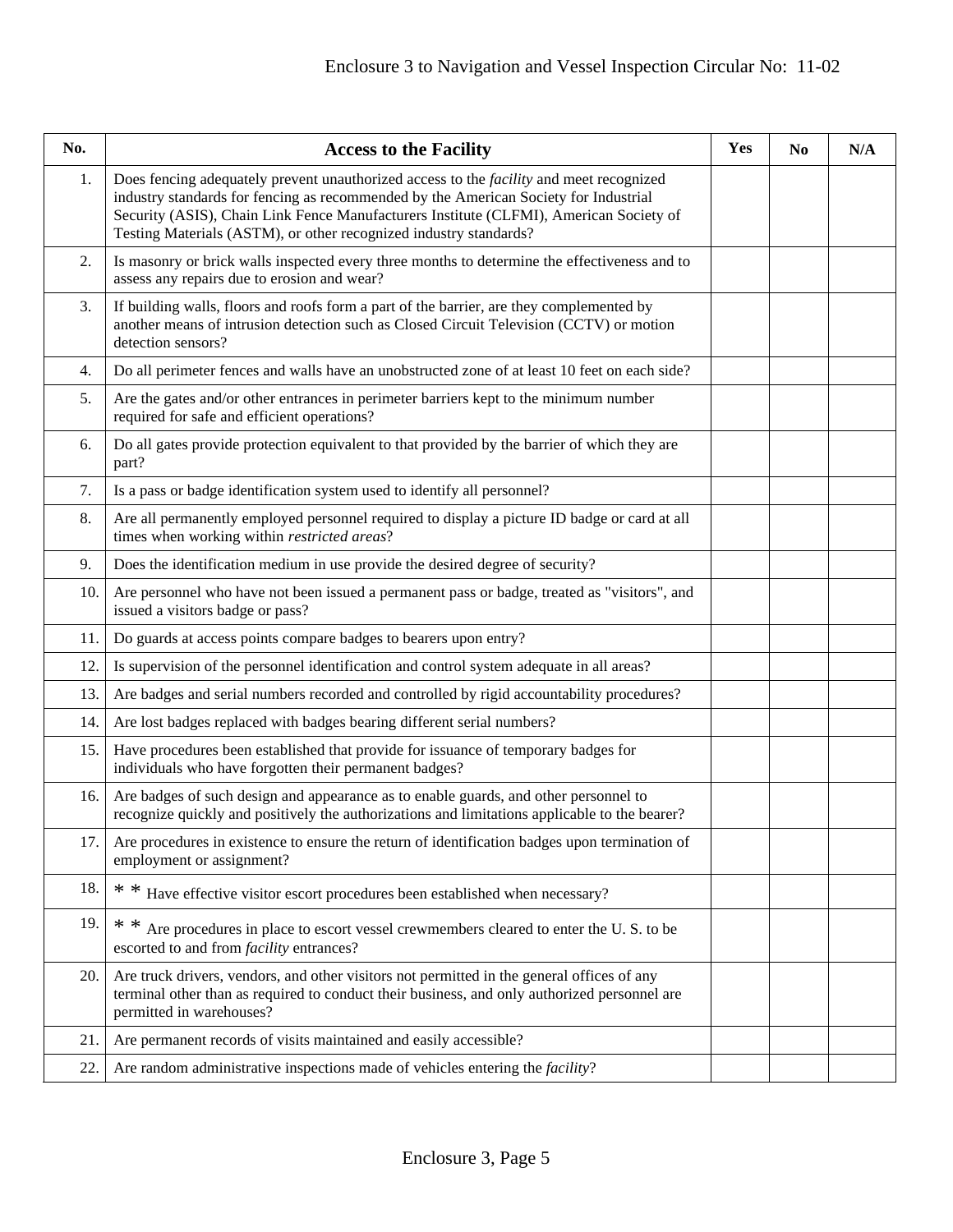| No. | Access to the Facility (con't)                                                                                                                                                                                              | Yes | N <sub>0</sub> | N/A |
|-----|-----------------------------------------------------------------------------------------------------------------------------------------------------------------------------------------------------------------------------|-----|----------------|-----|
| 23. | * * Does the <i>facility</i> have a Traffic Control Program?                                                                                                                                                                |     |                |     |
| 24. | * * Is access to parking areas supervised and restricted by a permit system for privately<br>owned vehicles and contractor vehicles?                                                                                        |     |                |     |
| 25. | * * Are parking permit records maintained that include matching personnel with permit<br>number and motor vehicle identification?                                                                                           |     |                |     |
| 26. | Are all vehicles required to be parked in designated parking areas? Are employees, vendors,<br>and visitors going to/from the parking area required to pass through an area under the<br>supervision of security personnel? |     |                |     |
| 27. | Is parking for employees, dockworkers, and visitors at least 50 feet away from the<br>dock/wharf/pier, and outside of fenced operational, cargo handling, and designated storage<br>areas?                                  |     |                |     |
| 28. | Are all temporary parking permits issued to vendors and visitors for parking in<br>designated areas?                                                                                                                        |     |                |     |
| 29. | * * Do Security personnel conduct random checks of parking permits?                                                                                                                                                         |     |                |     |
| 30. | Are openings such as culverts, tunnels, and manholes for sewers and utility access, and<br>sidewalk elevators, which permit access to the <i>facility</i> , properly secured?                                               |     |                |     |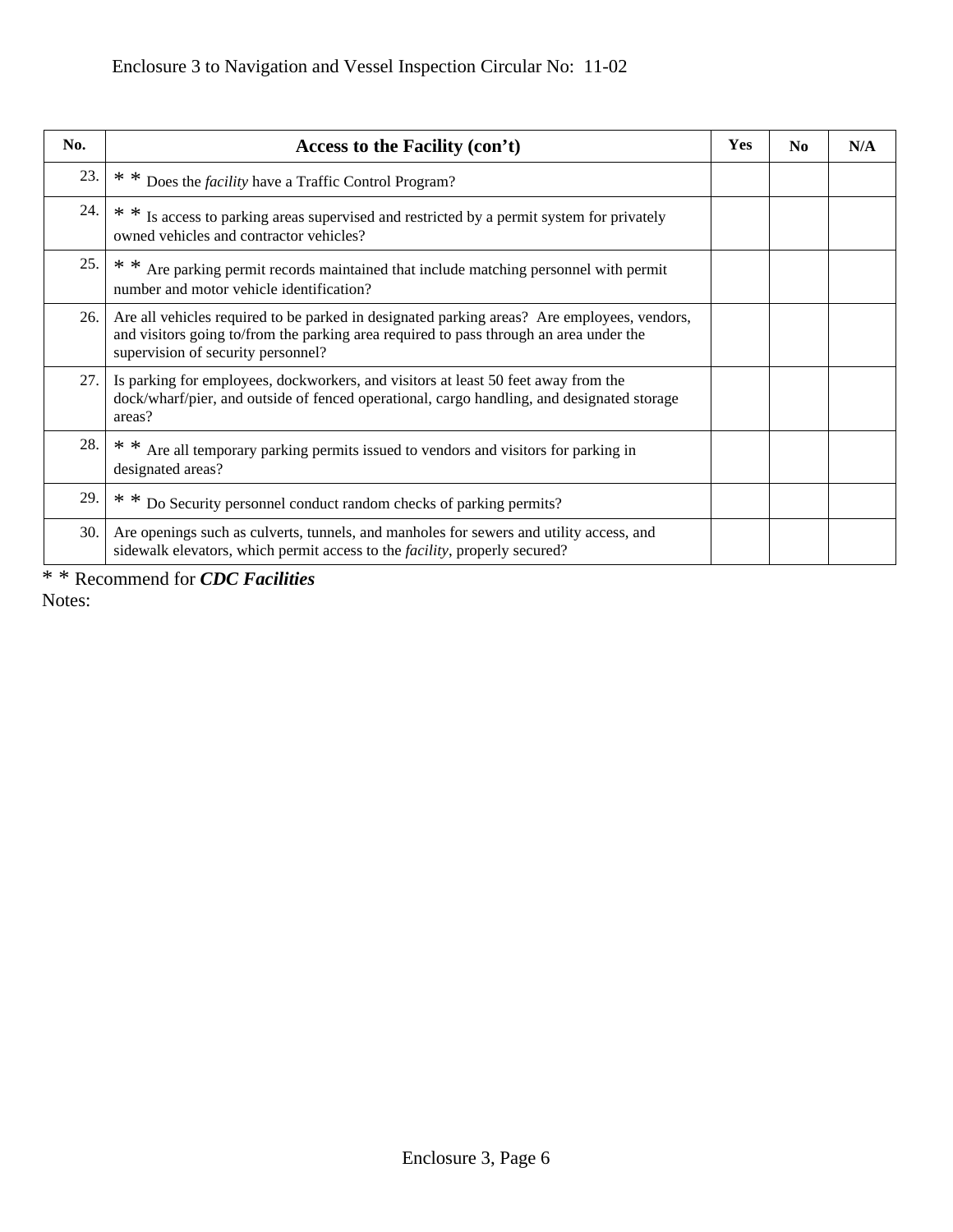| No.              | Restricted areas within the Facility                                                                                                                | <b>Yes</b> | N <sub>0</sub> | N/A |
|------------------|-----------------------------------------------------------------------------------------------------------------------------------------------------|------------|----------------|-----|
| 1.               | Have areas of the <i>facility</i> been designated in writing by the <i>facility operator</i> as <i>restricted areas</i><br>as necessary             |            |                |     |
| 2.               | Are the basic security measures for <i>restricted areas</i> in effect?                                                                              |            |                |     |
| 3.               | Are all <i>restricted area</i> access points appropriately posted?                                                                                  |            |                |     |
| $\overline{4}$ . | Do all <i>restricted areas</i> have a clearly marked perimeter barrier?                                                                             |            |                |     |
| 5.               | Do all restricted areas have a personnel identification and control system with all<br>entrances/exits guarded, controlled, or secured with alarms? |            |                |     |
| 6.               | Are only those personnel whose duties require access to information or equipment allowed<br>within restricted areas?                                |            |                |     |
| 7.               | Are persons whose duties do not require access required to remain under constant escort while<br>in restricted areas?                               |            |                |     |
| 8.               | Do all <i>restricted areas</i> have a personnel identification and control system?                                                                  |            |                |     |
| 9.               | * * Is security provided at access points of <i>restricted areas</i> ?                                                                              |            |                |     |
| 10.              | * * Does security personnel perform routine patrols of <i>restricted areas</i> ?                                                                    |            |                |     |
| 11.              | * * Are procedures in place for personnel dedicated to guard or patrol <i>restricted areas</i> at<br><b>MARSEC</b> Level 2?                         |            |                |     |
| 12.              | * *<br>Are procedures in place to limit access of <i>restricted areas</i> to security and essential<br>personnel?                                   |            |                |     |
| 13.              | * * Are procedures in place to continuously guarded <i>restricted areas</i> at MARSEC Level 3?                                                      |            |                |     |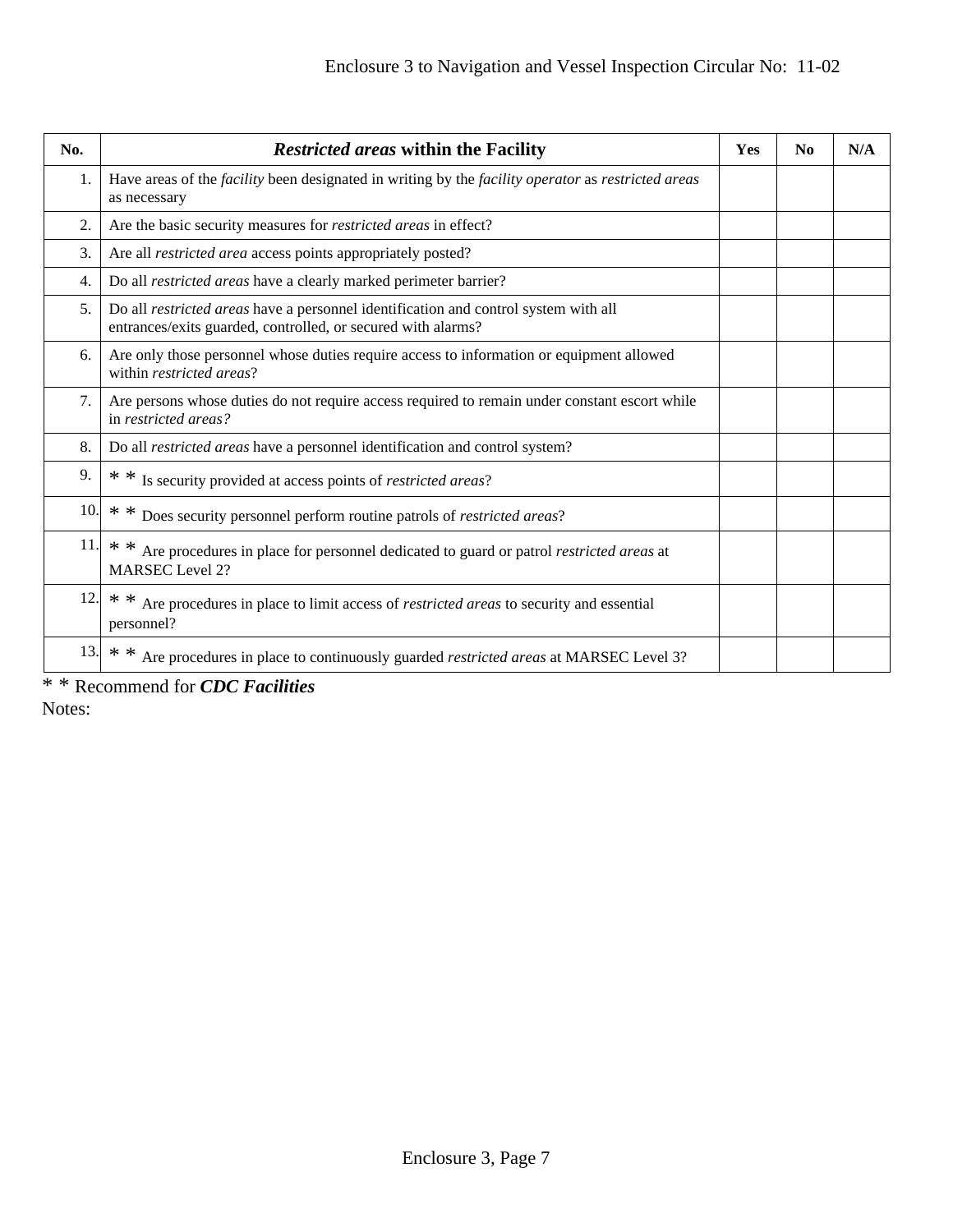| No. | <b>Handling of Cargo</b>                                                                                                                                                                                                                               | Yes | N <sub>0</sub> | N/A |
|-----|--------------------------------------------------------------------------------------------------------------------------------------------------------------------------------------------------------------------------------------------------------|-----|----------------|-----|
| 1.  | Are there procedures in place for the screening of vehicles entering the <i>facility</i> ?                                                                                                                                                             |     |                |     |
| 2.  | Are there procedures in place for the movement and storage of cargo?                                                                                                                                                                                   |     |                |     |
| 3.  | Are there procedures in place for inventory control?                                                                                                                                                                                                   |     |                |     |
| 4.  | Are there procedures in place to prevent tampering with cargo?                                                                                                                                                                                         |     |                |     |
| 5.  | Are there <i>restricted areas</i> designated to the perform the inspection of cargo?                                                                                                                                                                   |     |                |     |
| 6.  | Is cargo stored in open areas, and palletized or stacked cargo in warehouse <i>facilities</i> , properly<br>stacked and placed within, away from, and parallel to non-perimeter fences and walls, to ensure<br>unimpeded views for security personnel? |     |                |     |
| 7.  | Are Electronic Data Interface (EDI) information and delivery orders for cargo and containers<br>checked for accuracy and verified before acceptance?                                                                                                   |     |                |     |
| 8.  | Are accesses to areas where documentation is processed limited solely to authorized personnel,<br>and shipping documents safeguarded from theft? Is cargo documentation closely guarded to<br>avoid documentation fraud?                               |     |                |     |
| 9.  | Are certain dangerous cargoes adequately described on the documentation, and the weights and<br>piece counts indicated?                                                                                                                                |     |                |     |
| 10. | Does the <i>facility operator</i> physically or electronically maintain, and continuously update, an<br>accurate list of all cargoes, and a location chart, of all cargo/containers on the facility?                                                   |     |                |     |
| 11. | Are delivery and receiving operations segregated?                                                                                                                                                                                                      |     |                |     |
| 12. | Are security measures in effect to protect arms, ammunition and dangerous cargos?                                                                                                                                                                      |     |                |     |
| 13. | Do drivers entering the <i>facility</i> show identification and obtain gate passes to control and identify<br>those authorized to pick up or deliver cargo?                                                                                            |     |                |     |
| 14. | $**$<br>Is cargo only released to the carrier specified in the delivery order unless a release<br>authorizing delivery to another carrier is presented and verified?                                                                                   |     |                |     |
| 15. | Do personnel processing delivery orders verify the identity of the trucker and trucking company<br>before releasing the shipment?                                                                                                                      |     |                |     |
| 16. | Are delivery documents closely scrutinized? Are seal numbers on containers verified against<br>documents, and seals checked for integrity before arrival, departure, or transfer?                                                                      |     |                |     |
| 17. | Is cargo moved directly from railcars or vessels to storage facilities, and directly from storage<br><i>facilities</i> to railcars and vessels?                                                                                                        |     |                |     |
| 18. | Are the master flow and drain valves, and other valves that would permit direct outward flow of<br>a bulk liquid storage tanks contents to the surface securely locked in the closed position when in<br>a non-operating or non-standby status?        |     |                |     |
| 19. | Are the starter controls on all bulk liquid transfer pumps locked in the "off" position, or located<br>at a site accessible only to authorized personnel?                                                                                              |     |                |     |
| 20. | Are the loading/unloading connections of pipelines, loading arms, or transfer hoses securely<br>capped or blank-flanged when not in service or in standby service?                                                                                     |     |                |     |
| 21. | Are security personnel kept aware of the location of <i>certain dangerous cargos</i> , and are measures<br>taken to implement a higher standard of security for these cargos?                                                                          |     |                |     |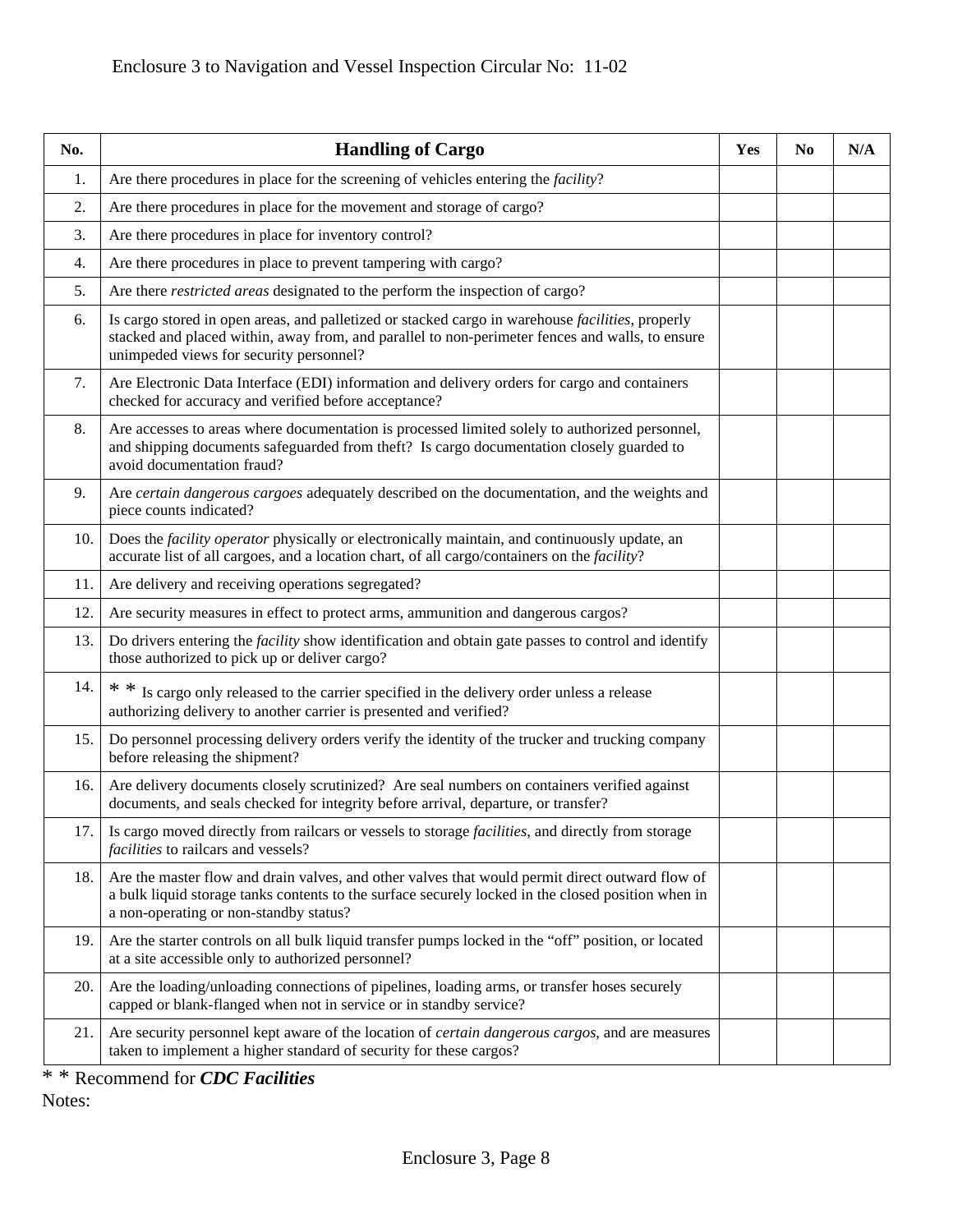| No.              | <b>Delivery of Ship's Stores</b>                                                                                                                         | Yes | No. | N/A |
|------------------|----------------------------------------------------------------------------------------------------------------------------------------------------------|-----|-----|-----|
|                  | Do drivers entering the <i>facility</i> show identification and obtain gate passes to control and identify<br>those authorized to deliver ship's stores? |     |     |     |
| 2.               | Are procedures in place to visual and/or physically inspect ship's stores?                                                                               |     |     |     |
| 3.               | Are there procedures in place to prevent tampering with ship's stores?                                                                                   |     |     |     |
| $\overline{4}$ . | Are inspections of delivery vehicles performed prior to entry into the <i>facility</i> ?                                                                 |     |     |     |
| 5.               | Are <i>restricted areas</i> designated to perform inspections of ship's stores?                                                                          |     |     |     |
| 6.               | Are escorts provided for delivery vehicles within the <i>facility</i> ?                                                                                  |     |     |     |
| 7.               | Are ship's stores scheduled in advance of delivery and coordinated between the <i>facility</i> security<br>officer and the vessel?                       |     |     |     |
| 8.               | Are unscheduled deliveries of ship's stores prevented from being accepted?                                                                               |     |     |     |
| 9.               | Are ship's stores screened using scanning/detection equipment, mechanical devices, or canines?                                                           |     |     |     |

Notes:

| No. | <b>Handling of Unaccompanied Baggage</b>                                                                                                           | Yes | N/A |
|-----|----------------------------------------------------------------------------------------------------------------------------------------------------|-----|-----|
|     | Is unaccompanied baggage identified, screened prior to entering the <i>facility</i> or before<br>transferring between <i>facility</i> and ship?    |     |     |
|     | Is unaccompanied baggage or personal effects, import cargos, export cargos, and domestic<br>cargoes segregated from other cargo in a secured area? |     |     |
|     | Are procedures in place to restrict, suspend, or refuse to handle unaccompanied baggage?                                                           |     |     |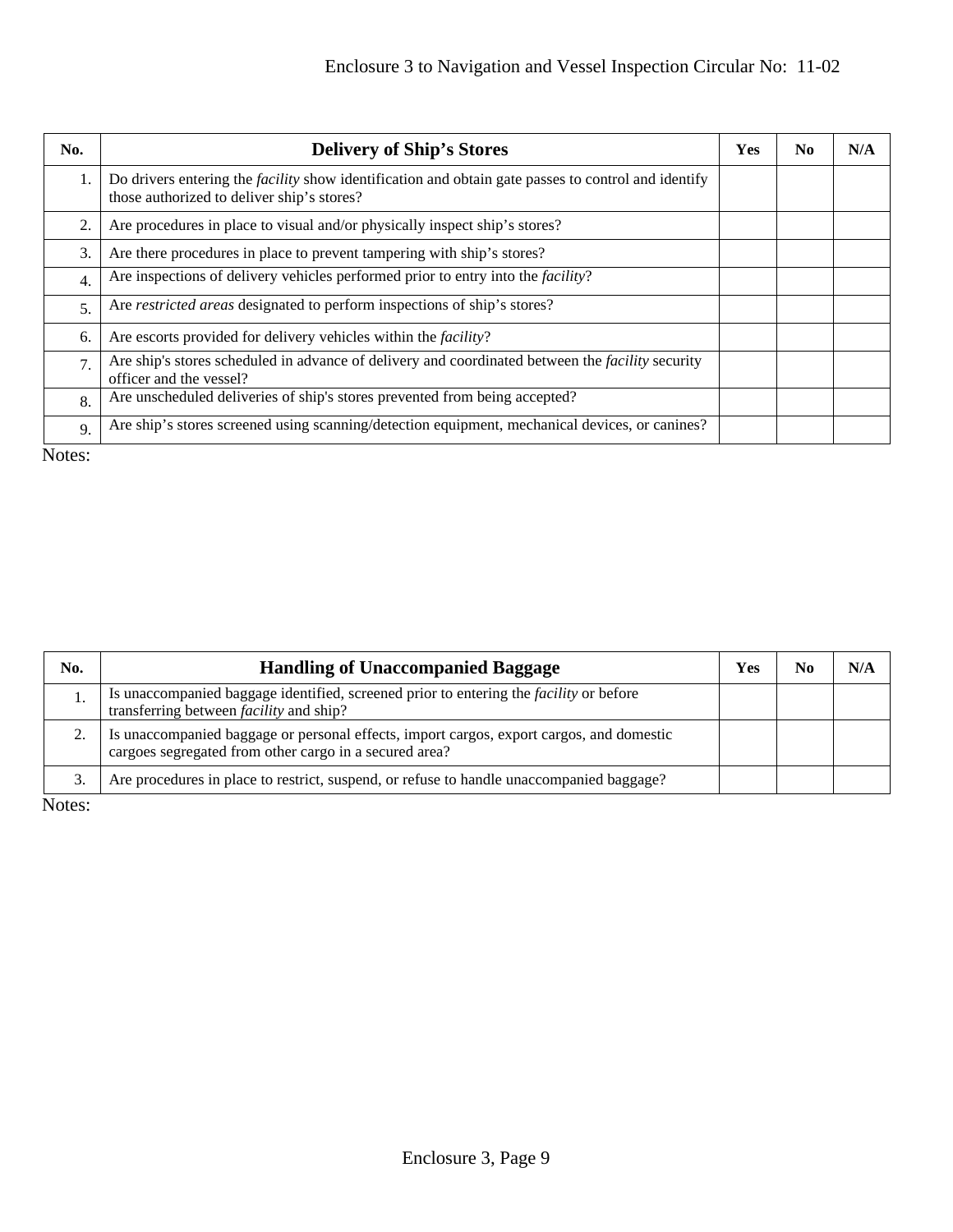| No. | Monitoring the security of the <i>facility</i>                                                                                                                                                                                                                                                | Yes | N <sub>0</sub> | N/A |
|-----|-----------------------------------------------------------------------------------------------------------------------------------------------------------------------------------------------------------------------------------------------------------------------------------------------|-----|----------------|-----|
| 1.  | Does illumination of <i>facility</i> meet an acceptable industry standard, such as the Illuminating<br>Engineering Society of North America (IESNA), or other another recognized industry standards.                                                                                          |     |                |     |
| 2.  | Is the perimeter of the installation illuminated? (Continuous or standby lighting is acceptable)                                                                                                                                                                                              |     |                |     |
| 3.  | Is the perimeter of all <i>restricted areas</i> illuminated? (Continuous or standby lighting is<br>acceptable)                                                                                                                                                                                |     |                |     |
| 4.  | Are all vehicle entrances illuminated?                                                                                                                                                                                                                                                        |     |                |     |
| 5.  | Are all pedestrian entrances illuminated? (Continuous lighting is required for all open<br>pedestrian entrances. Standby lighting is acceptable for pedestrian entrances that are locked or<br>otherwise not accessible until security personnel authorize entry.)                            |     |                |     |
| 6.  | Are all docks, piers, wharfs and other working areas illuminated in a manner not to interfere<br>with navigation? (Continuous lighting is required when there is any activity in these areas as a<br>safety precaution. However, during times of inactivity, standby lighting is acceptable.) |     |                |     |
| 7.  | Are all water approaches to dock, pier, or wharfs illuminated? (Continuous lighting is required<br>when there is any activity in these areas. However, during times of inactivity, standby lighting<br>is acceptable.)                                                                        |     |                |     |
| 8.  | Are all open yards illuminated? (Continuous or standby lighting is acceptable)                                                                                                                                                                                                                |     |                |     |
| 9.  | Are parking lots illuminated?                                                                                                                                                                                                                                                                 |     |                |     |
| 10. | Are all parking lots illuminated in a manner to prevent shadows and areas of poor illumination<br>between vehicles, and is the illumination even throughout the lot?                                                                                                                          |     |                |     |
| 11. | Is perimeter protective lighting arranged so that security force patrol personnel remain in<br>comparative darkness?                                                                                                                                                                          |     |                |     |
| 12. | Does the <i>facility</i> have an emergency backup power source for its protective lighting system?                                                                                                                                                                                            |     |                |     |
| 13. | Are there provisions for standby or emergency protective lighting?                                                                                                                                                                                                                            |     |                |     |
| 14. | Is lighting provided from sunset to sunrise and during periods of low visibility?                                                                                                                                                                                                             |     |                |     |
| 15. | * * Are procedures in place to search waterfront areas for explosives or other dangerous<br>devices prior to a vessel arrival at <i>facilities</i> or waterfronts that have been unmanned or un-<br>monitored                                                                                 |     |                |     |
| 16. | Are all sensor equipment, doors, drawers and removable panels secured with key locks or<br>screws and equipped with tamper proof switches?                                                                                                                                                    |     |                |     |
| 17. | Is there an alternate or independent power source available for use on the system in the event of<br>power failure?                                                                                                                                                                           |     |                |     |
| 18. | Does the <i>facility</i> employ any Intrusion Detection Systems (IDS)?                                                                                                                                                                                                                        |     |                |     |
| 19. | Is the IDS inspected and/or tested at least monthly?                                                                                                                                                                                                                                          |     |                |     |
| 20. | Does the <i>facility</i> security force have its own communications system with direct<br>communications between a security control/communications center and each security unit?                                                                                                             |     |                |     |
| 21. | Is there an alternate means of communication available to the security force?                                                                                                                                                                                                                 |     |                |     |
| 22. | Is there a secondary power supply line(s) separated from the primary power line(s) that<br>* *<br>provide the ability to rapidly switch to the secondary power line(s) during power failures?                                                                                                 |     |                |     |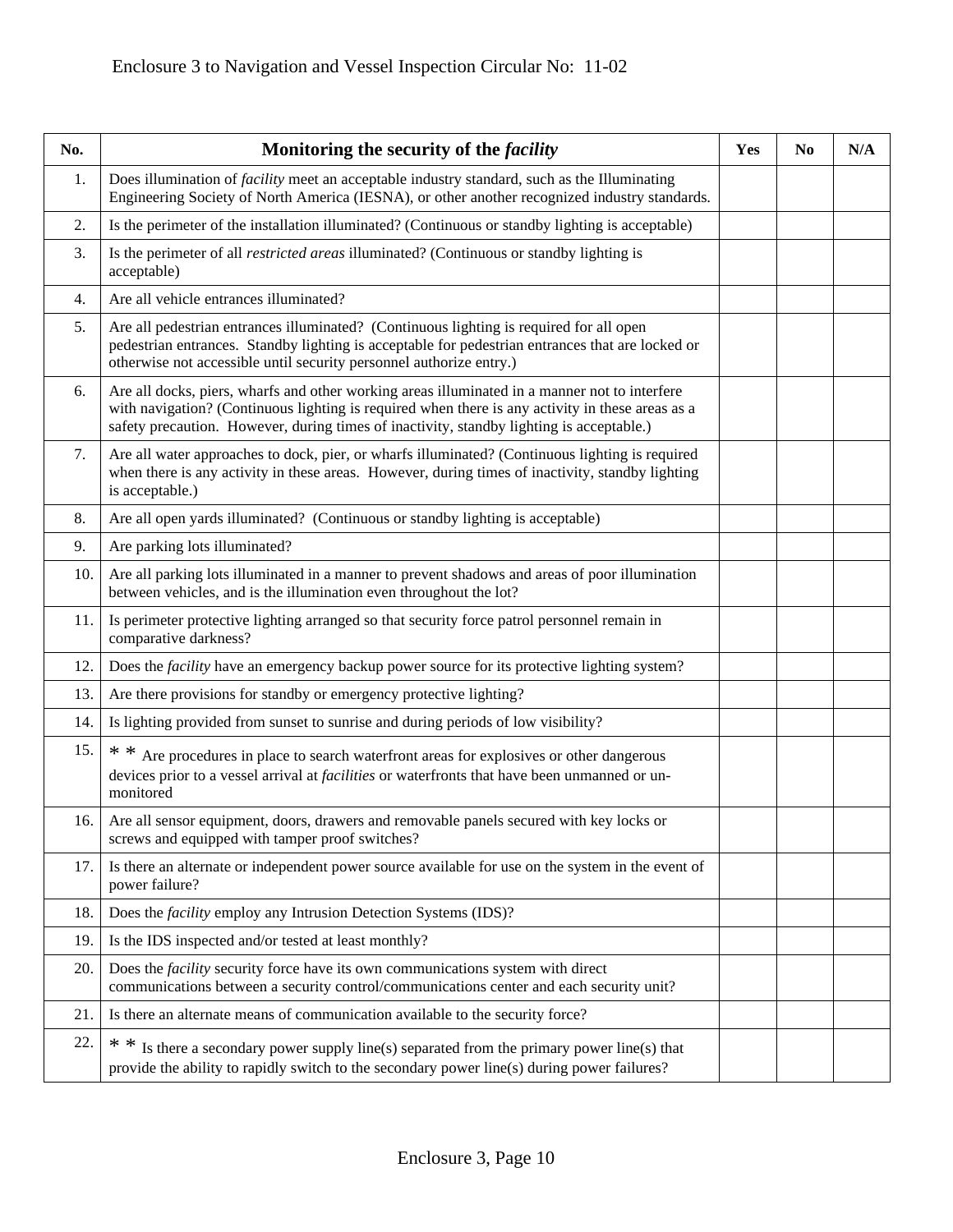| No.   | Monitoring the security of the <i>facility</i> (con't)                                                                                 | <b>Yes</b> | No | N/A |
|-------|----------------------------------------------------------------------------------------------------------------------------------------|------------|----|-----|
|       | 23. I Is there an alternate or independent power source for security and communications systems?                                       |            |    |     |
| 24.   | Does the security communications center have adequate physical security?                                                               |            |    |     |
| 25. I | Is the communication system capable of transmitting instructions to all security forces<br>simultaneously in a rapid or timely manner? |            |    |     |
|       | 26. Is all communications equipment properly maintained?                                                                               |            |    |     |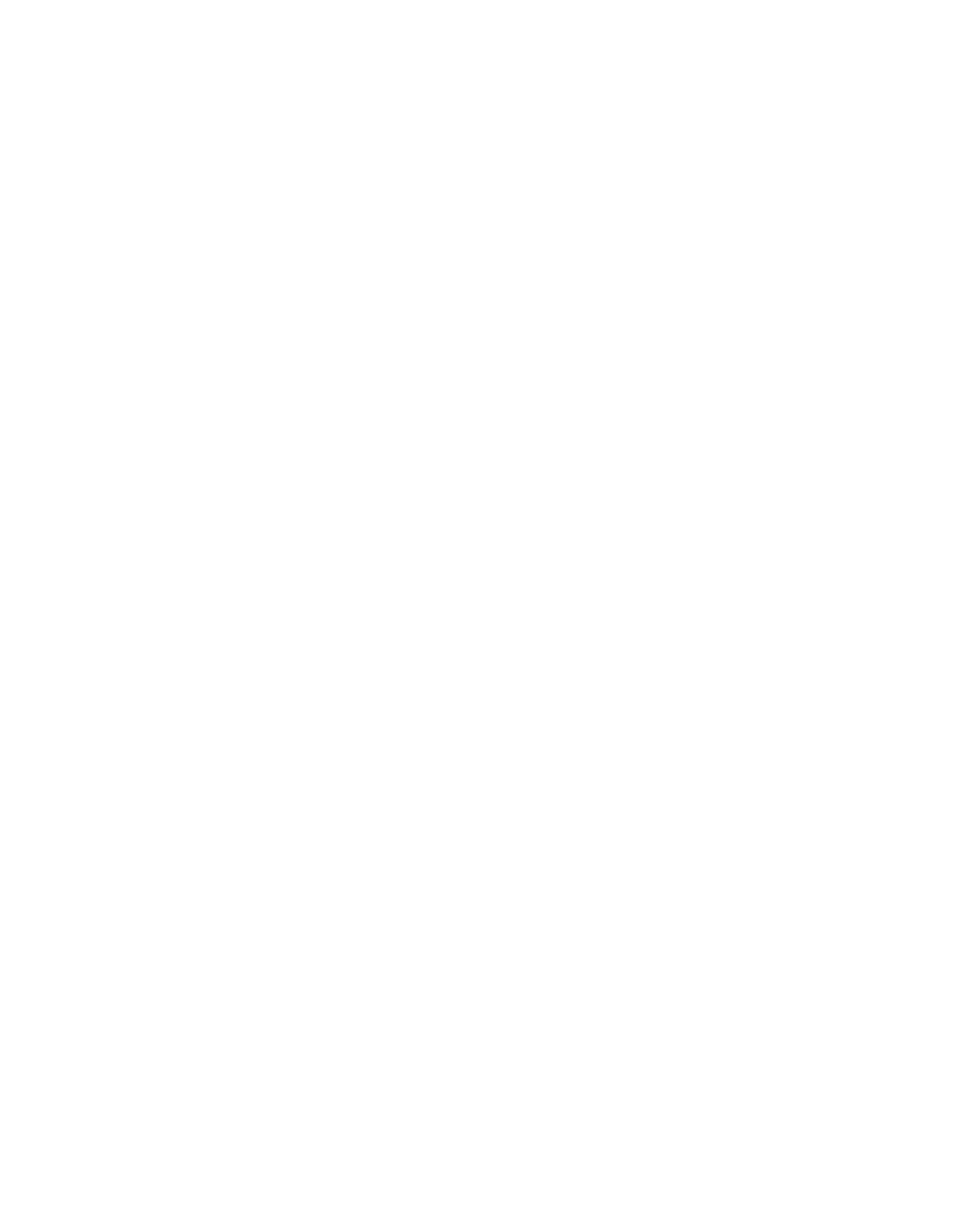# **(Sample) Declaration of Security**

| (Name of Vessel)                                  | (Name of Vessel/Facility)        |                     |
|---------------------------------------------------|----------------------------------|---------------------|
| (IMO Number)                                      | (IMO Number) or (Location)       |                     |
| (Registry)/(Flag)                                 | (Registry)/(Flag), if applicable |                     |
| This <i>Declaration of Security</i> is valid from | until                            | , for the following |
| activities:                                       | under Security Level             |                     |

The involved parties agree to the following security responsibilities:

|                                                                                                                                                                                                                                                                                                                                                                                                                                                                          |               | (Responsible party to initial blank) |
|--------------------------------------------------------------------------------------------------------------------------------------------------------------------------------------------------------------------------------------------------------------------------------------------------------------------------------------------------------------------------------------------------------------------------------------------------------------------------|---------------|--------------------------------------|
| Activity                                                                                                                                                                                                                                                                                                                                                                                                                                                                 | <b>Vessel</b> | <b>Vessel/</b><br><b>Facility</b>    |
| 1. Communications established between the vessel and vessel/facility:                                                                                                                                                                                                                                                                                                                                                                                                    |               |                                      |
| (a) Means of raising alarm agreed between vessel and vessel/facility.<br>(b) Vessel/facility report/communicate any noted security non-conformities<br>and notify appropriate government agencies.<br>(c) Port specific security information passed to vessel and notification<br>procedures established (Specifically who contacts local authorities,<br>National Response Center, and Coast Guard).<br>2. Responsibility for checking identification and screening of: |               |                                      |
| (a) Passengers, crew, hand carried items, and baggage.<br>(b) Vessel store's, cargo, and vehicles.                                                                                                                                                                                                                                                                                                                                                                       |               |                                      |
| 3. Responsibility for searching the berth/pier directly surrounding the vessel.<br>4. Responsibility for monitoring and/or performing security of water surrounding<br>the vessel.<br>5. Verification of increased MARSEC level and implementation of additional                                                                                                                                                                                                         |               |                                      |

The signatories to this agreement certify that security arrangements during the specified *interface* activities are in place and maintained.

\_\_\_\_\_\_\_\_\_\_\_\_\_\_\_\_\_\_\_\_\_\_\_\_\_\_\_\_\_\_\_\_\_\_\_\_\_ \_\_\_\_\_\_\_\_\_\_\_\_\_\_\_\_\_\_\_\_\_\_\_\_\_\_\_\_\_\_\_\_\_\_\_\_\_\_

Date of issue ……………………………………

(Signature of Master or *Vessel Security Officer*) (Signature of Master, *Facility Security Officer, or authorized designee*)

\_\_\_\_\_\_\_\_\_\_\_\_\_\_\_\_\_\_\_\_\_\_\_\_\_\_\_\_\_\_\_\_\_\_\_\_ Name and Title, *Vessel Security Officer* Contact information\_\_\_\_\_\_\_\_\_\_\_\_\_\_\_\_\_\_\_\_

\_\_\_\_\_\_\_\_\_\_\_\_\_\_\_\_\_\_\_\_\_\_\_\_\_\_\_\_\_\_\_\_\_\_\_\_

 Name and Title, Master or *Facility Security Officer* Contact information\_\_\_\_\_\_\_\_\_\_\_\_\_\_\_\_\_\_\_\_

\_\_\_\_\_\_\_\_\_\_\_\_\_\_\_\_\_\_\_\_\_\_\_\_\_\_\_\_\_\_\_\_\_\_\_\_\_\_\_

\_\_\_\_\_\_\_\_\_\_\_\_\_\_\_\_\_\_\_\_\_\_\_\_\_\_\_\_\_\_\_\_\_\_\_\_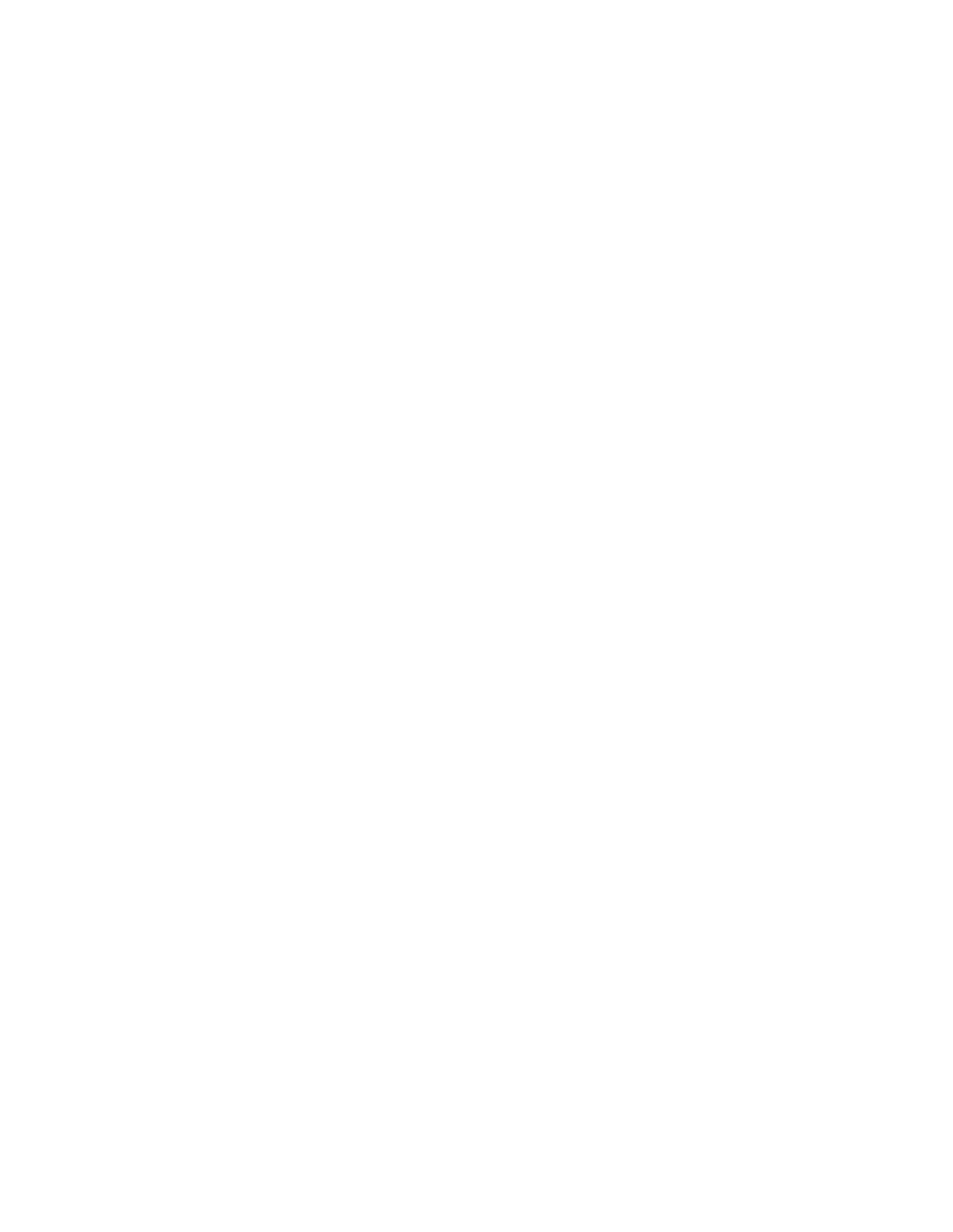## **Guidance on Assessing Facility Security Measures**

A security assessment performed in accordance with this enclosure may be used to evaluate the need for specific measures or evaluate alternate measures.

Risk-based decision-making is one of the best tools to perform a security assessment and to determine appropriate security measures for a facility. Risk-based decision-making is a systematic and analytical process to consider the likelihood that a security breach will endanger an asset, individual, or function and to identify actions that will reduce the vulnerability to and mitigate the consequences of a security breach.

A security assessment is a process that identifies weaknesses in physical structures, personnel protection systems, processes, or other areas that may lead to a security breach, and may suggest options to eliminate or mitigate those weaknesses. For example, a security assessment might reveal weaknesses in an organization's security systems or unprotected access points such as the facility's perimeter not being lighted or gates not being secured or monitored after hours. To mitigate this vulnerability, a facility would implement procedures to ensure that such access points are secured and verified by some means. Another security enhancement might be to place locking mechanisms and/or wire mesh on doors and windows that provide access to *restricted areas* to prevent unauthorized personnel from entering such spaces. Such assessments can identify vulnerabilities in facility operations, personnel security, and physical and technical security.

The following is a simplified risk-based security assessment, outlined in the following flow chart, which can be further refined and tailored to specific *facilities*. The process and results should be documented, (example provided in Table 5), when performing the assessment.



scenarios have been evaluated.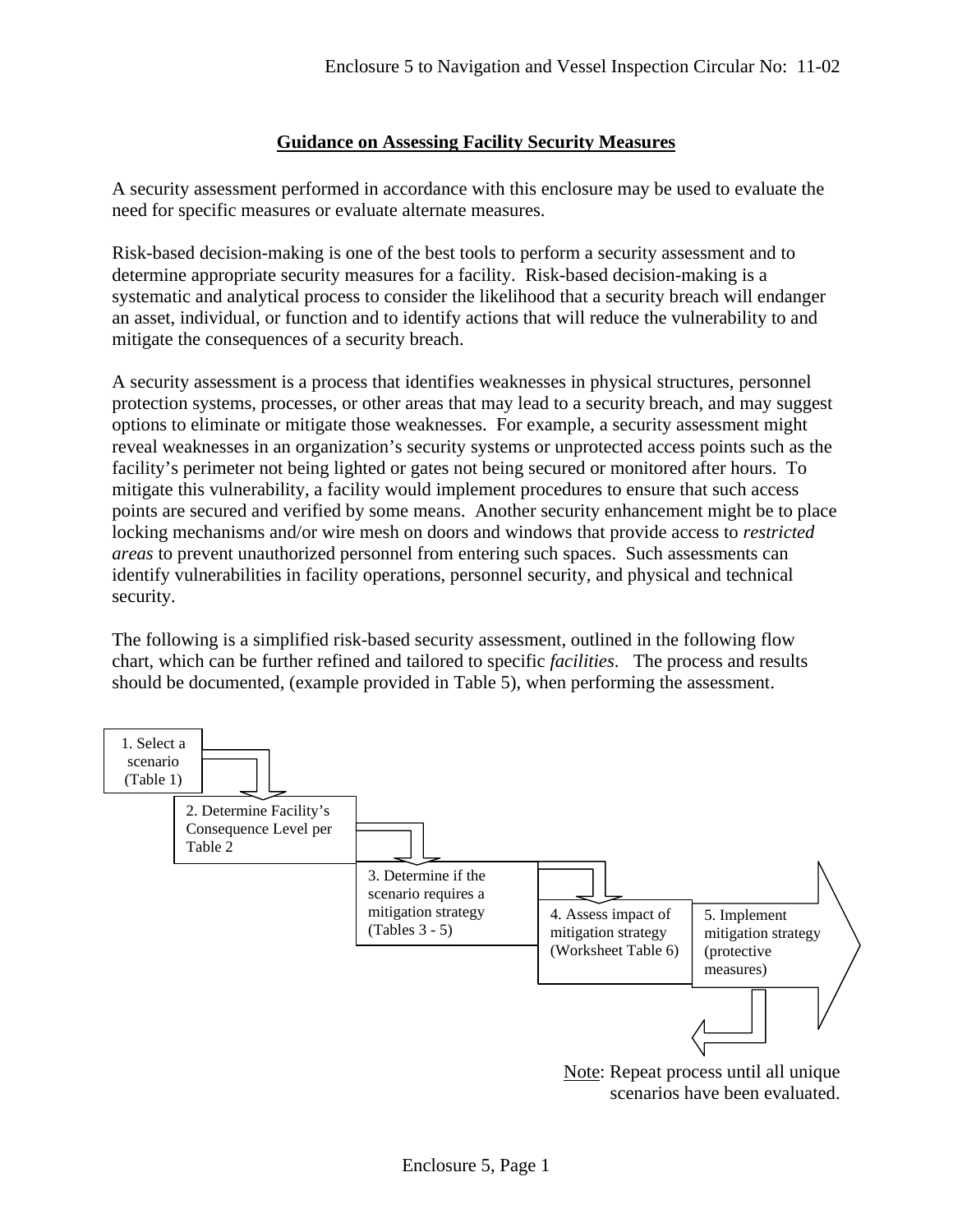# **STEP 1: POTENTIAL THREATS**

To begin an assessment, a facility or company needs to consider attack scenario(s) that consist of a potential threat to the facility under specific circumstances. It is important that the scenario or scenarios are within the realm of possibility and, at a minimum, address known capabilities and intents as given by a threat assessment. They should also be consistent with scenarios used to develop the Port Security Plan. For example, a bomb threat at a major petrochemical facility is one credible scenario. Table 1 provides a notional list of scenarios that may be combined with specific critical targets to develop the scenarios to be evaluated in the Facility Security Assessment.

The number of scenarios is left to the judgment of the facility or company. An initial evaluation should at least consider those scenarios provided in Table 1. Care should be taken to avoid unnecessarily evaluating an excessive number of scenarios that result in low consequences. Minor variations of the same scenario also do not need to be evaluated separately unless there are measurable differences in consequences.

|                                                   | <b>Typical Types of Scenarios</b>                                                                     | <b>Application Example</b>                                                                                               |
|---------------------------------------------------|-------------------------------------------------------------------------------------------------------|--------------------------------------------------------------------------------------------------------------------------|
| Intrude and/or<br>take control of                 | Damage/destroy the<br>target with explosives                                                          | Intruder plants explosives.                                                                                              |
| the target and                                    | Damage/destroy the<br>target through malicious<br>operations/acts                                     | Intruder takes control of a facility<br>intentionally opens valves to release oil or<br>hazmat that may then be ignited. |
|                                                   | Create a hazardous or<br>pollution incident without<br>destroying the target<br>Take hostages/kills   | Intruder opens valves/vents to release oil or<br>toxic materials or releases toxic material<br>brought along.            |
|                                                   | people                                                                                                | Goal of the intruder is to kill people.                                                                                  |
| <b>Externally</b><br>attack the<br>facility by    | Launching or shooting<br>weapons from a distance                                                      | Shooting at a target using a rifle, missile,<br>etc to damage or destroy bulk storage<br>tanks, dangerous cargo, etc.    |
| Use the facility<br>as a means of<br>transferring | Materials, contraband,<br>and/or cash into/out of the<br>country<br>People into/out of the<br>country | Facility is used as a conduit for<br>Transportation security incidents                                                   |

# **Table 1: Notional List of Scenarios**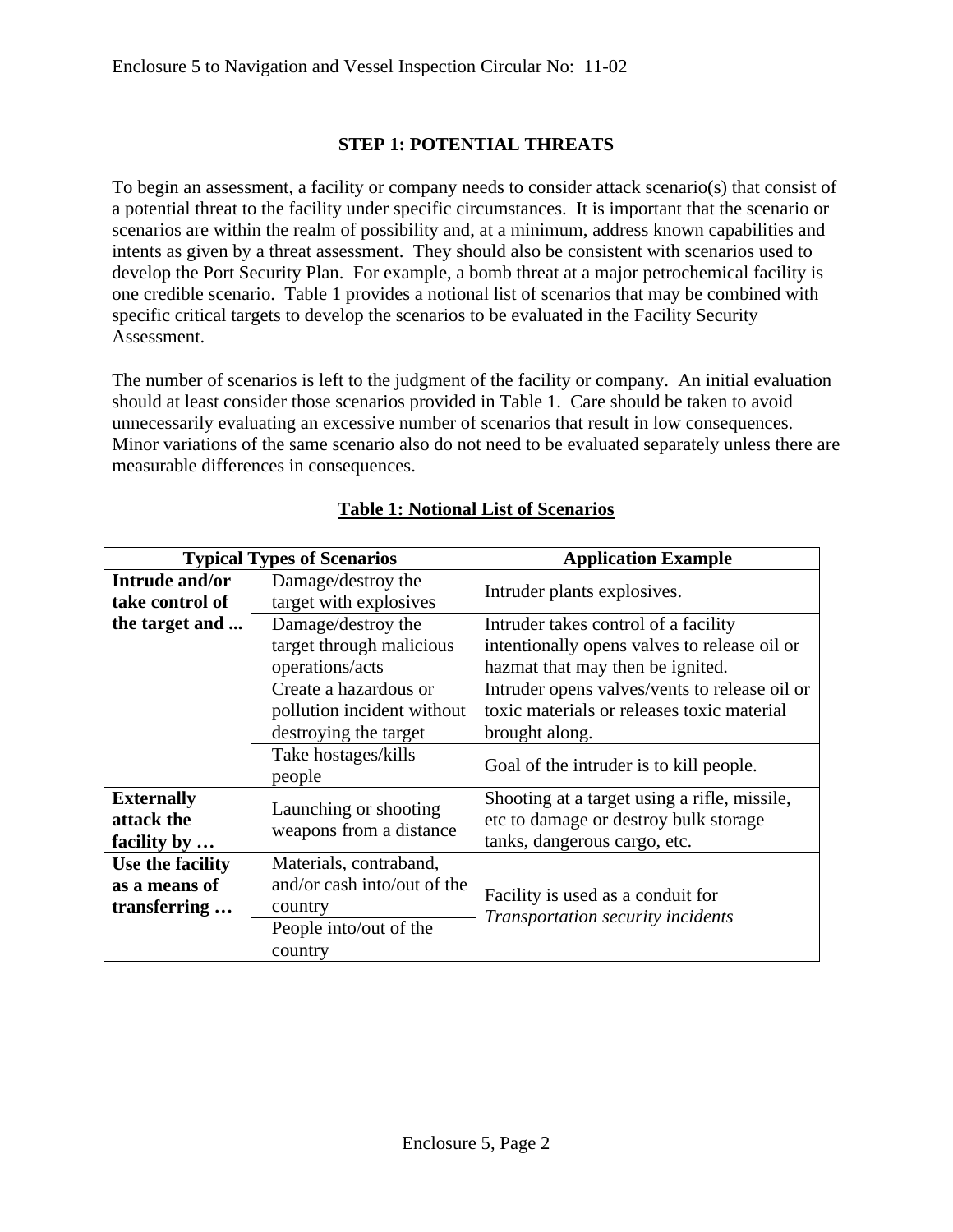#### **STEP 2: CONSEQUENCE ASSESSMENT**

For this step a *Facility Security Officer* or company official should determine the appropriate consequence level (3, 2, or 1) determined from Table 2. The appropriate consequence level should be based on the "Description" of the facility (i.e., one that transfers, stores, or otherwise contains *certain dangerous cargoes* would have a "3" consequence level).

| Consequence<br>Level | <b>Description</b>                                                                                                                                                                                                                                                                                                                                                               |
|----------------------|----------------------------------------------------------------------------------------------------------------------------------------------------------------------------------------------------------------------------------------------------------------------------------------------------------------------------------------------------------------------------------|
| 3                    | <i>Facilities</i> that transfer, store, or otherwise handle a <i>certain</i><br>dangerous cargoes                                                                                                                                                                                                                                                                                |
| 2                    | <i>Facilities</i> that<br>(1) Are subject to 33 CFR Parts 126 and 154 (other than<br><i>certain dangerous cargoes</i> );<br>(2) Receive vessel(s) that are certificated to carry more than<br>150 passengers (other than those required to comply<br>with 33 CFR 128); or<br>(3) Receive vessels on international voyages including<br>vessels solely navigating the Great Lakes |
|                      | <i>Facilities</i> , other than those above.                                                                                                                                                                                                                                                                                                                                      |

#### **Table 2: Consequence Level**

## **STEP 3: VULNERABILITY ASSESSMENT**

Each scenario should be evaluated in terms of the facility's vulnerability to an attack. Four elements of vulnerability could be considered in the vulnerability score: availability, accessibility, organic security, and facility hardness, described as follows:

| <b>AVAILABILITY</b>  | The facility's presence and predictability as it relates to the ability to |
|----------------------|----------------------------------------------------------------------------|
|                      | plan an attack.                                                            |
|                      | Accessibility of the facility to the attack scenario. This relates to      |
| <b>ACCESSIBILITY</b> | physical and geographic barriers that deter the threat without organic     |
|                      | security.                                                                  |
|                      | The ability of security personnel to deter the attack. It includes         |
| <b>ORGANIC</b>       | security plans, communication capabilities, guard force, intrusion         |
| <b>SECURITY</b>      | detection systems, and timeliness of outside law enforcement to            |
|                      | prevent the attack.                                                        |
| <b>FACILITY</b>      | The ability of the facility to withstand the specific attack based on the  |
| <b>HARDNESS</b>      | complexity of facility design and material construction characteristics.   |
|                      |                                                                            |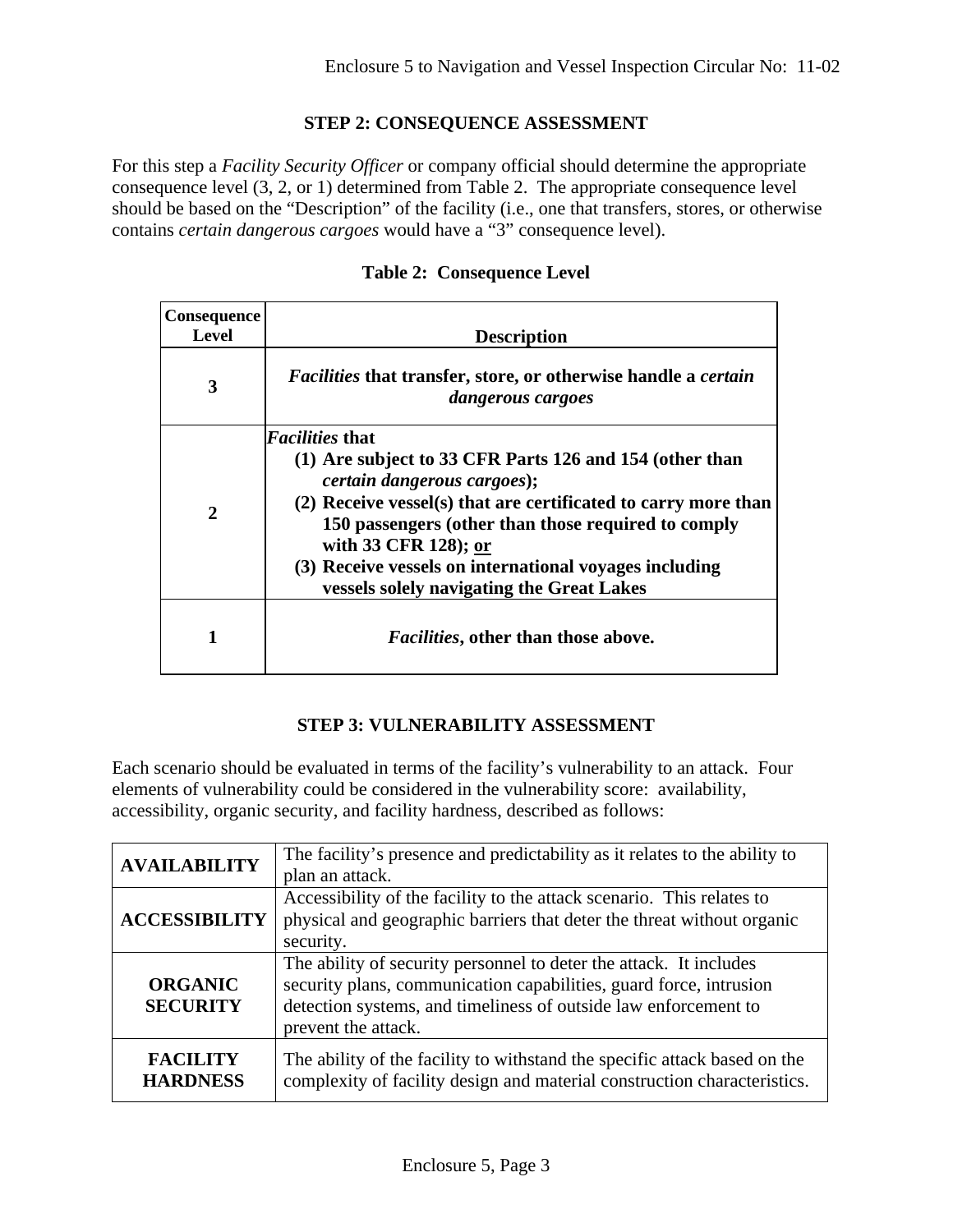The *Facility Security Officer* or company official should discuss each vulnerability element for a given scenario. The initial evaluation of vulnerability should be viewed with only existing strategies and protective measures, designed to lessen vulnerabilities, which are already in place. After the initial evaluation has been performed, a comparison evaluation can be made with new strategies and protective measures considered. Assessing the vulnerability with only the existing strategies and protective measures will provide a better understanding of the overall risk associated with the scenario and how new strategies and protective measures will mitigate the risk.

With the understanding that the facility has the greatest control over the accessibility and organic security elements, this tool only takes into consideration these elements (not addressing availability or facility hardness) in assessing each scenario. The vulnerability score and criteria with benchmark examples are provided in the following table. Each scenario should be evaluated to get an accessibility and organic security score. Then sum these elements to get the total vulnerability score (step 3 in Table 5). This score should be used as the vulnerability score when evaluating each scenario in the next step.

| <b>Score</b> | <b>Accessibility</b>                                                                                                                                         | <b>Organic Security</b>                                                                                                                                                                                                                                                               |
|--------------|--------------------------------------------------------------------------------------------------------------------------------------------------------------|---------------------------------------------------------------------------------------------------------------------------------------------------------------------------------------------------------------------------------------------------------------------------------------|
|              | No deterrence (e.g. unrestricted<br>access to facility and<br>unrestricted internal movement)                                                                | No deterrence capability (e.g. no plan, no guard<br>force, no emergency communication, outside law<br>enforcement not available for timely prevention,<br>no detection capability                                                                                                     |
|              | Fair deterrence (e.g. single)<br>substantial barrier; unrestricted<br>access to within 100 yards of<br>bulk storage tanks)                                   | Fair deterrence capability (e.g. minimal security<br>plan, some communications, security force of<br>limited size relative to the facility; outside law<br>enforcement with limited availability for timely<br>prevention, limited detection systems)                                 |
|              | Good deterrence (expected to<br>deter attack; access restricted to<br>within 500 yards of bulk storage<br>tanks; multiple<br>physical/geographical barriers) | Good deterrence capability expected to deter<br>attack (e.g., detailed security plan, effective<br>emergency communications, well trained and<br>equipped security personnel; multiple detection<br>systems [camera, x-ray, etc.], timely outside law<br>enforcement for prevention). |

# **Table 3: Vulnerability Score**

# **STEP 4: MITIGATION**

The facility or company should next determine which scenarios should have mitigation strategies (protective measures) implemented. This is accomplished by determining where the scenario falls in Table 4 based on the consequence level and vulnerability assessment score. Table 4 is intended as a broad, relative tool to assist in the development of the *Facility Security Plan*. "Results" are not intended to be the sole basis to trigger or waive the need for specific measures, but are one tool in identifying potential vulnerabilities and evaluating prospective methods to address them.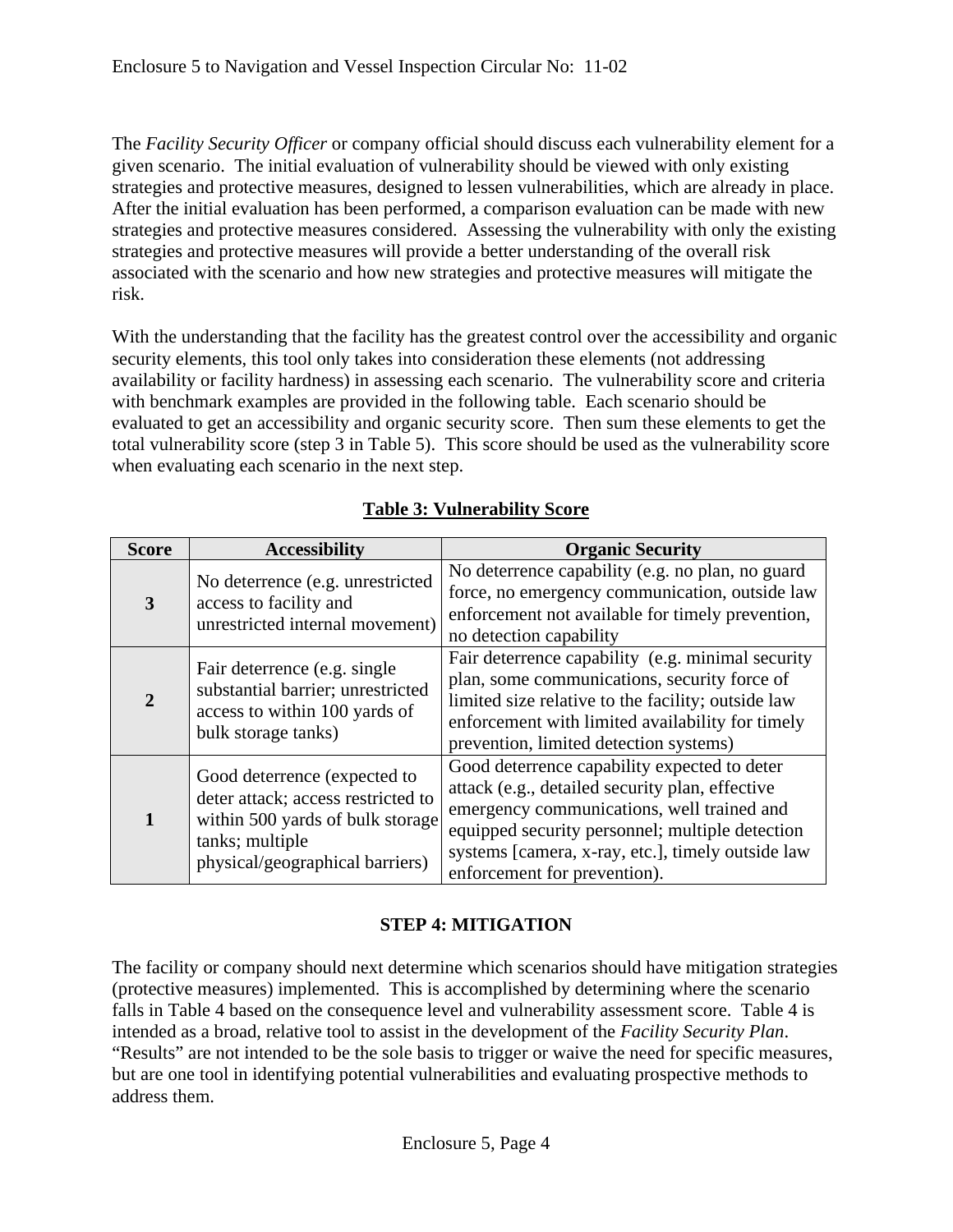The following terms are used in Table 4 as mitigation categories:

**"Mitigate"** means that mitigation strategies, such as security protective measures and/or procedures, should be developed to reduce risk for that scenario. An appendix to the *Facility Security Plan* should contain the scenario(s) evaluated, the results of the evaluation, and the mitigation measures chosen.

**"Consider,"** means that mitigation strategies should be developed on a case-by-case basis. The *Facility Security Plan* should contain the scenario(s) evaluated, the results of the evaluation, and the reasons mitigation measures were or were not chosen.

**"Document"** means that the scenario may not need a mitigation measure and therefore needs only to be documented. However, measures having little cost may still merit consideration. The security plan should contain the scenario evaluated and the results of the evaluation. This will be beneficial in further revisions of the security plan, in order to know if the underlying assumptions have changed since the last security assessment.

|                                      |                | <b>Total Vulnerability Score (Table 3)</b> |                 |                 |  |  |  |
|--------------------------------------|----------------|--------------------------------------------|-----------------|-----------------|--|--|--|
|                                      |                |                                            | $3 - 4$         | $5 - 6$         |  |  |  |
| $\widehat{\mathbf{c}}$               | 3              | <b>Consider</b>                            | <b>Mitigate</b> | <b>Mitigate</b> |  |  |  |
| <b>Consequence</b><br>evel (Table 2) | $\overline{2}$ | <b>Document</b>                            | <b>Consider</b> | <b>Mitigate</b> |  |  |  |
| $\mathbf{Q}$                         |                | <b>Document</b>                            | <b>Document</b> | <b>Consider</b> |  |  |  |

## **Table 4: Vulnerability & Consequence Matrix**

#### **STEP 5: IMPLEMENTATION METHODS**

To determine which scenarios require mitigation methods, the *Facility Security Officer* or company official may find it beneficial to use the Table 5 provided below. The facility or company can record the scenarios considered, the consequence level (Table 2), the score for each element of vulnerability (Table 3), the total vulnerability score, and the mitigation category (Table 4). The desire is to reduce the overall risk associated with the identified scenario. Note that generally, it is easier to reduce vulnerabilities than to reduce consequences or threats.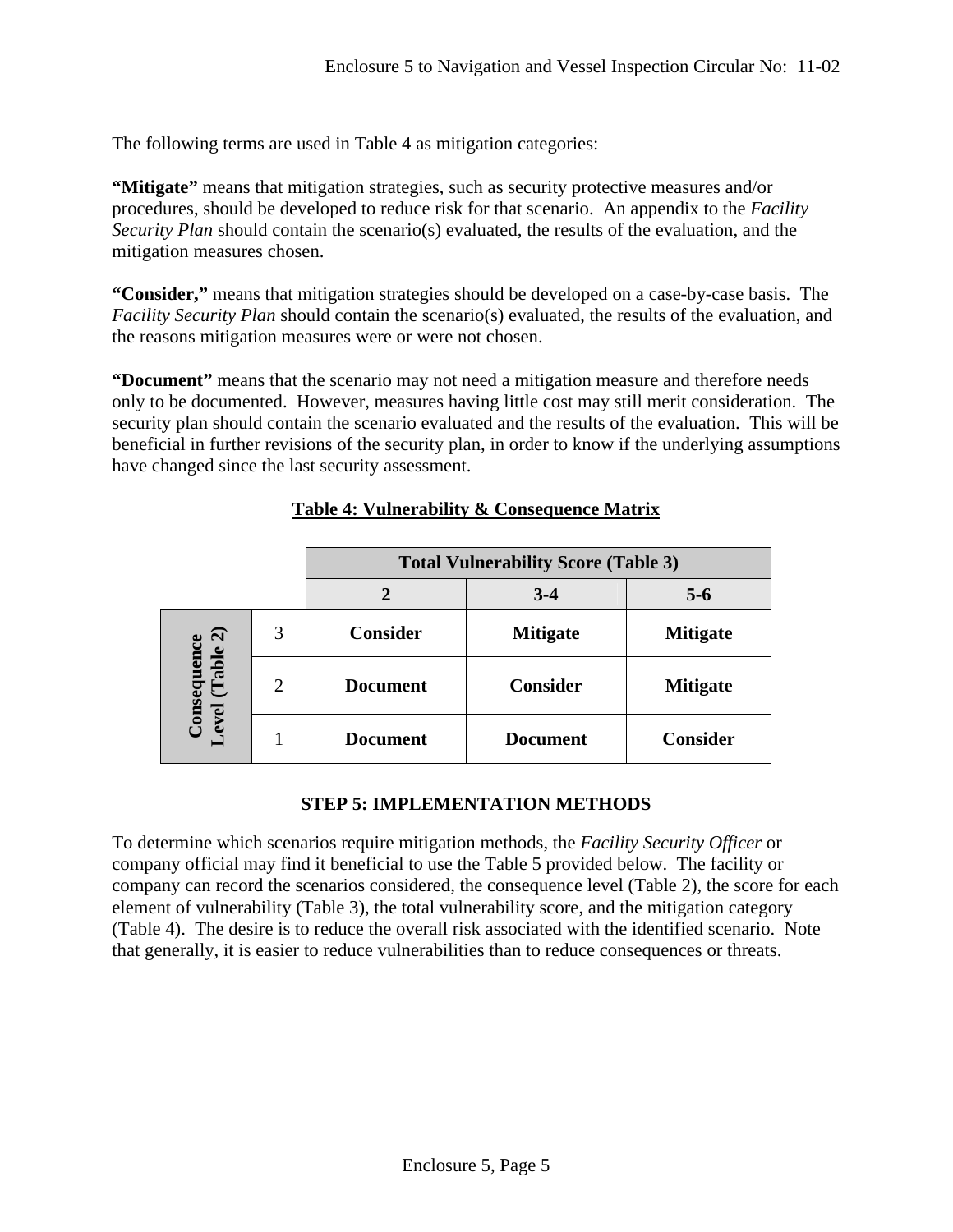# **Table 5**

| <b>MITIGATION DETERMINATION WORKSHEET</b>                            |                 |                   |                                      |                            |                                                 |  |  |
|----------------------------------------------------------------------|-----------------|-------------------|--------------------------------------|----------------------------|-------------------------------------------------|--|--|
| Step 1                                                               | Step 2          |                   | Step 3                               |                            | Step 4                                          |  |  |
|                                                                      |                 |                   | <b>Vulnerability Score (Table 3)</b> |                            | Mitigate,                                       |  |  |
| <b>Consequence</b><br><b>Scenario/Description</b><br>Level (Table 2) |                 | $Accessibility +$ | Organic $=$                          | Total<br>Security<br>Score | Consider,<br>or<br><b>Document</b><br>(Table 4) |  |  |
|                                                                      | Once a facility |                   |                                      |                            |                                                 |  |  |
|                                                                      | is categorized, |                   |                                      |                            |                                                 |  |  |
|                                                                      | the consequence |                   |                                      |                            |                                                 |  |  |
|                                                                      | level remains   |                   |                                      |                            |                                                 |  |  |
|                                                                      | the same.       |                   |                                      |                            |                                                 |  |  |

To assist the *Facility Security Officer* or company official evaluate specific mitigation strategies (protective measures), it may be beneficial to use Table 6 provided below.

# **Table 6**

| MITIGATION IMPLEMENTATION WORKSHEET                |                                                                          |                                                 |                                          |             |                            |                                                                |  |
|----------------------------------------------------|--------------------------------------------------------------------------|-------------------------------------------------|------------------------------------------|-------------|----------------------------|----------------------------------------------------------------|--|
|                                                    |                                                                          | 3                                               |                                          |             |                            |                                                                |  |
| <b>Mitigation</b>                                  | Scenario(s) that are                                                     | <b>Consequence</b><br><b>Level</b><br>(Table 2) | <b>New Vulnerability Score (Table 3)</b> |             |                            |                                                                |  |
| <b>Strategy</b><br>(Protective<br><b>Measure</b> ) | affected by<br><b>Mitigation Strategy</b><br>(from Step 1 in<br>Table 5) |                                                 | $Accessibility +$                        | Organic $=$ | Total<br>Security<br>Score | <b>New</b><br><b>Mitigation</b><br><b>Results</b><br>(Table 4) |  |
|                                                    |                                                                          |                                                 |                                          |             |                            |                                                                |  |
|                                                    |                                                                          |                                                 |                                          |             |                            |                                                                |  |
|                                                    | $\cdots$                                                                 |                                                 |                                          |             |                            |                                                                |  |
|                                                    | $\cdots$                                                                 |                                                 |                                          |             |                            |                                                                |  |

The following steps correspond to each column in Table 6.

- 1. For those scenarios that scored as **consider** or **mitigate**, the facility or company should brainstorm mitigation strategies (protective measures) and record them in the first column of Table 6.
- 2. Using the scenario(s) from Table 5, list all of the scenario(s) that would be affected by the selected mitigation strategy.
- 3. The consequence level remains the same as was determined in Table 2 for each scenario.
- 4. Re-evaluate the accessibility and organic security scores (Table 3) to see if the new mitigation strategy reduces the total vulnerability score for each scenario.
- 5. With the consequence level and new total vulnerability score, use Table 4 to determine the new mitigation categories.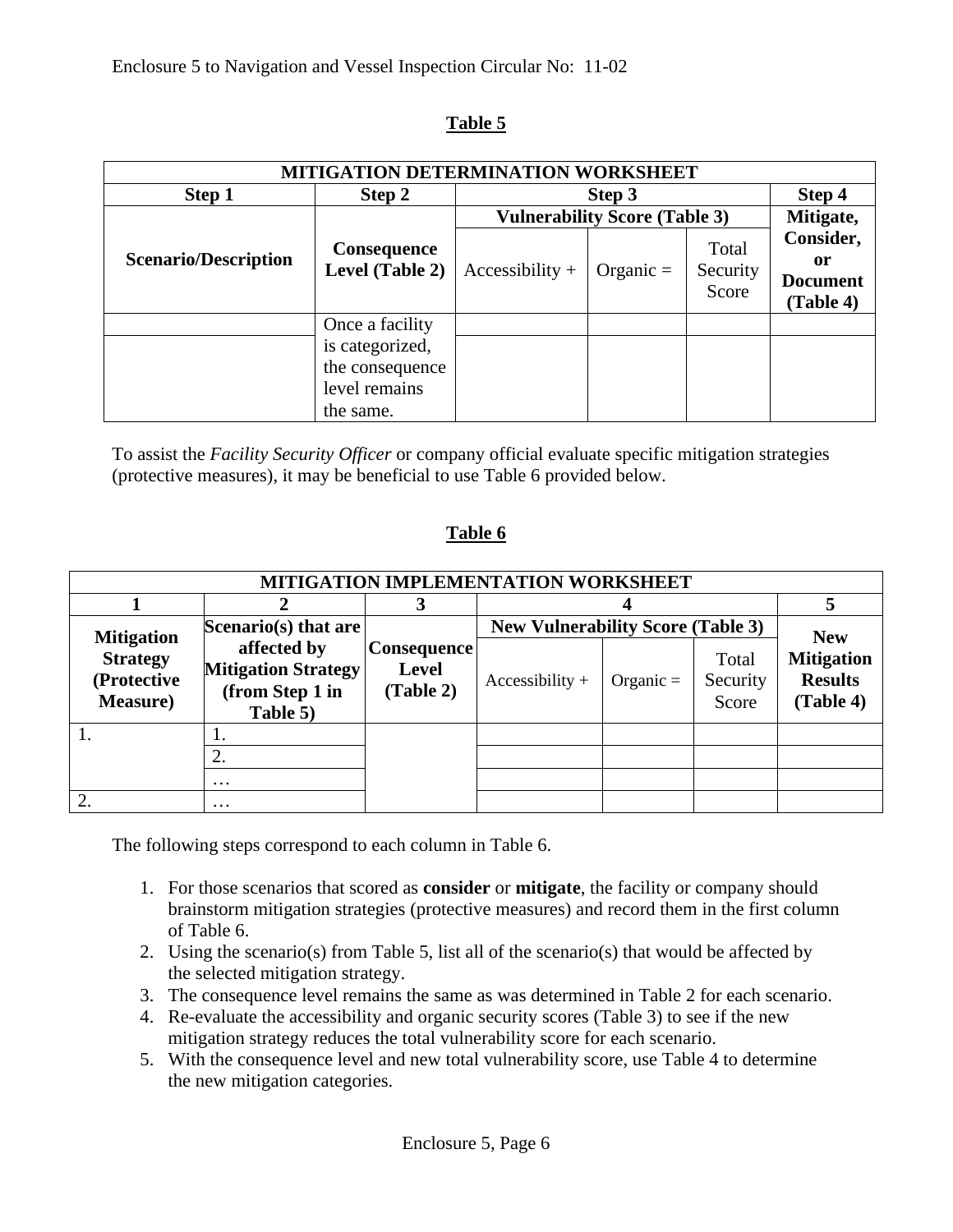A strategy may be deemed as effective if its implementation lowers the mitigation category (e.g. from **mitigate** to **consider** in Table 4). A strategy may be deemed as effective if the strategy will lower the overall vulnerability score when implemented by itself or with one or more other strategies. For example, for a facility with a consequence level of "2", if a mitigation strategy lowers the vulnerability score from "5-6" to "3-4", the mitigation category changes from **mitigate** to **consider** and the mitigation strategy is effective. For a facility with a consequence level of "3", the mitigation category would remain the same (**mitigate)** for a similar reduction in vulnerability score from "5-6" to "3-4".

It should be noted that if a mitigation strategy, when considered individually, does not reduce the vulnerability, then multiple strategies may be considered in combination. Considering mitigation strategies as a whole may reduce the vulnerability to an acceptable level.

As an example of a possible vulnerability mitigation measure, a facility or company may contract for additional security personnel to prevent unauthorized access during times of elevated threat levels. This measure would improve physical security and may reduce the total vulnerability score from a "3-4" to a "2". However this option is specific for this scenario and also carries a certain cost.

A strategy may be deemed feasible if it can be implemented with little operational impact or funding relative to the prospective reduction in vulnerability. A strategy may be deemed partially feasible if its implementation requires significant changes or funding relative to the prospective reduction in vulnerability. A strategy may be deemed not feasible if its implementation is extremely problematic or is cost prohibitive.

Feasibility of a mitigation strategy may vary based on the *MARSEC level*. Therefore, some strategies may not be warranted at *MARSEC Level 1*, but may be at *MARSEC Levels 2* or *3*. For example, using divers to inspect the underwater pier structures and vessel may not be necessary at *MARSEC Level 1*, but may be appropriate if there is a specific threat and/or an increase in *MARSEC level*. Mitigation strategies should ensure that the overall level of risk to the facility remains constant relative to the increase in threat.